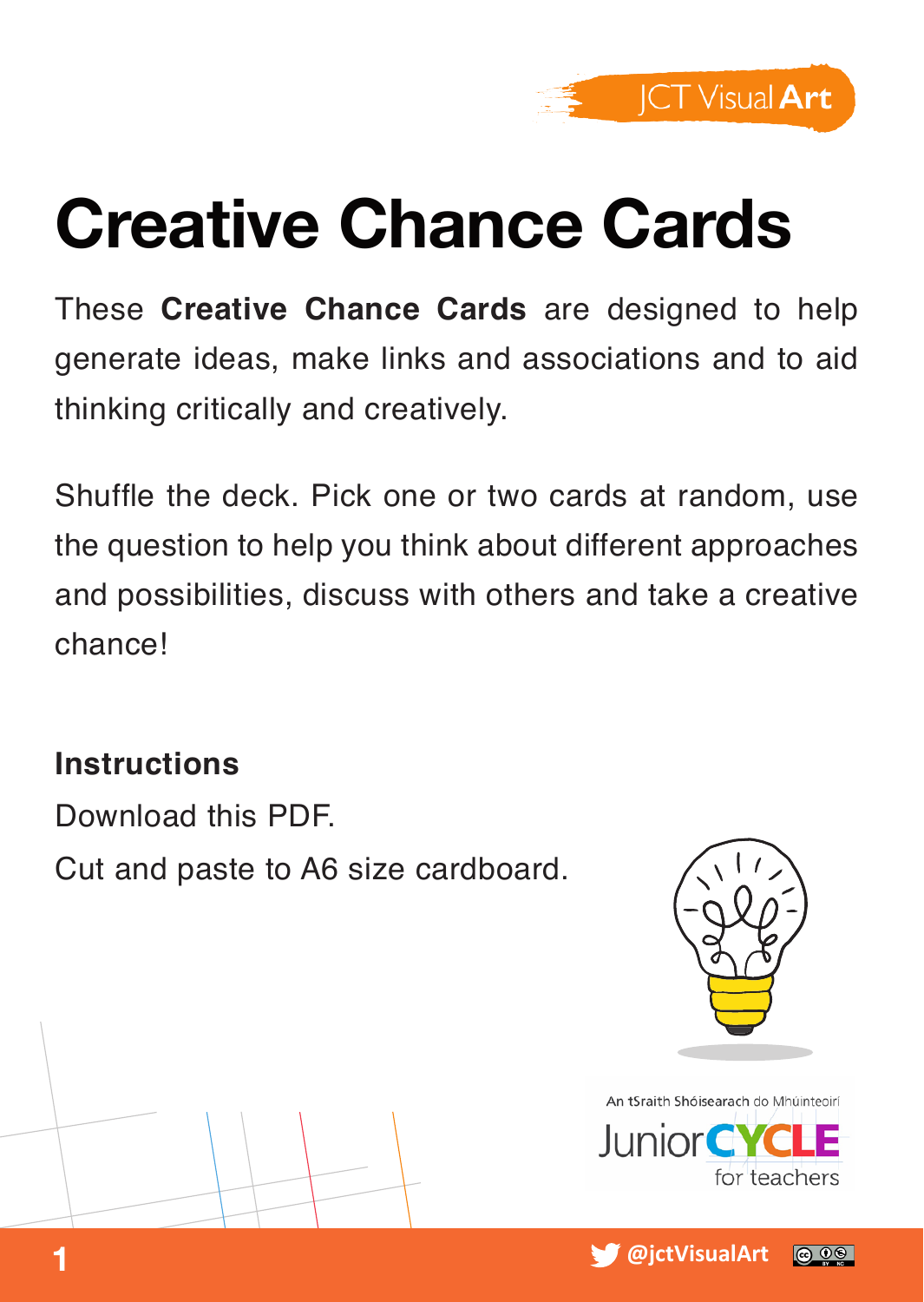

# **What if you recreated it in 3-dimensions?**



An tSraith Shóisearach do Mhúinteoirí



 **@jctVisualArt 2** @ 0ි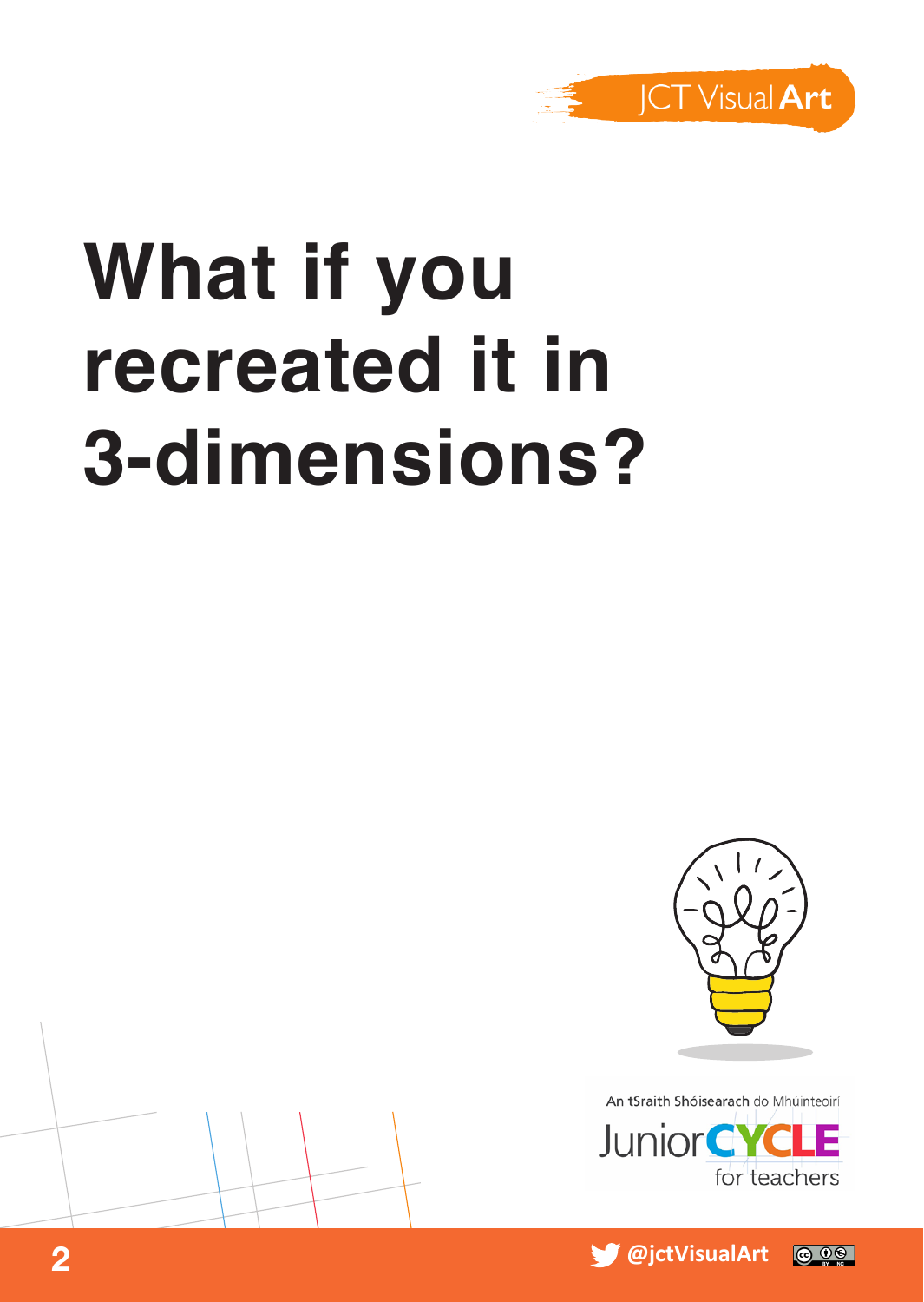

## **What if you only used cool colours?**





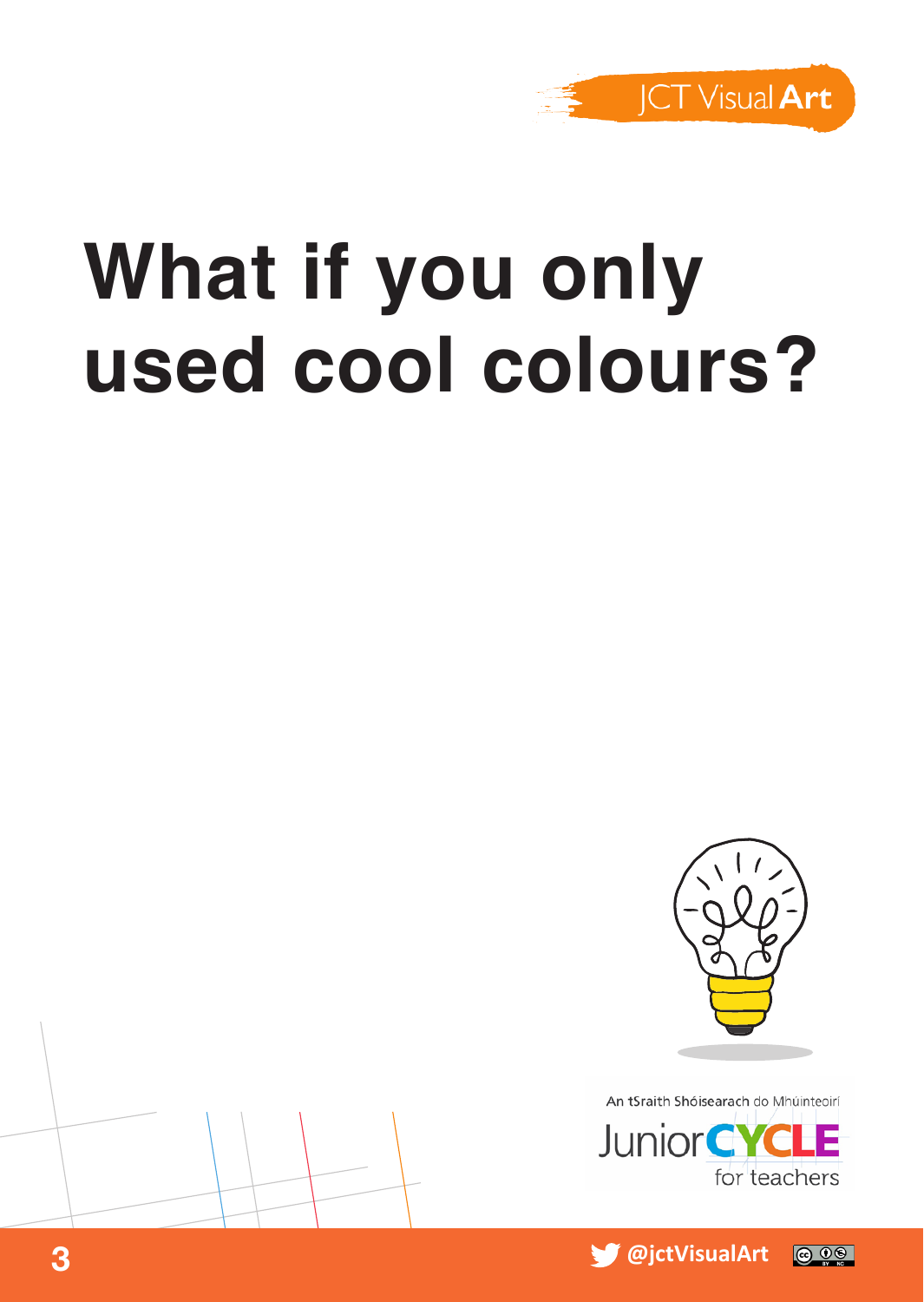

# **What if you emphasised the lines?**





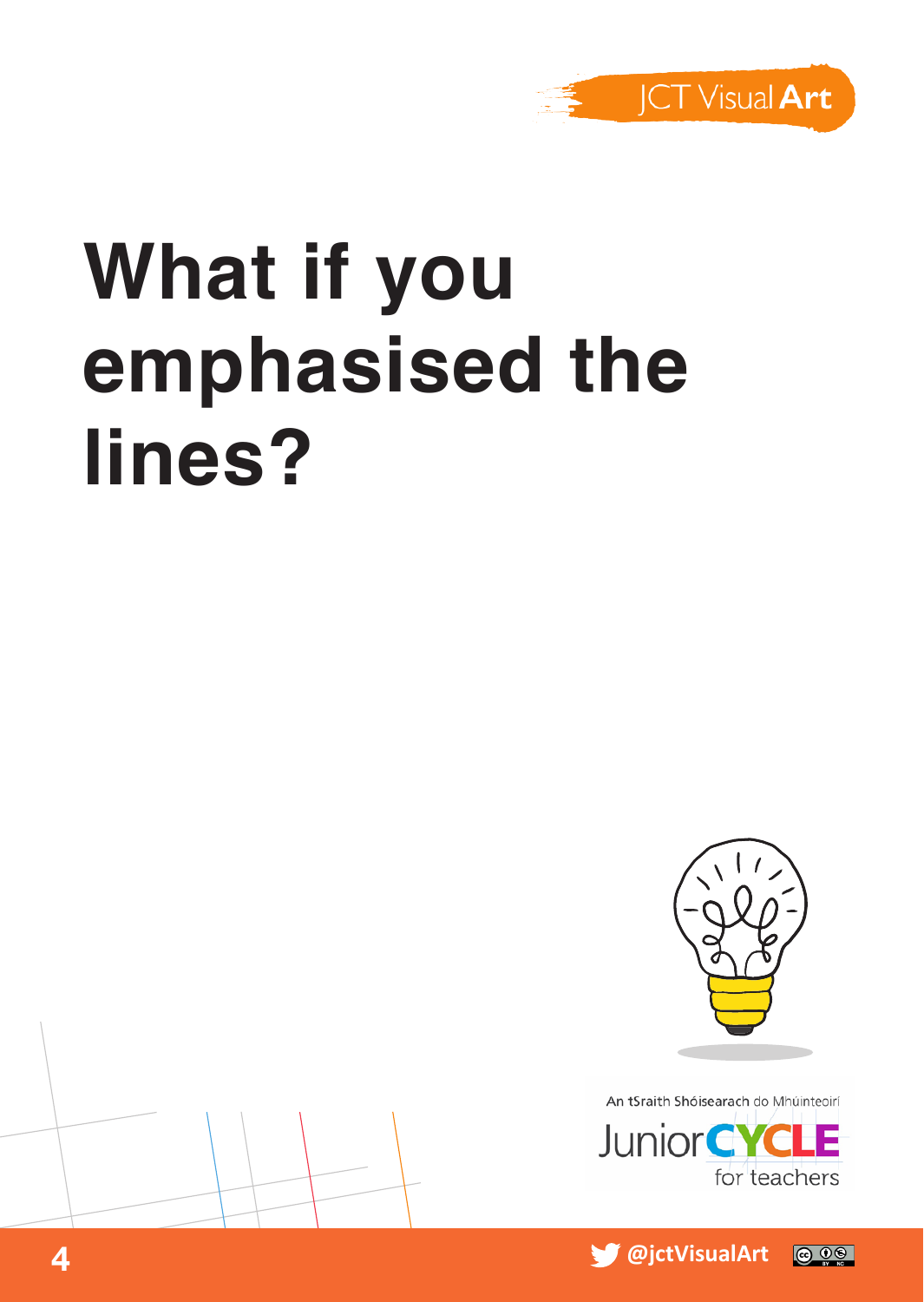

## **What if you used repetition?**





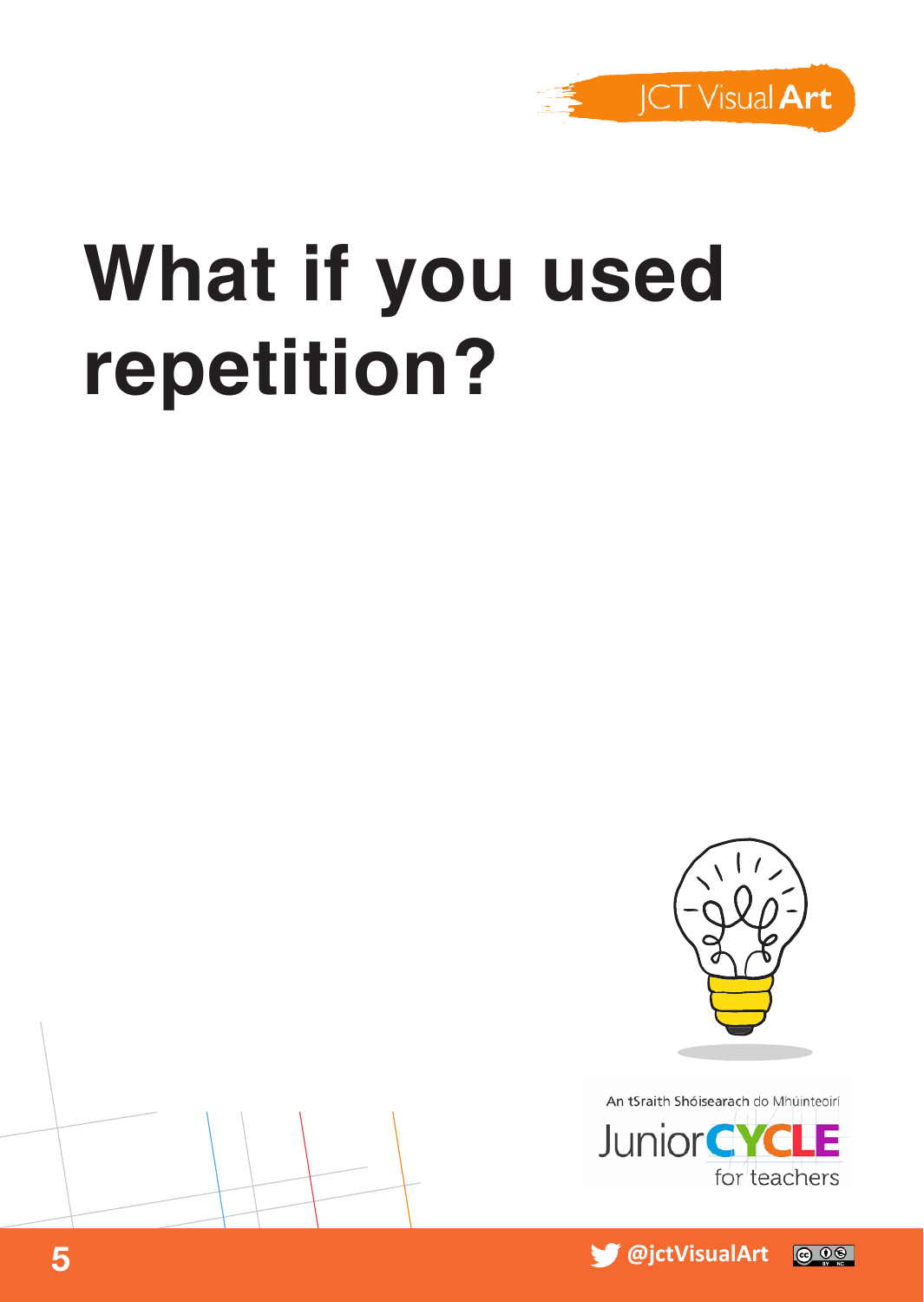

# **What if you emphasised the diagonals?**





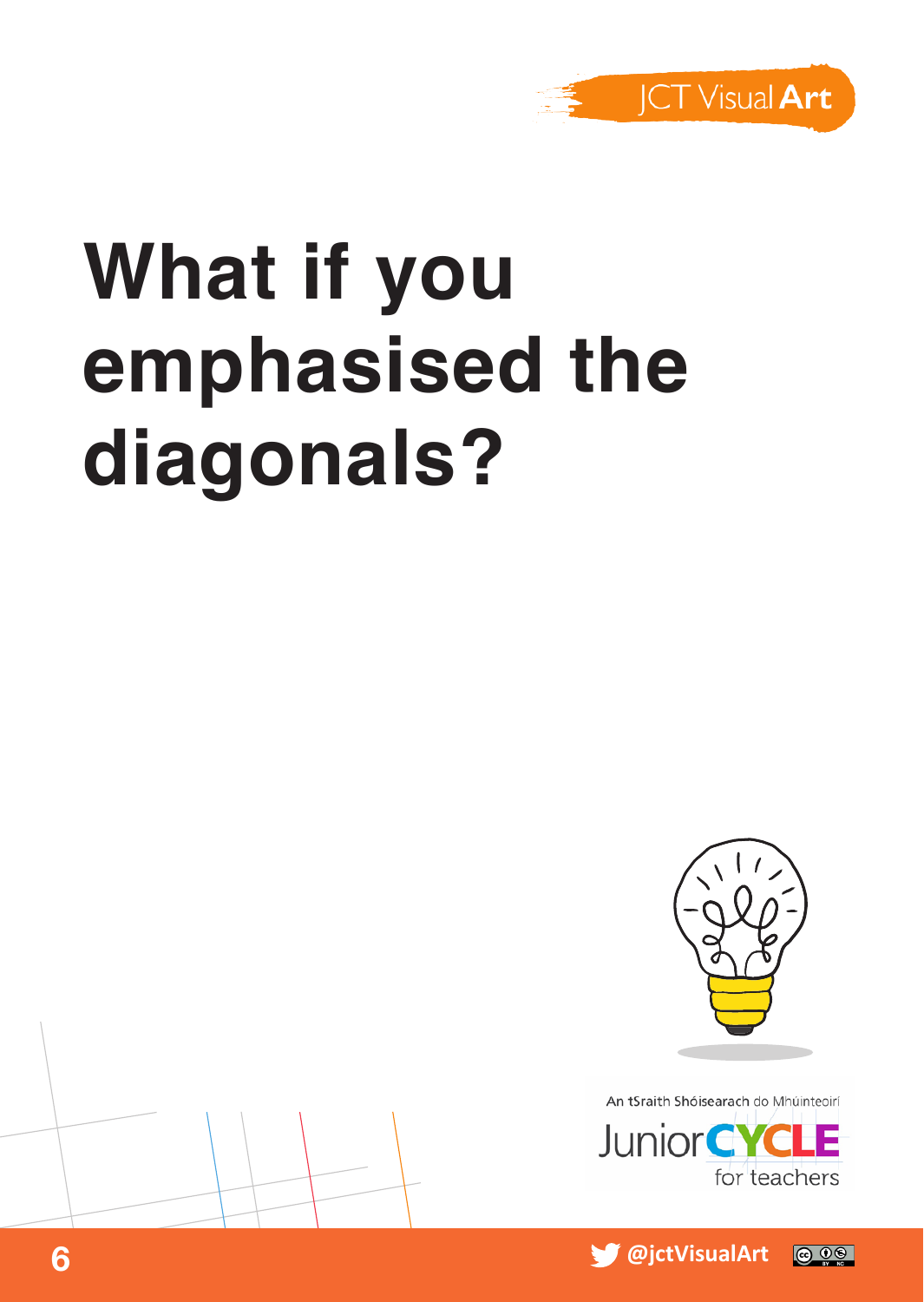

# **What if you made it ugly?**





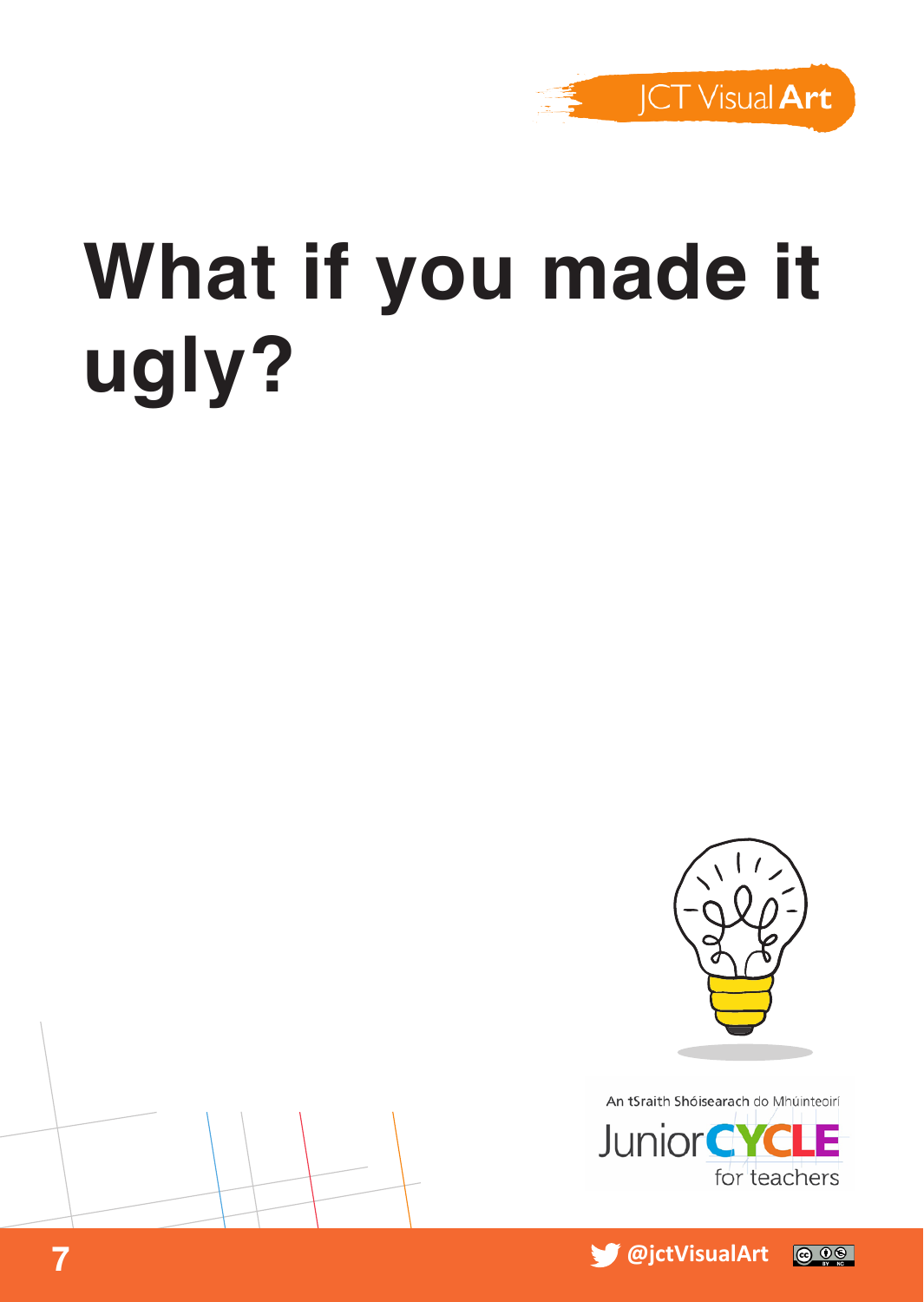

## **What if you changed the scale?**





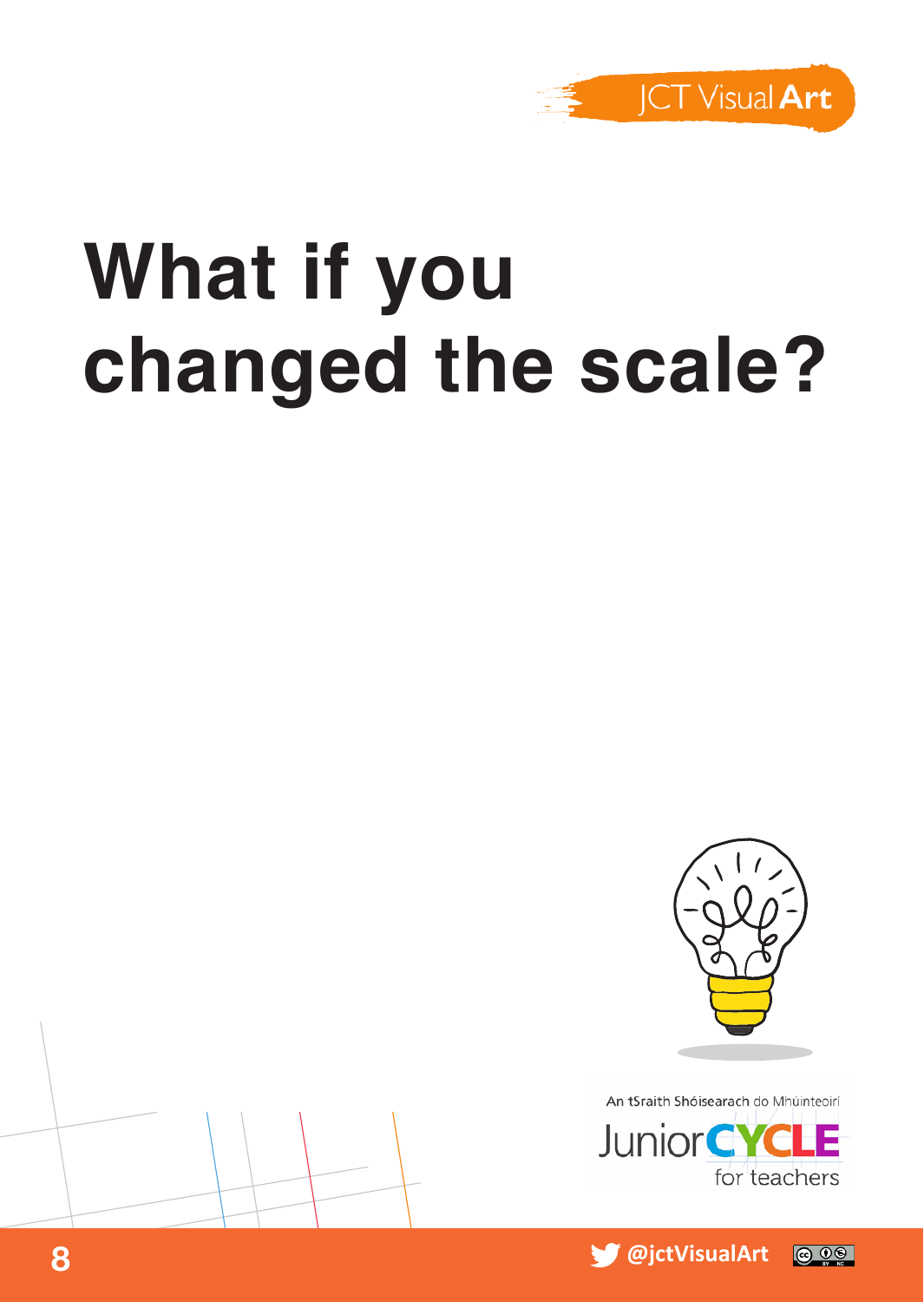

#### **What if you flipped it?**





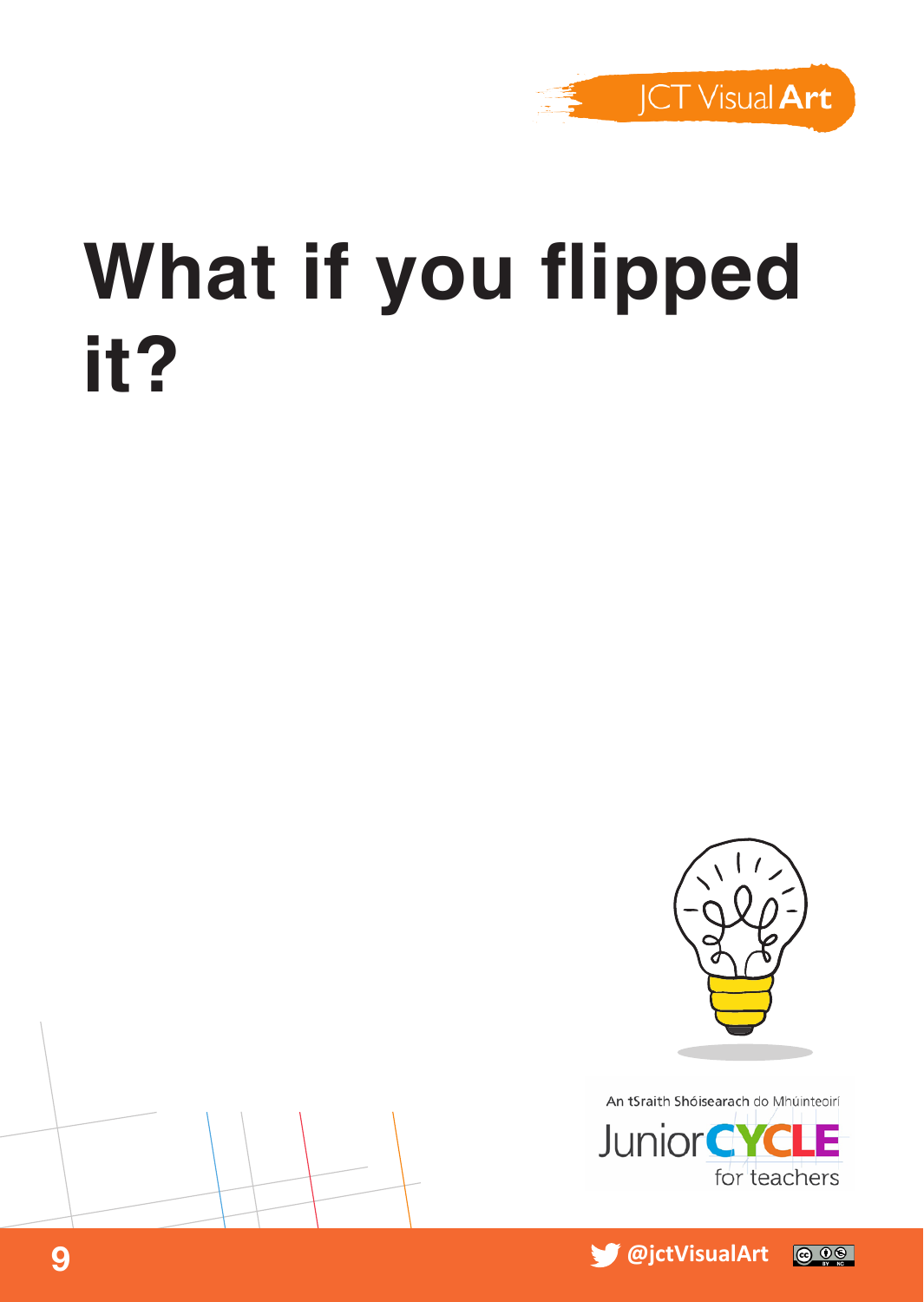

# **What if you introduced another material?**



An tSraith Shóisearach do Mhúinteoirí



 **@jctVisualArt 10** @ 06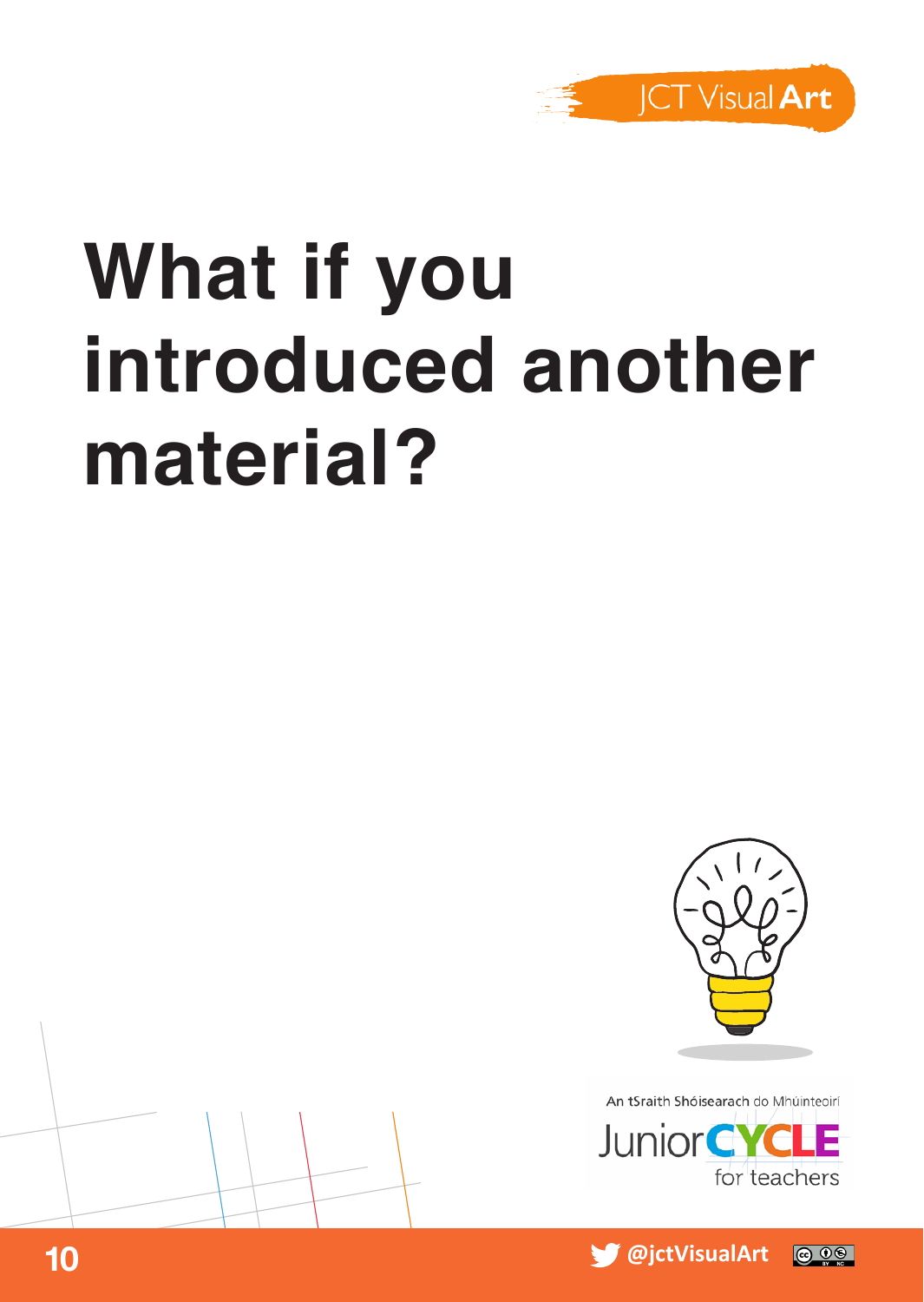

### **What if it was an emotion?**





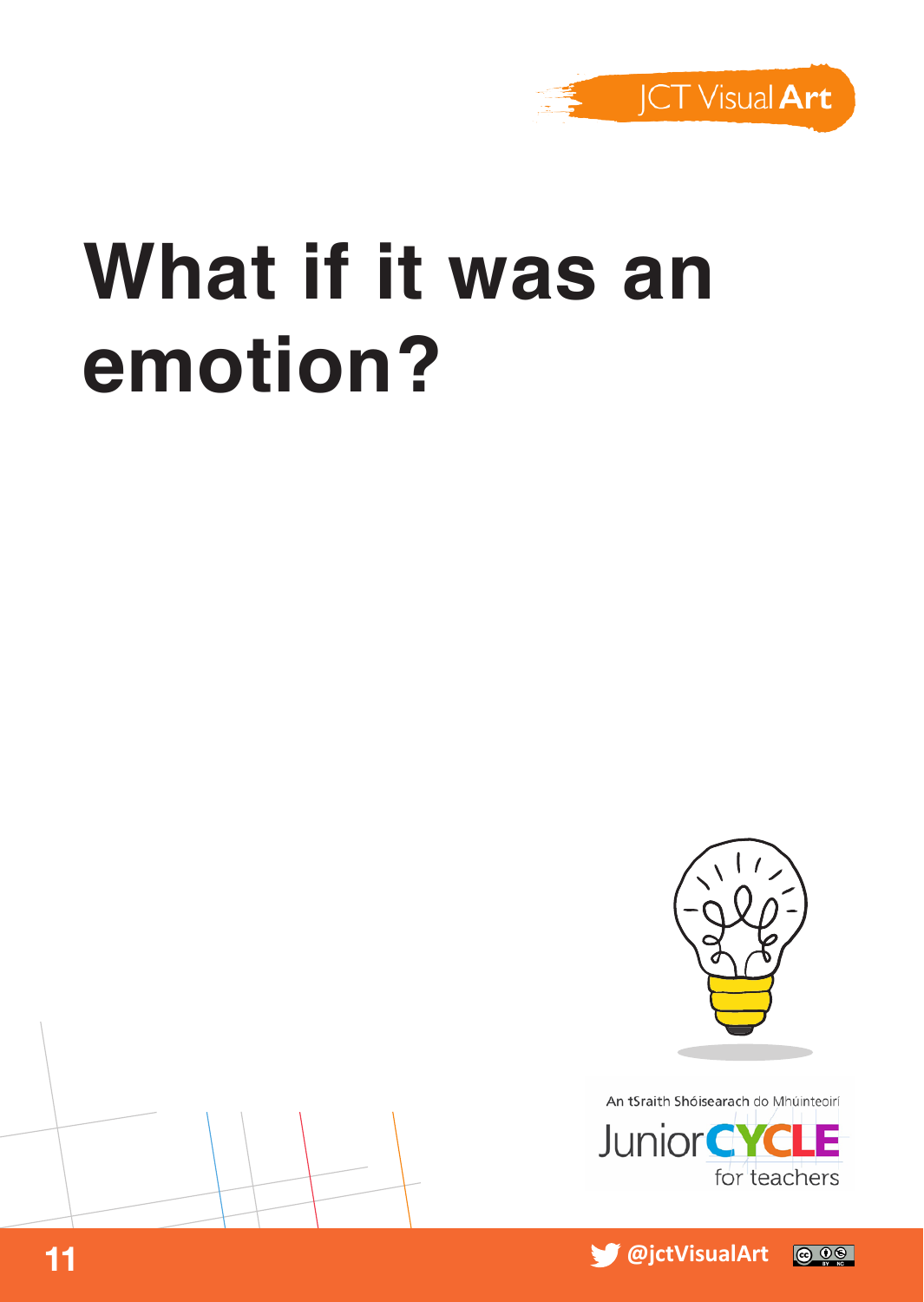

# **What if you worked only on the background?**





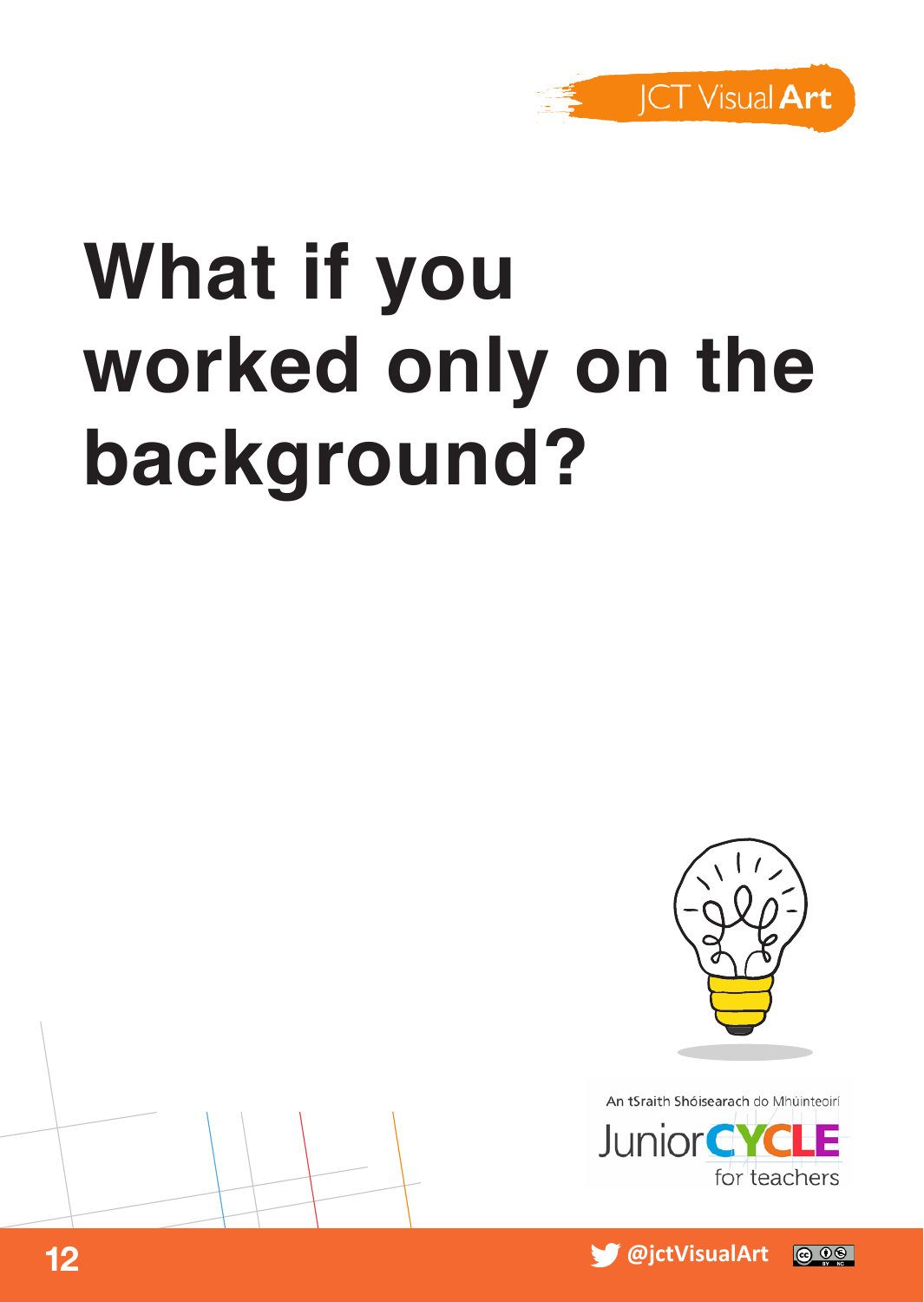

# **What if you only used geometric shapes?**



An tSraith Shóisearach do Mhúinteoirí **JuniorCYC** for teachers

 **13 a 13 a 13 a 13 a 13 a 13 a 13 a 13 a 13** @ 0⊛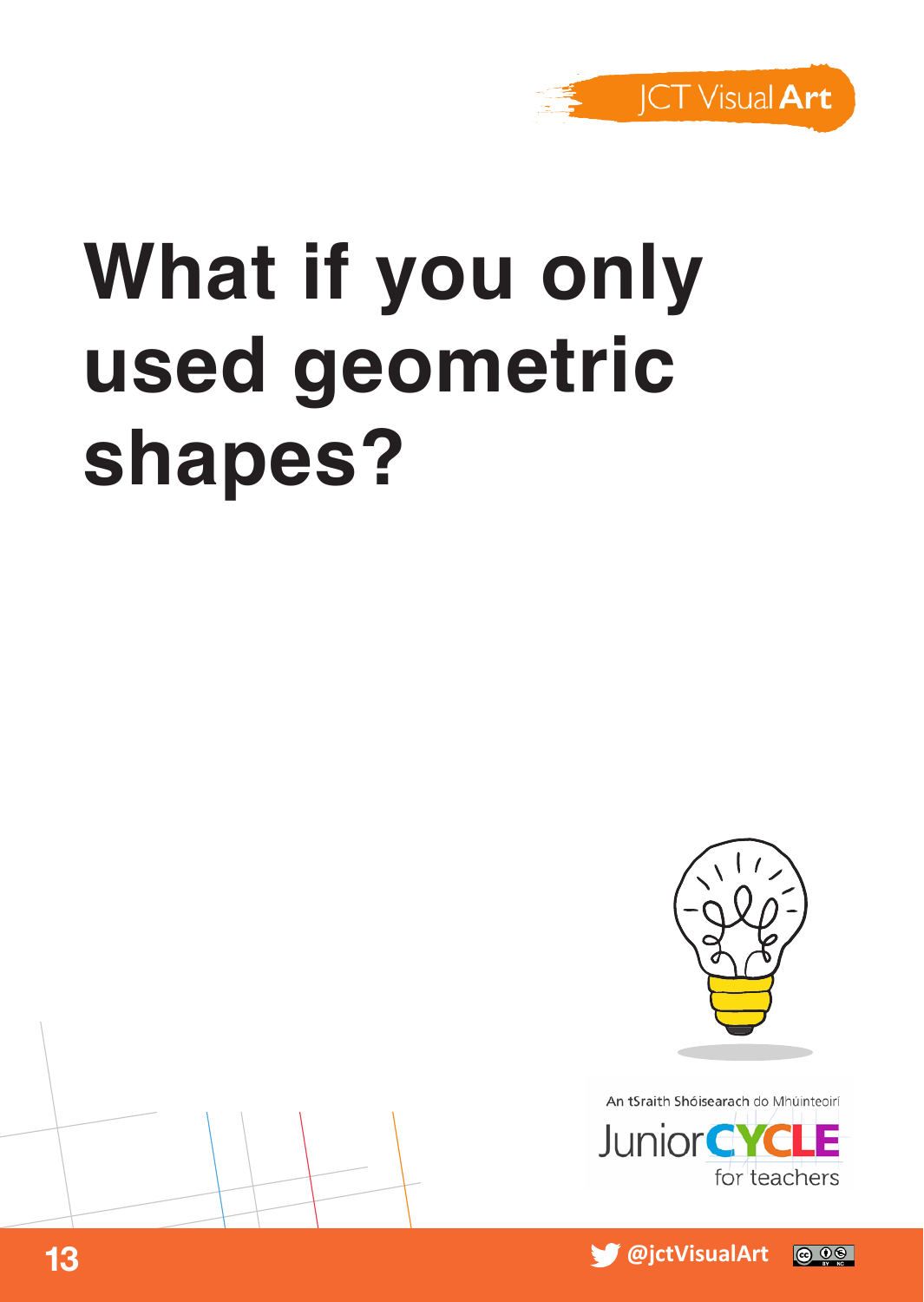

# **What if you wrapped it?**





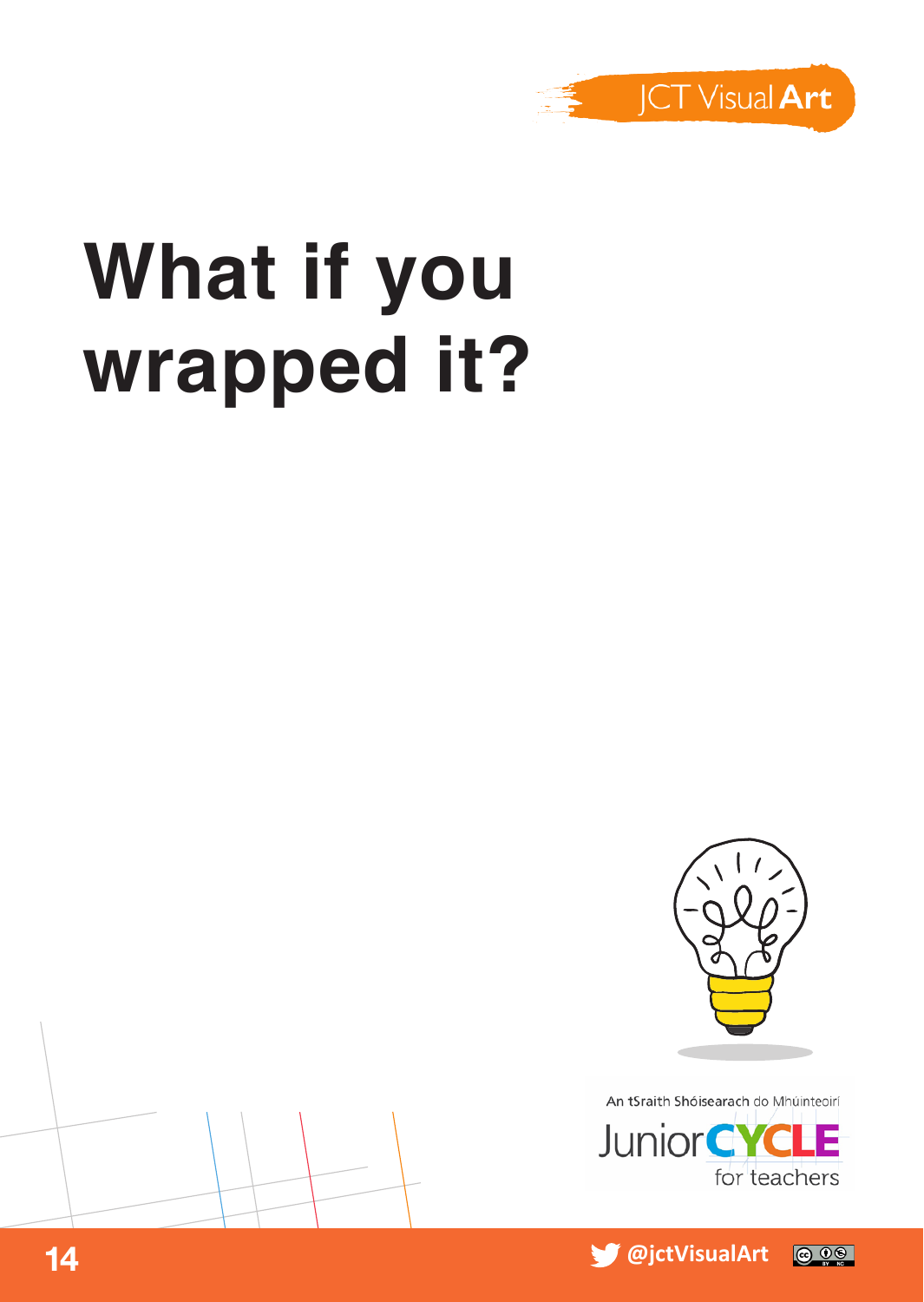

# **What if you added an unusual texture?**



An tSraith Shóisearach do Mhúinteoirí



 **15 a a 15 a 16 a 16 a 16 a 16 a 16 a 16 a 16 a 16** @ 06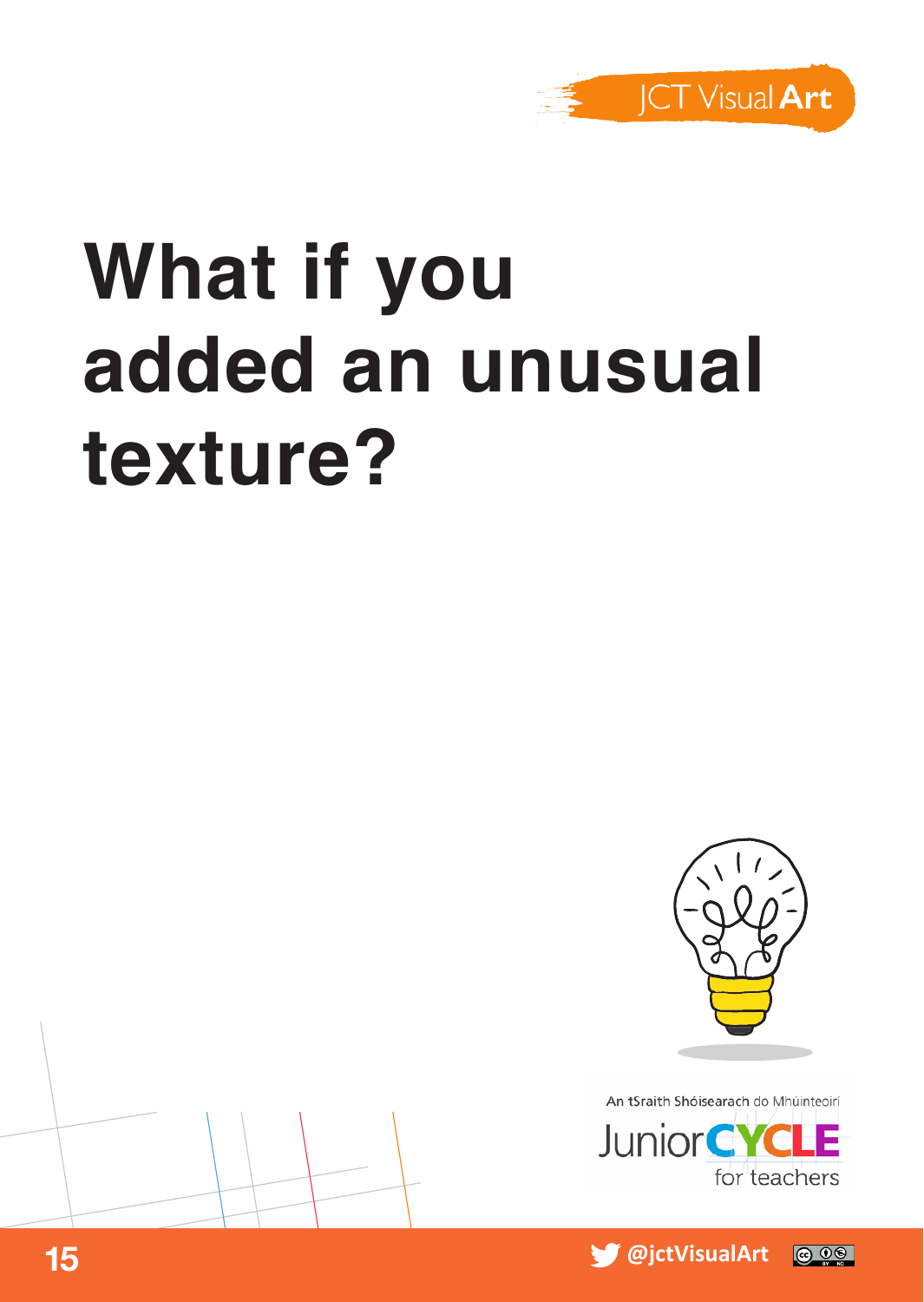

### **What if it was monochromatic?**





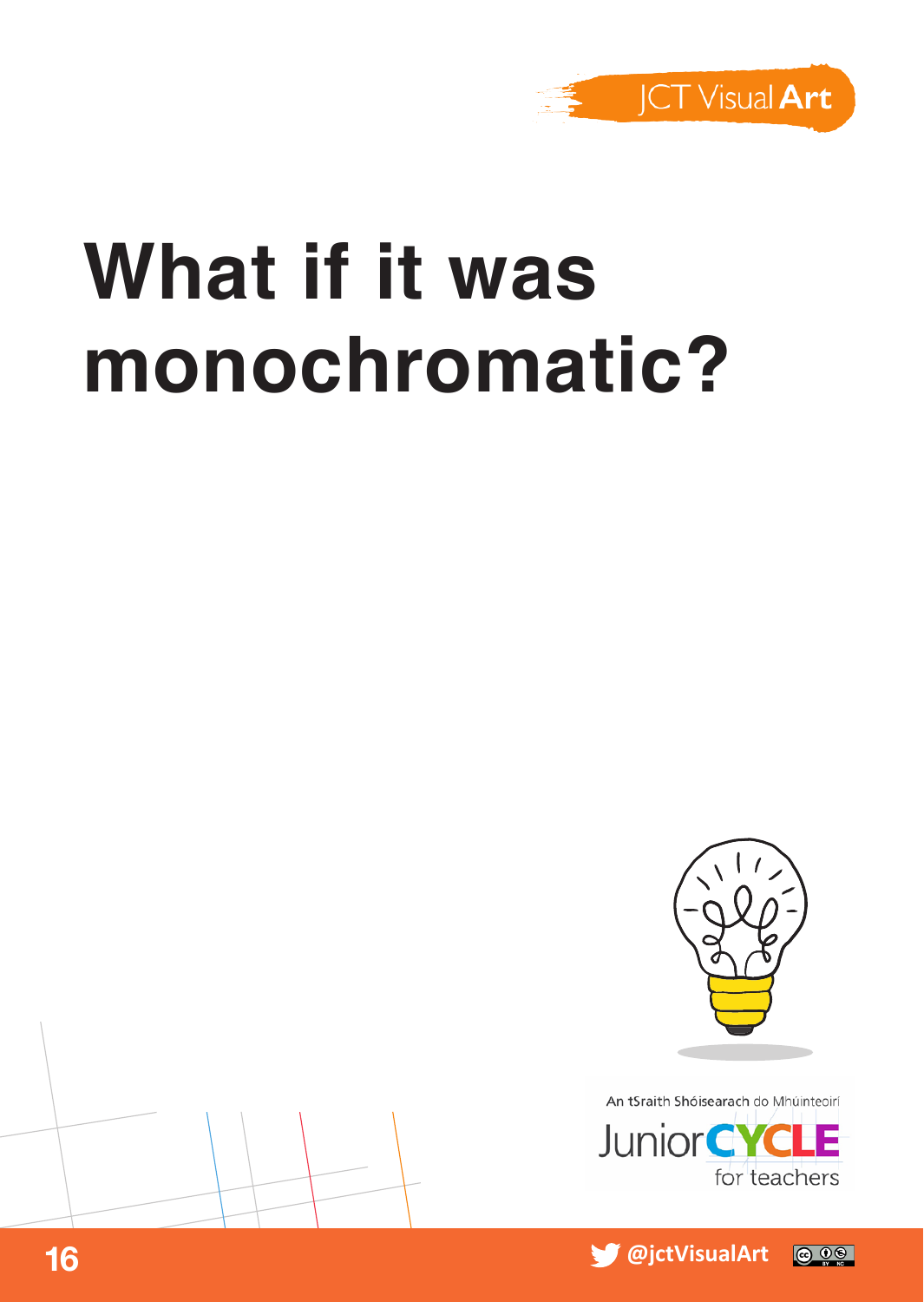

# **What if you created gaps?**





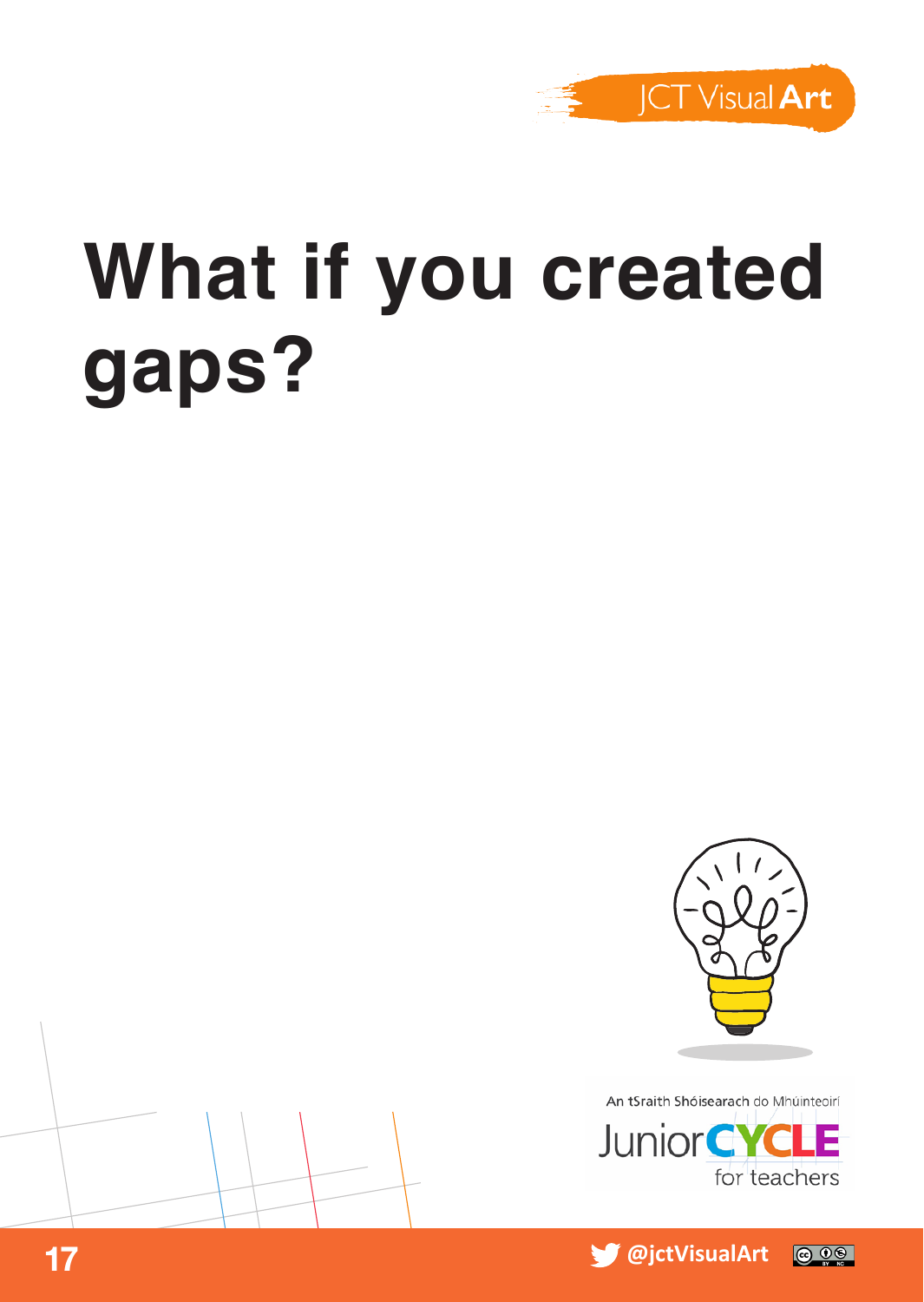

## **What if it didn't have edges?**





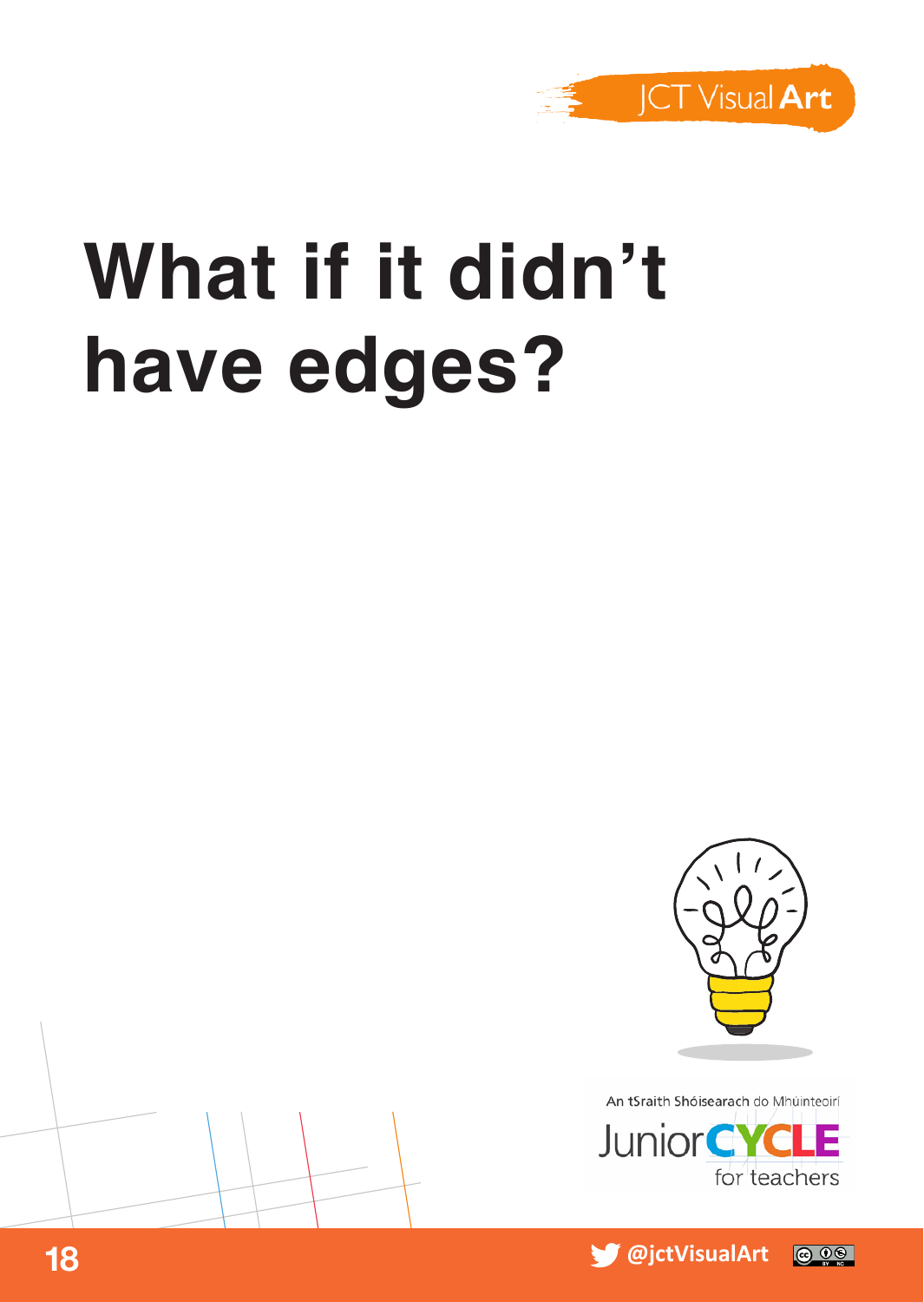

# **What if you inserted another idea?**



An tSraith Shóisearach do Mhúinteoirí **Junior CYC** for teachers

 **19 a**  *<b>19* **a**  *<b>19</del> a <i> <b>g <b>g <b>g <b>g <b>g* @ 0⊛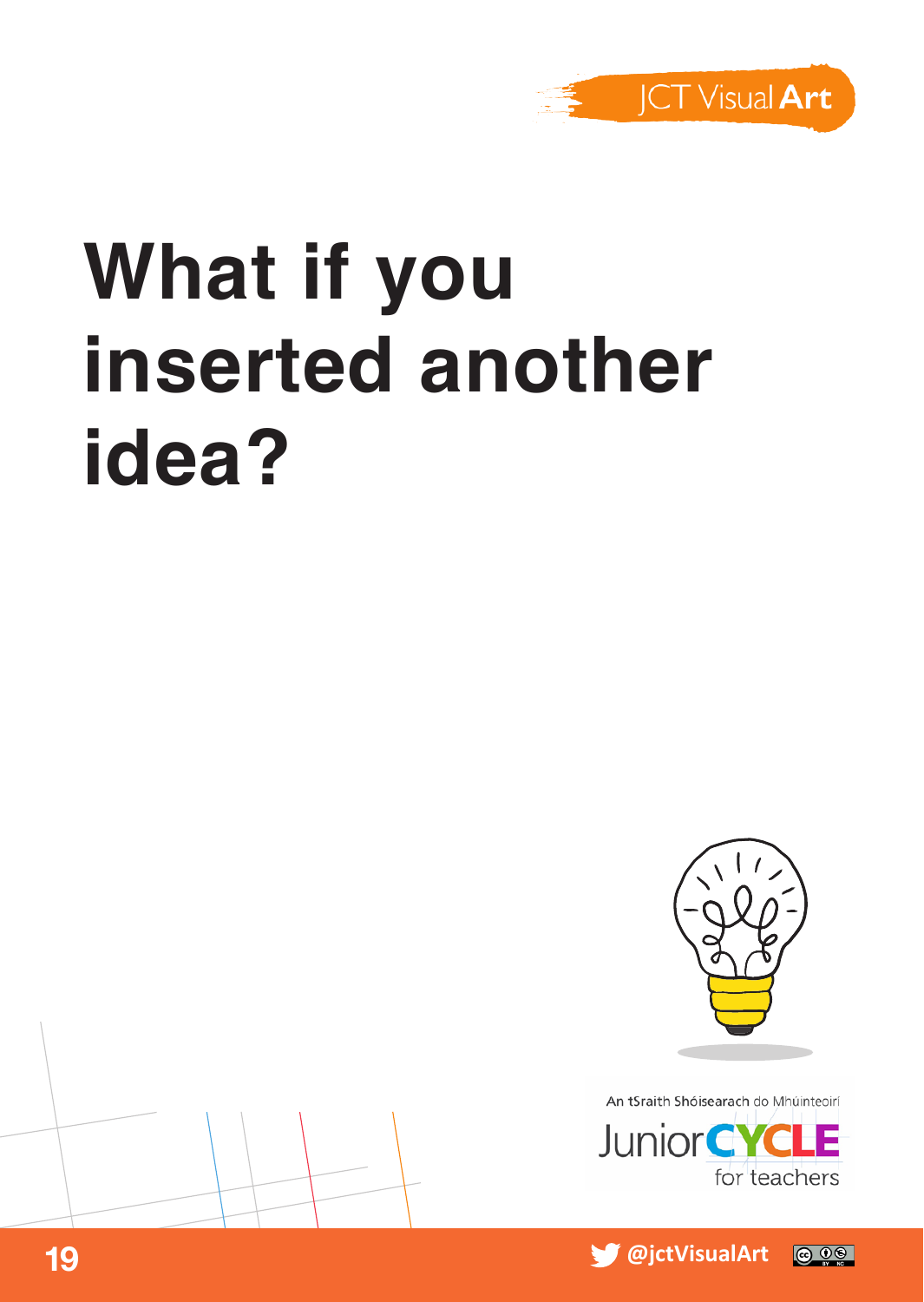

#### **What if it was rotated?**







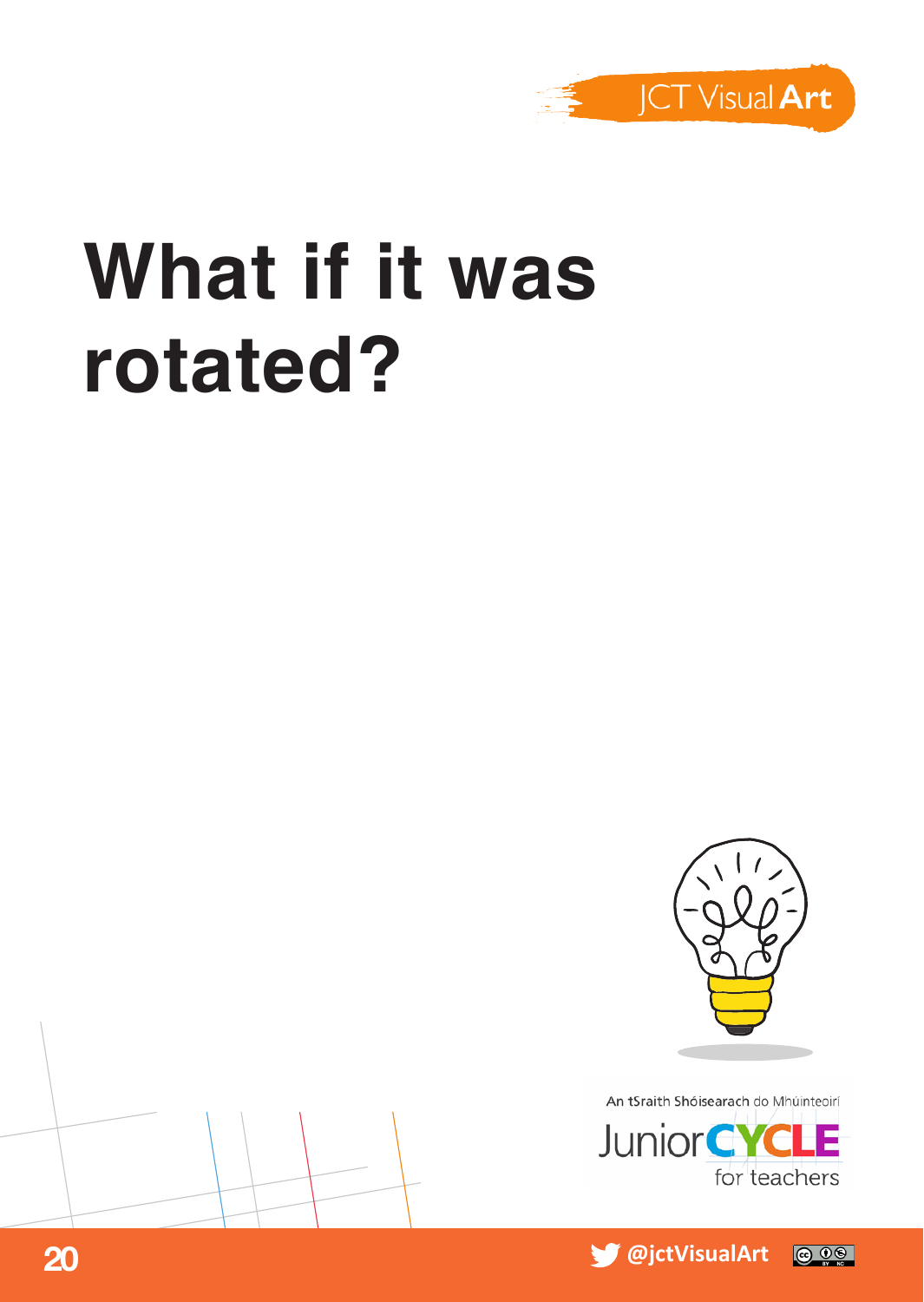

## **What if it was elongated?**



An tSraith Shóisearach do Mhúinteoirí



 **@jctVisualArt 21**  $\odot$   $\odot$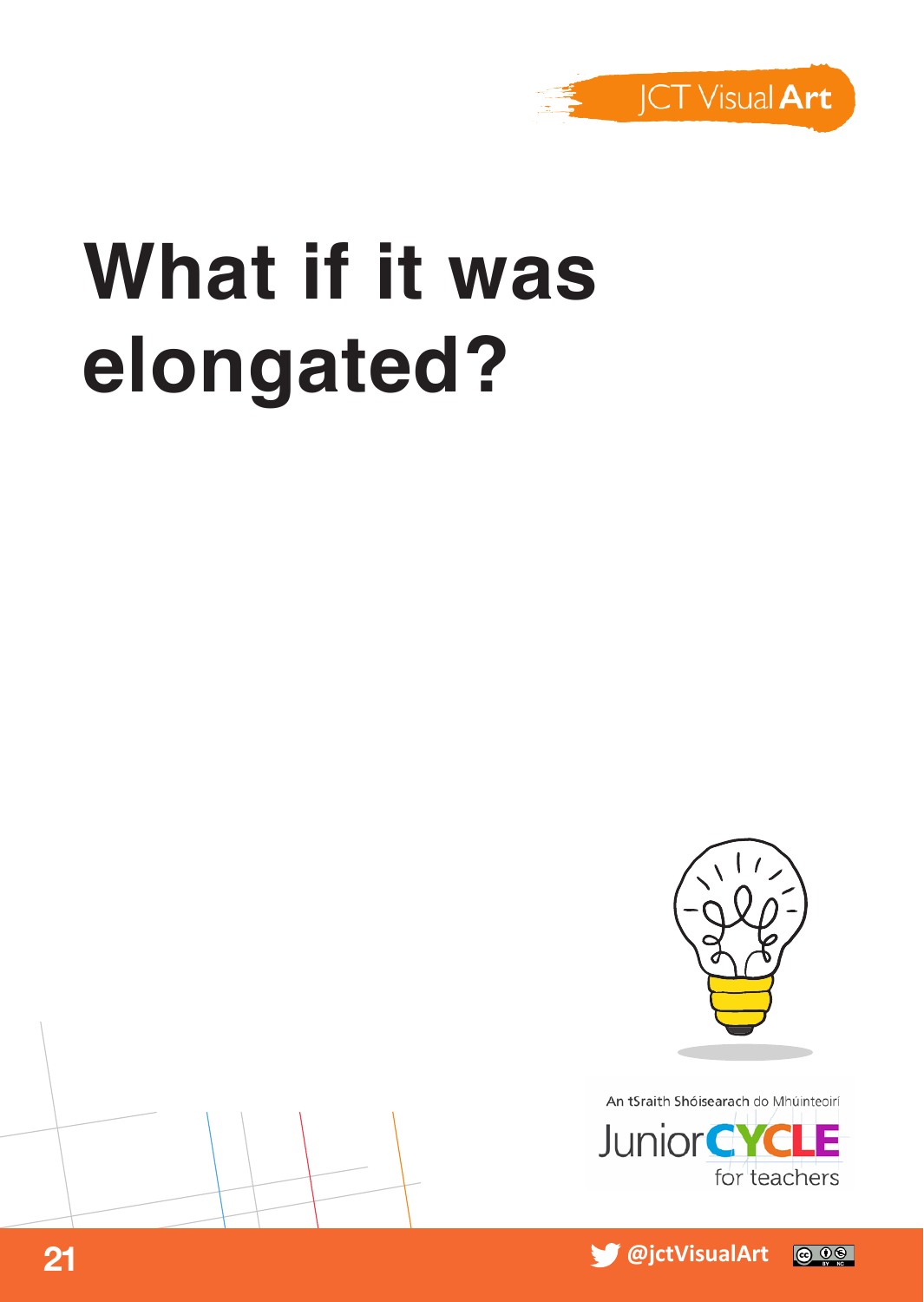

## **What if you used multiples?**





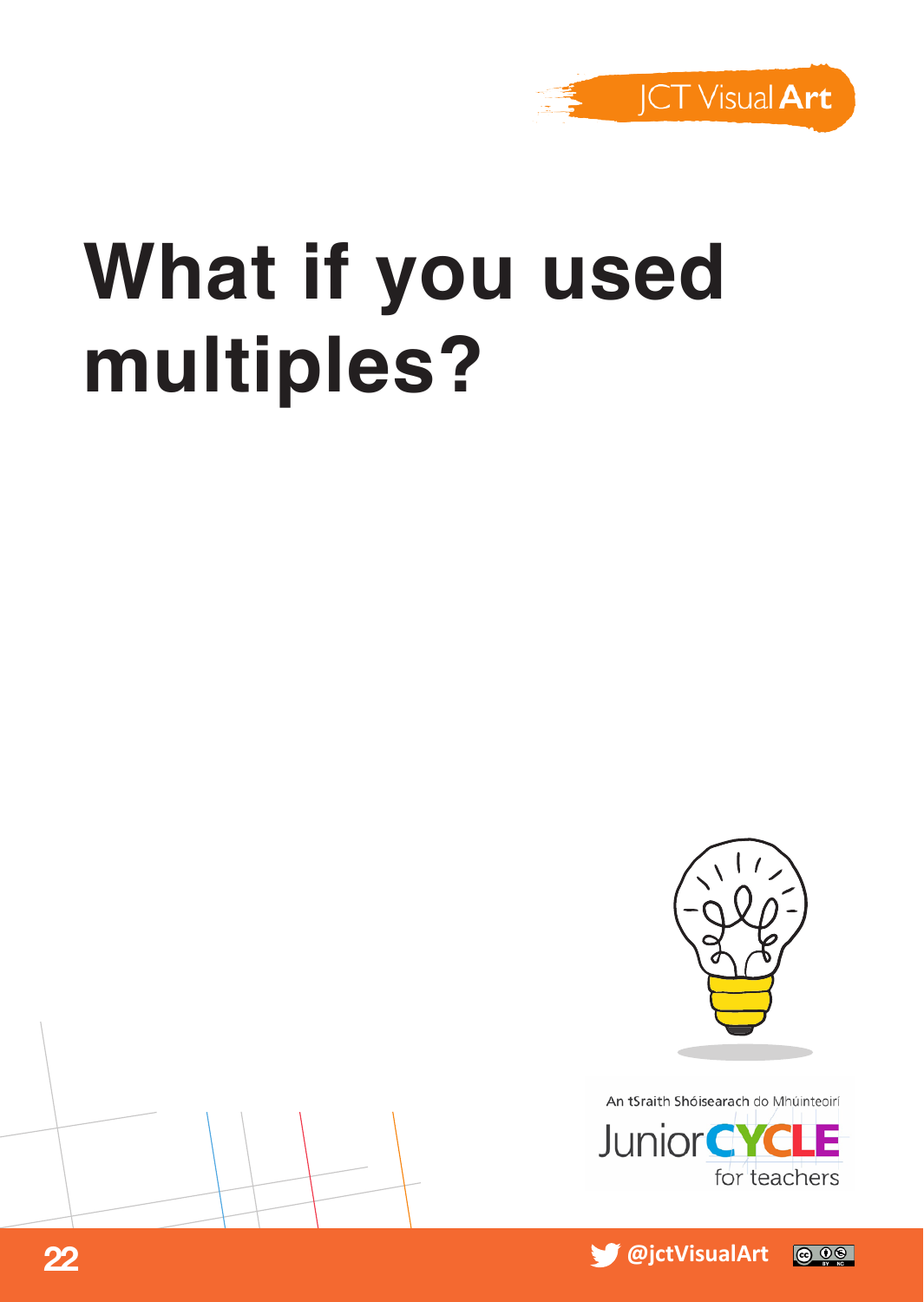

# **What if you incorporated the human form?**





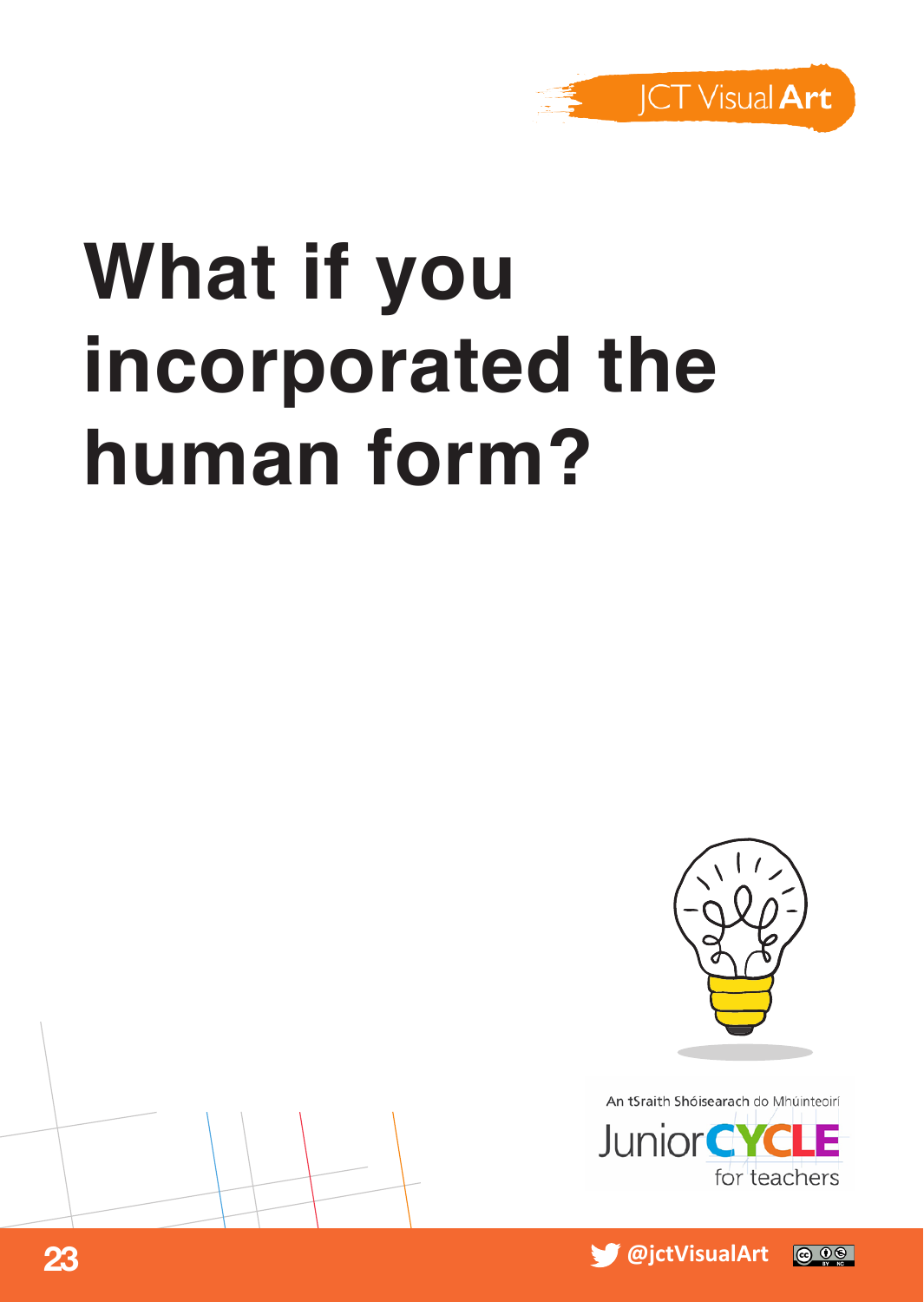

## **What if you looked at it from below?**



An tSraith Shóisearach do Mhúinteoirí



 **24 a**  *<b>a <b>1 <b>1</del> 1 1 1* @ 0ි

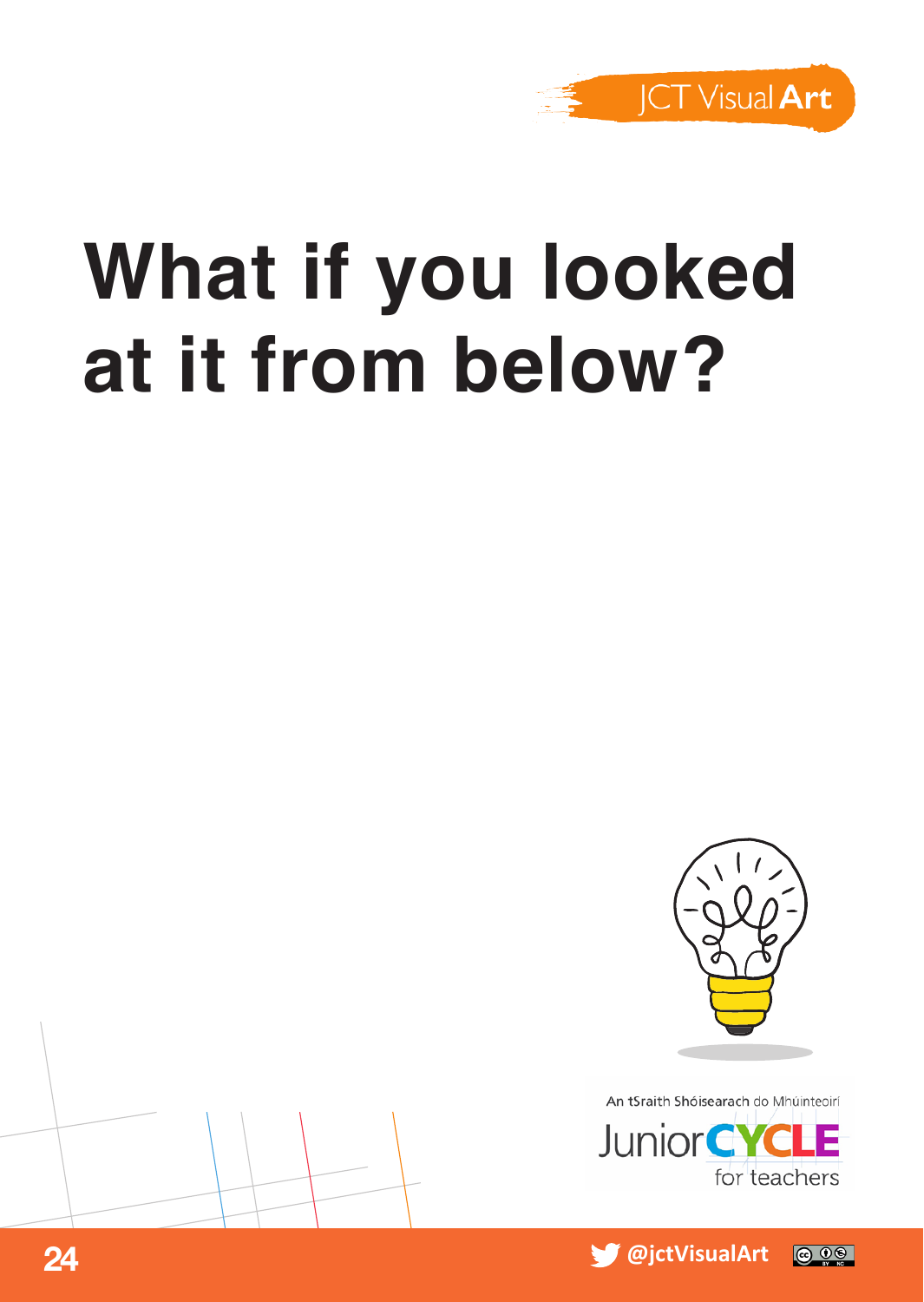

# **What if you cropped it?**







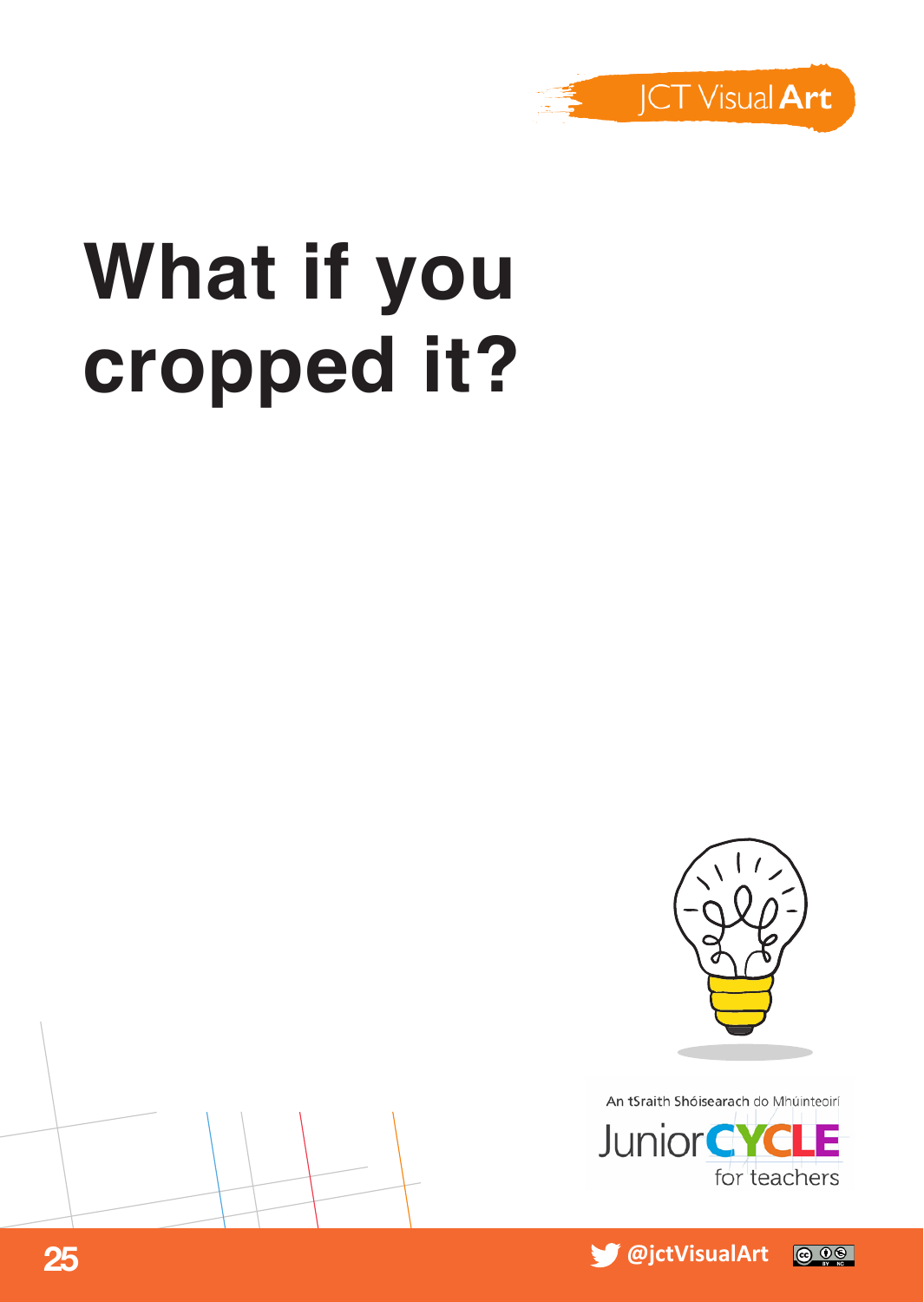

## **What if you simplified it?**





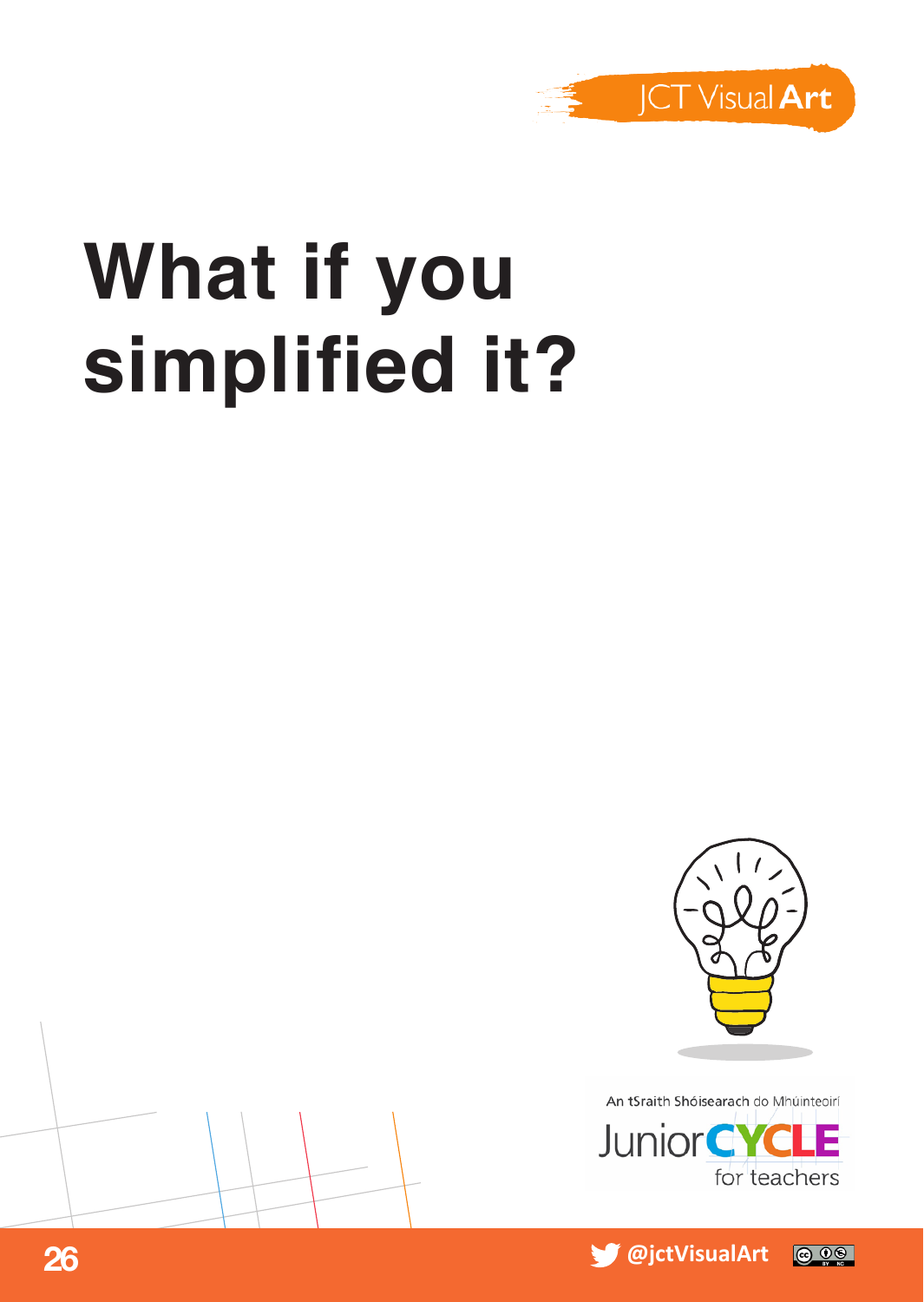

#### **What if you burnt it?**





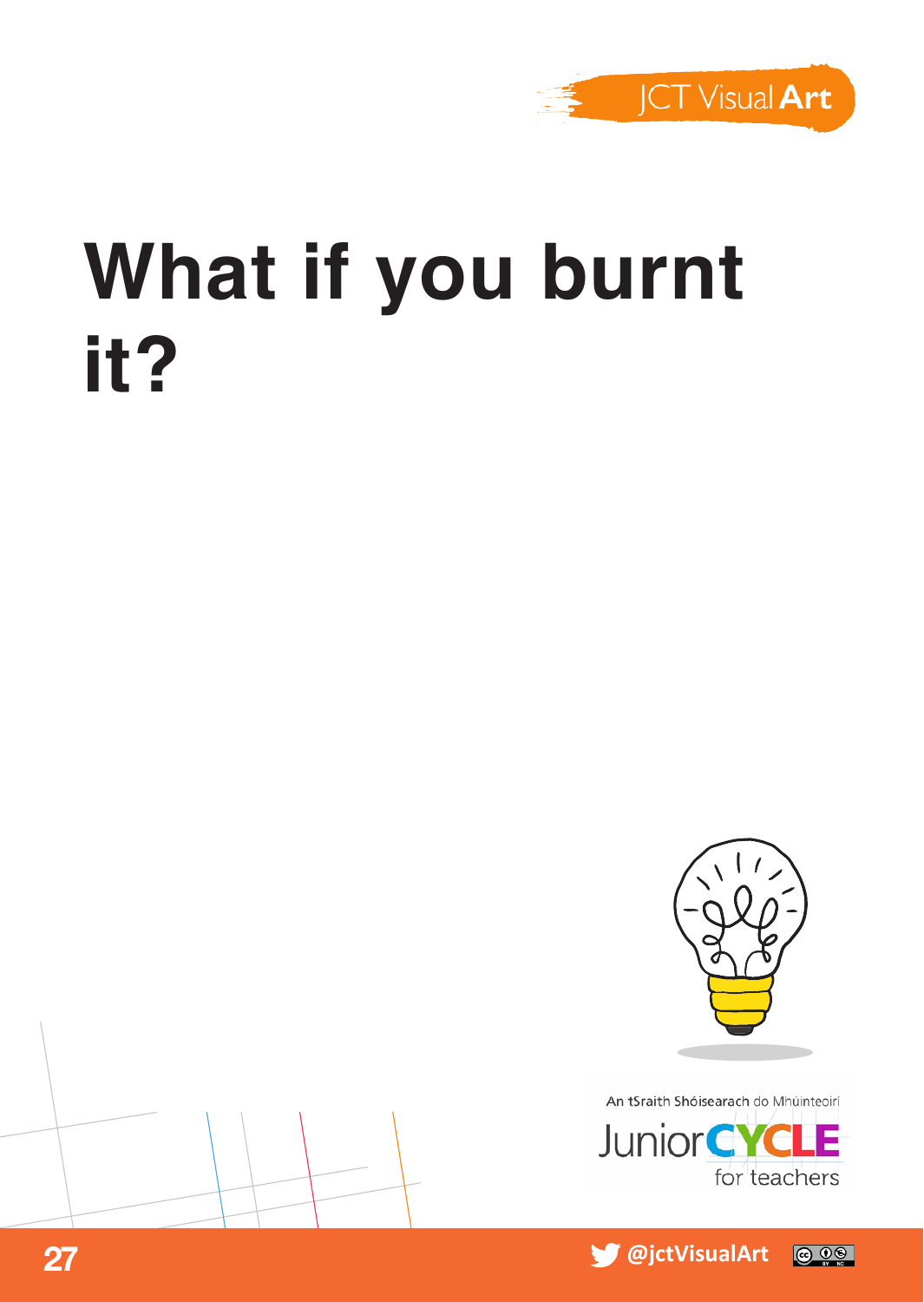

### **What if it was surreal?**





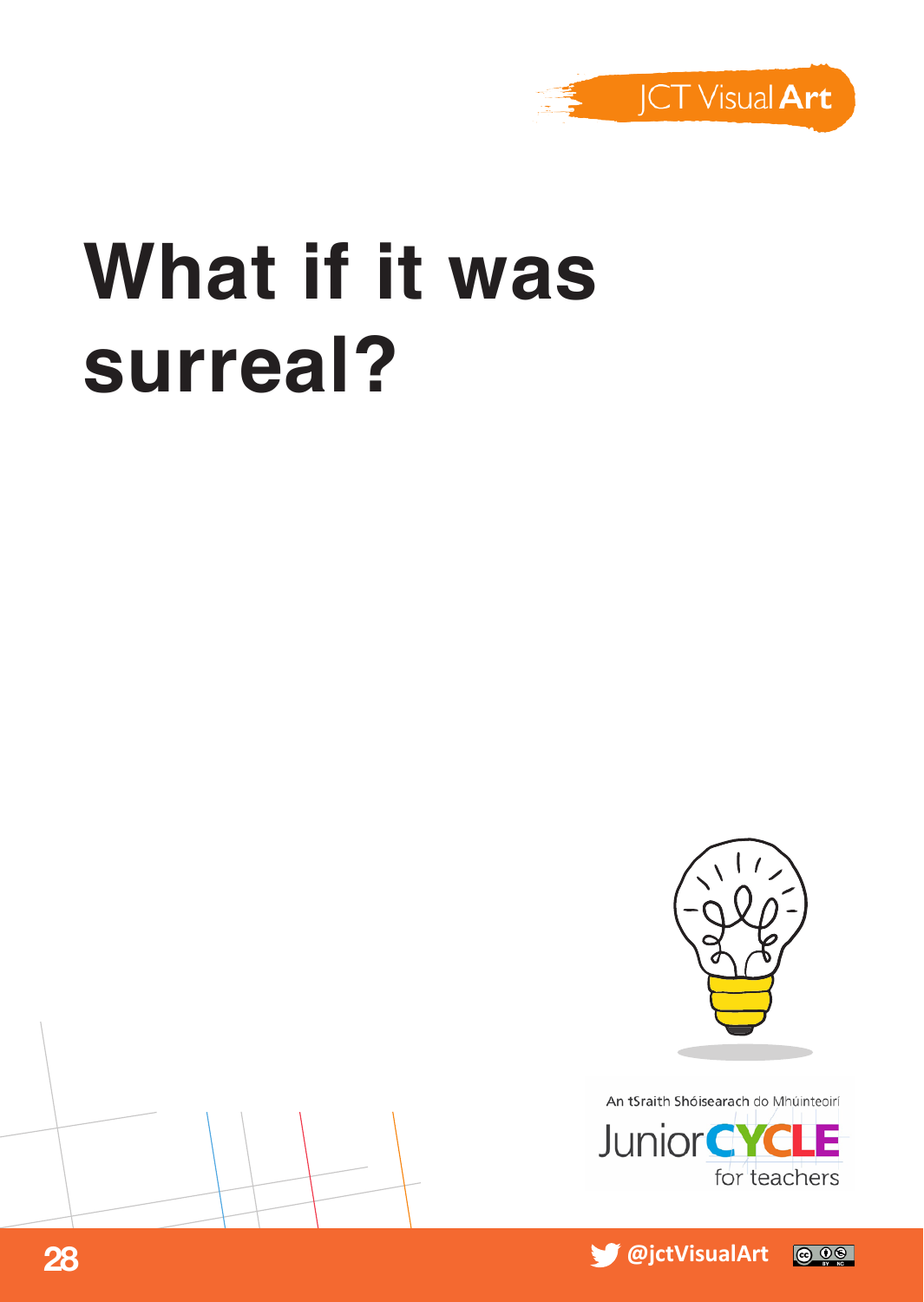

## **What if you added font to it?**





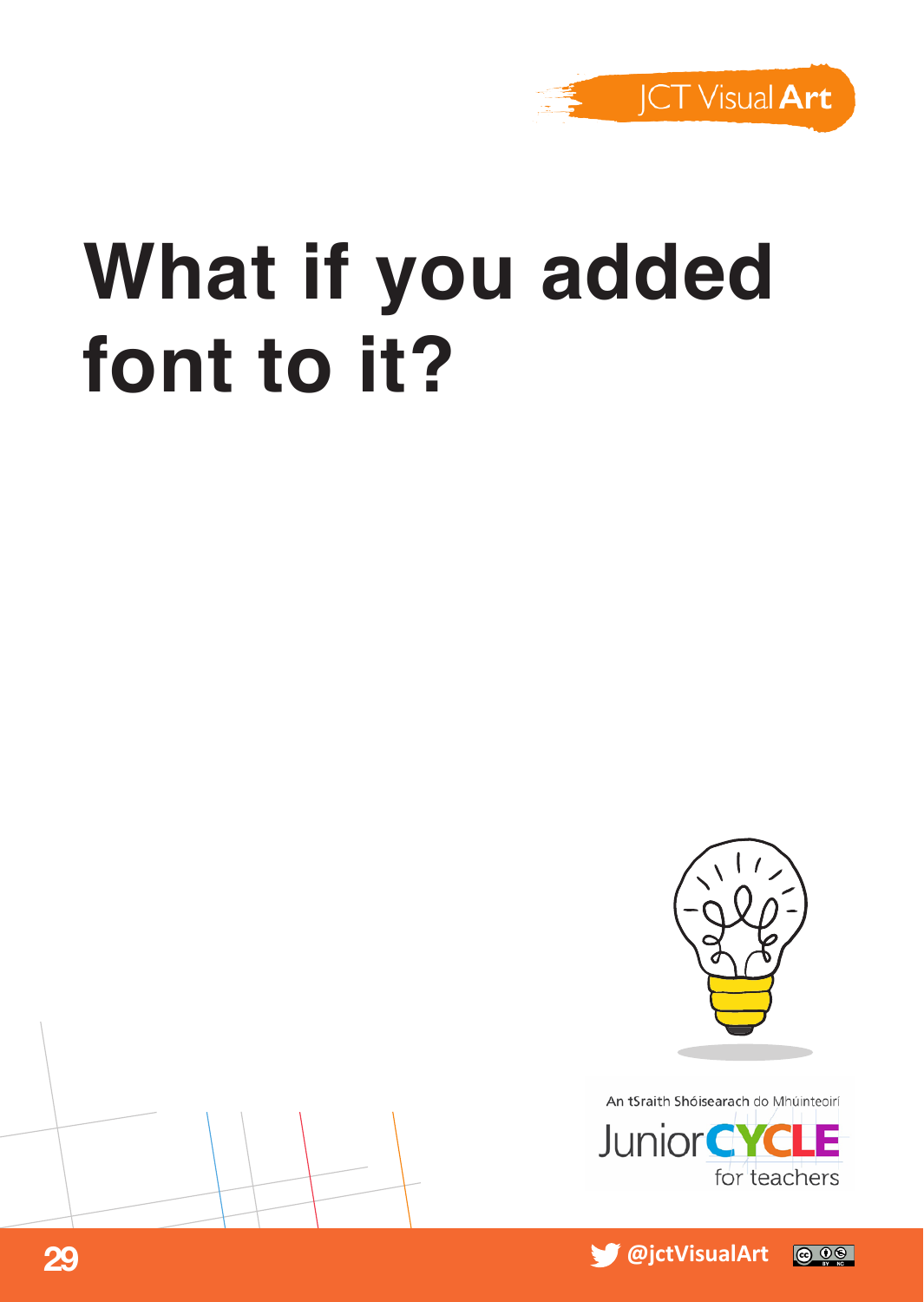

# **What if it was in a different artistic style?**





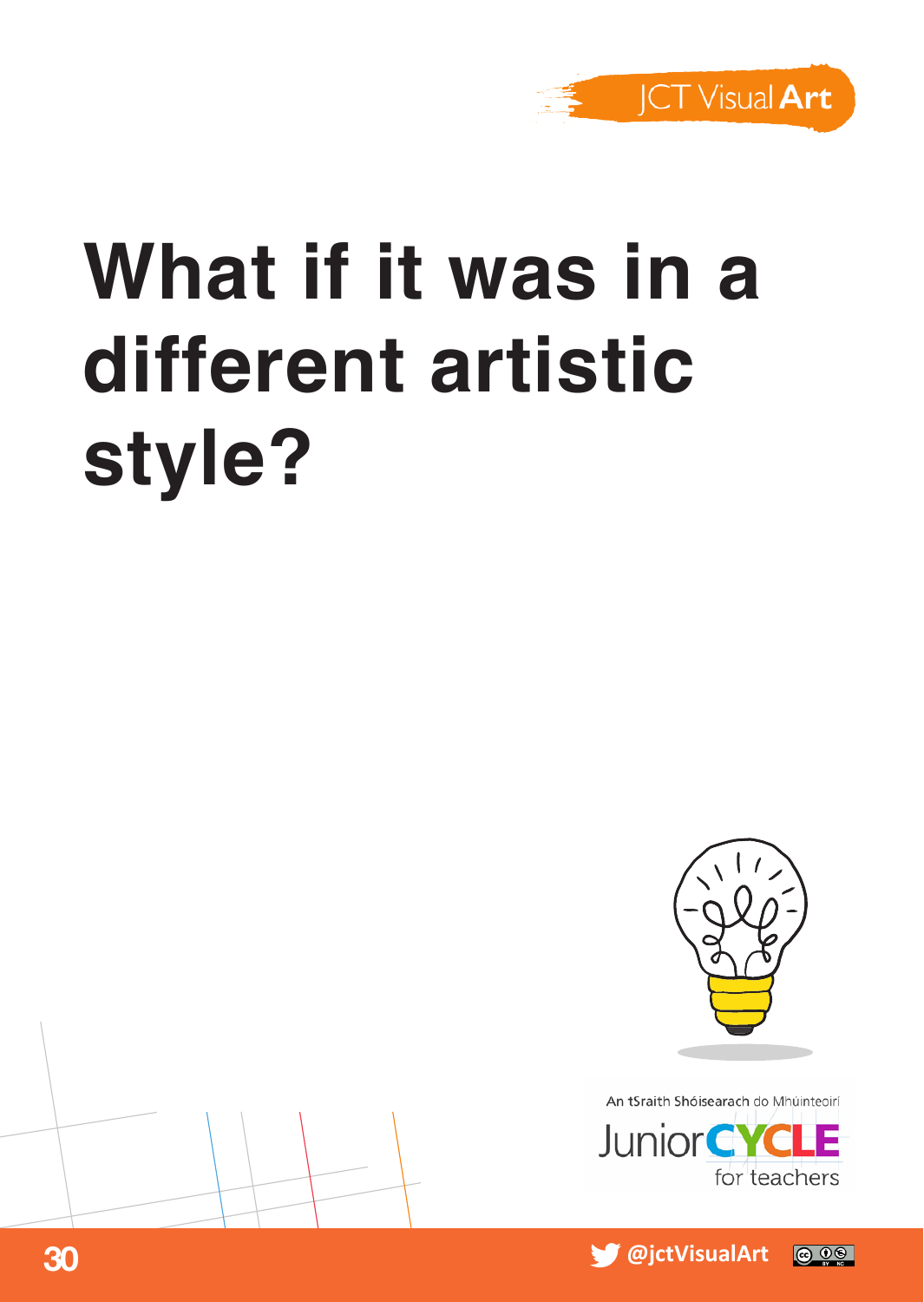

# **What if you added a portrait of someone you know?**





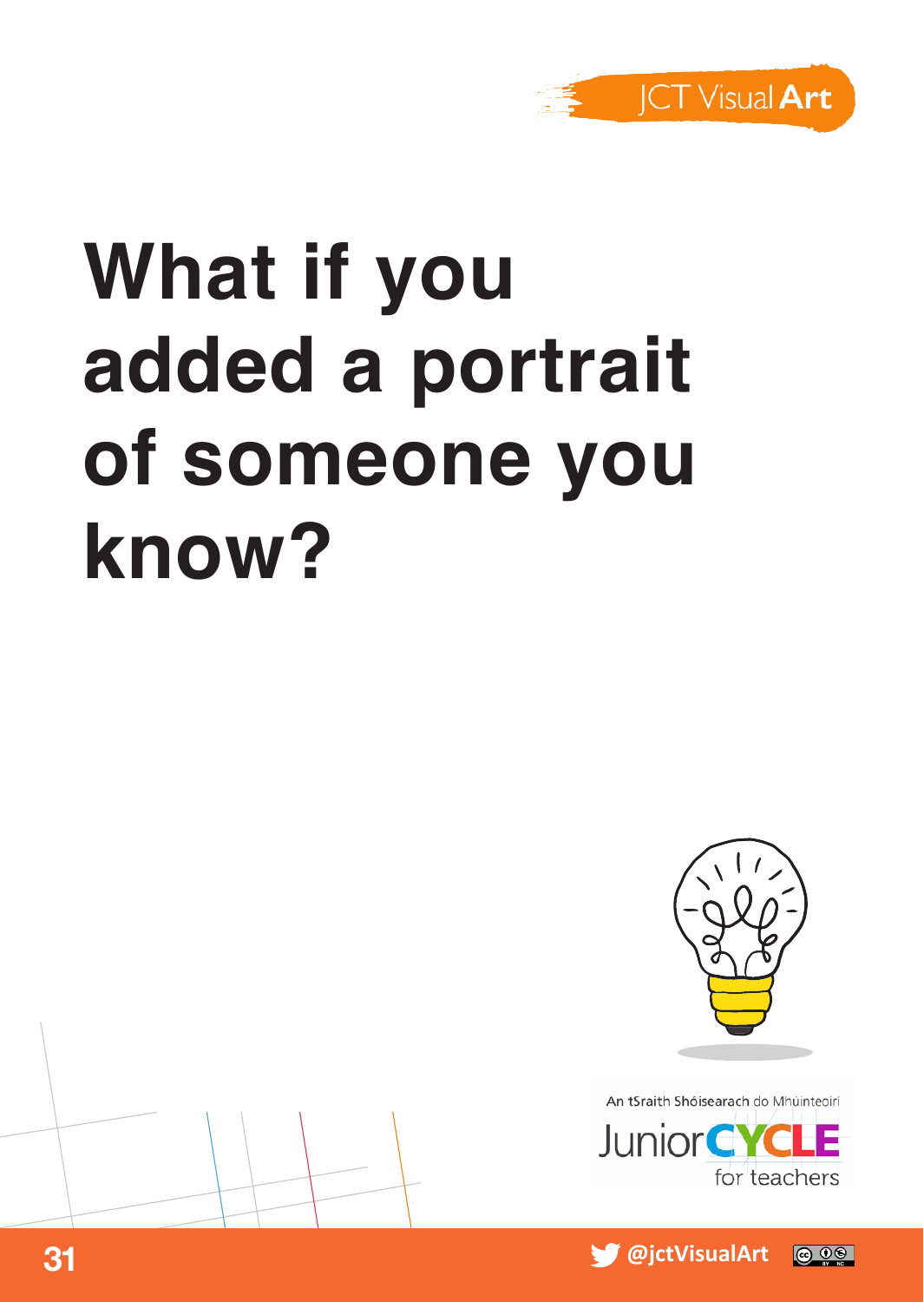

## **What if you added a self-portrait?**



An tSraith Shóisearach do Mhúinteoirí



 **32 a a**  *<b>a* **32 b 32 b 32 b 32** © 0⊛

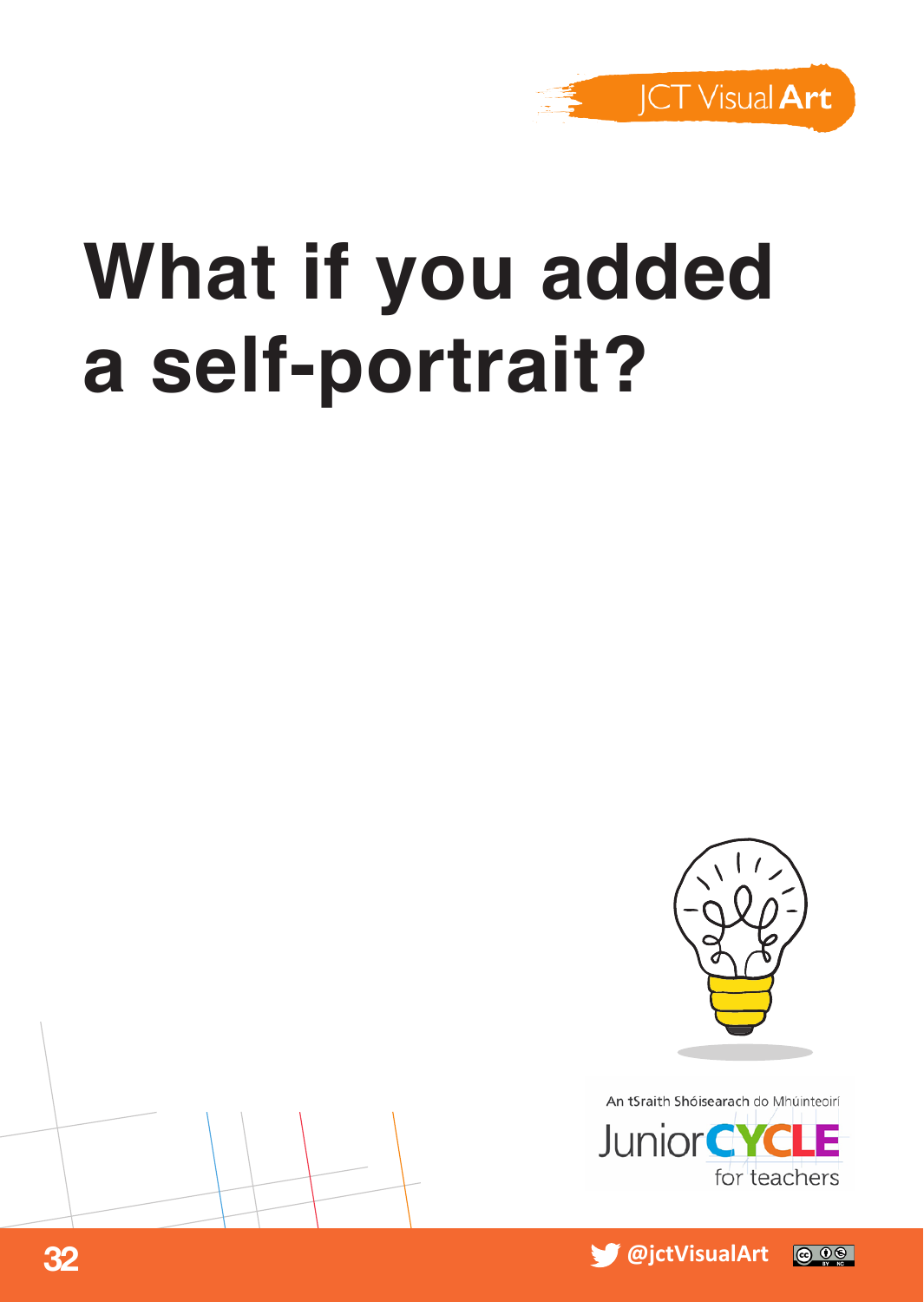

# **What if it was angry?**





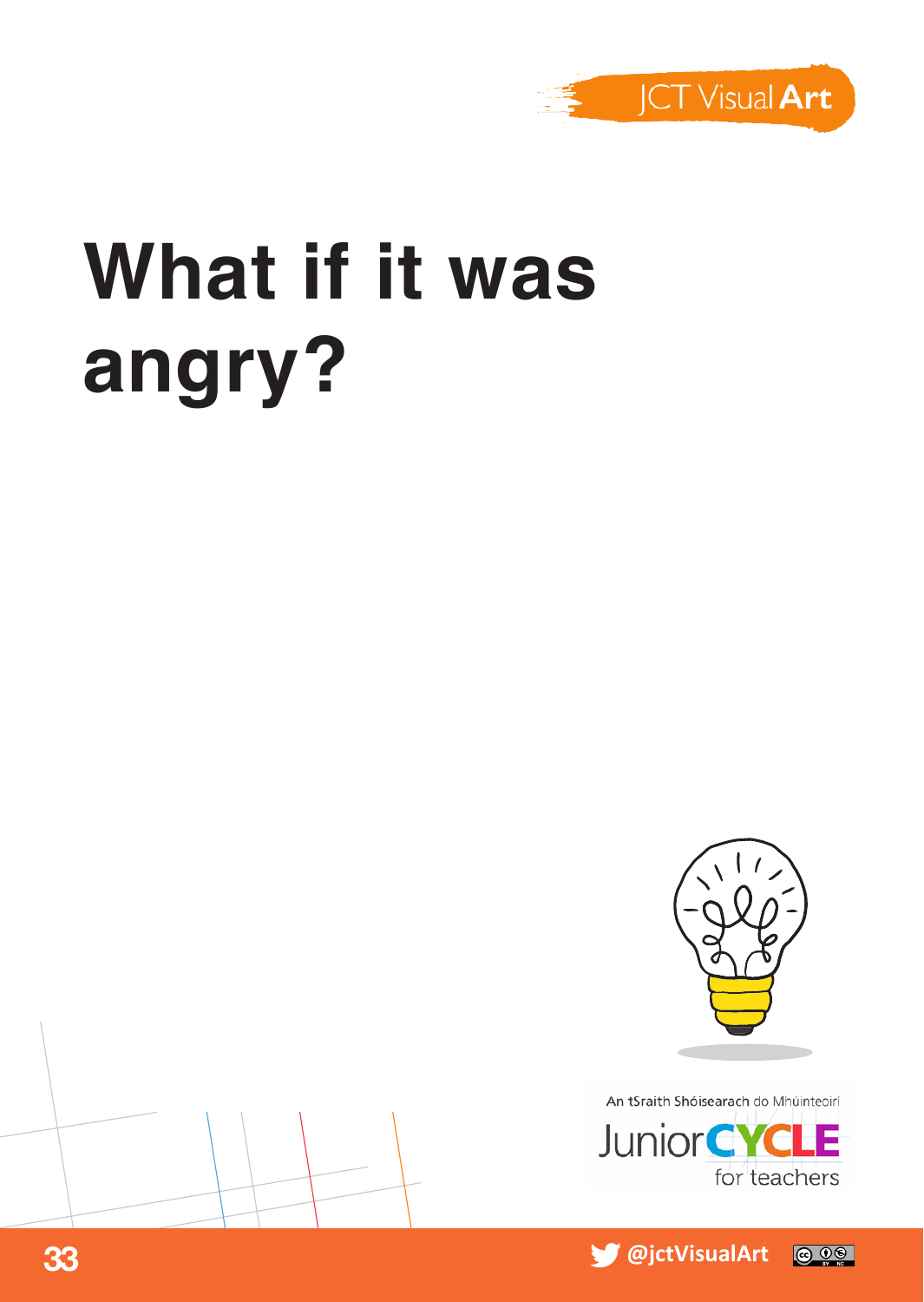

## **What if you only used primary colours?**





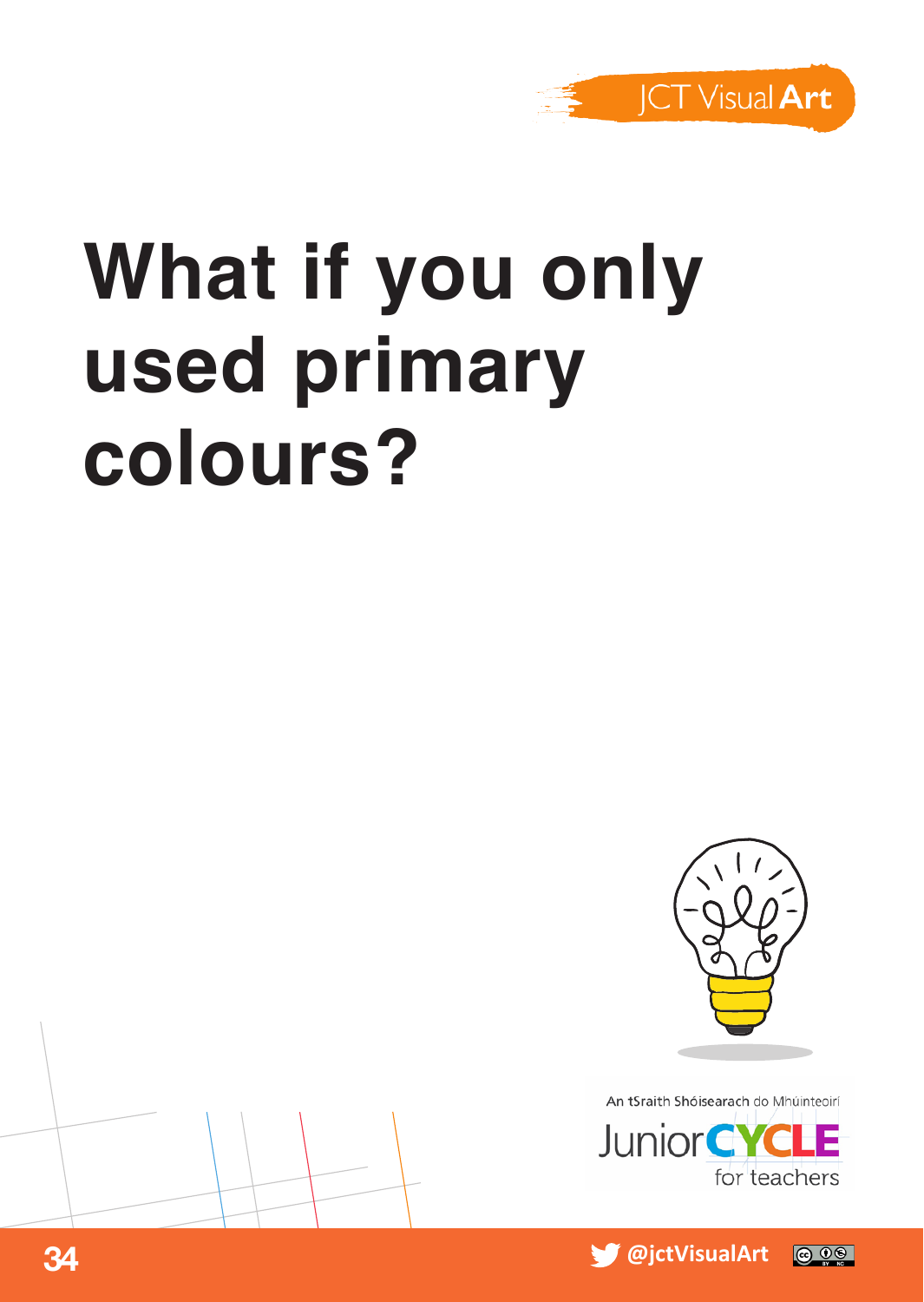

# **What if you only used complementary colours?**



An tSraith Shóisearach do Mhúinteoirí



 **@jctVisualArt 35** @ 06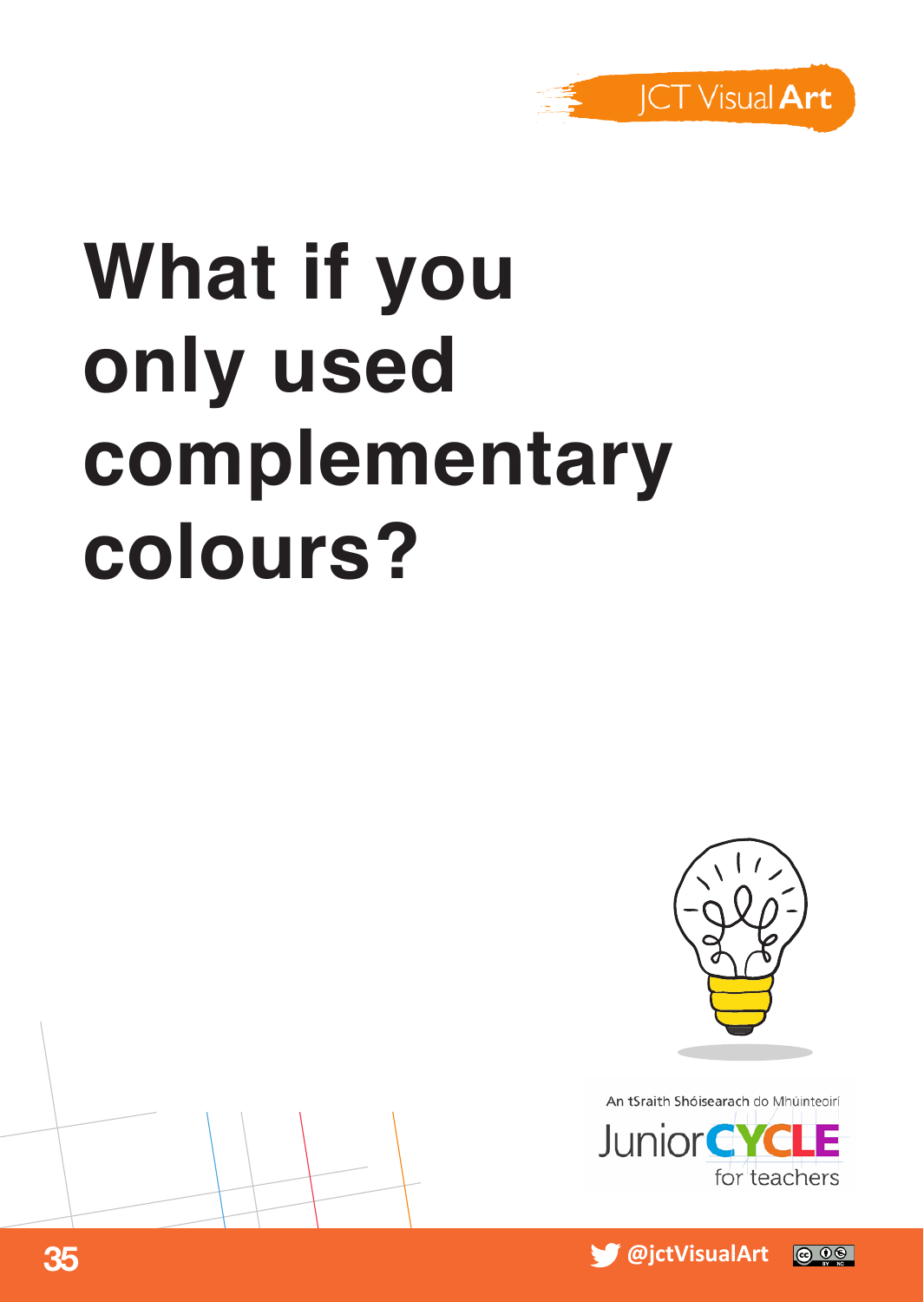

# **What if you recreated it in a different material?**



An tSraith Shóisearach do Mhúinteoir



 **@jctVisualArt 36**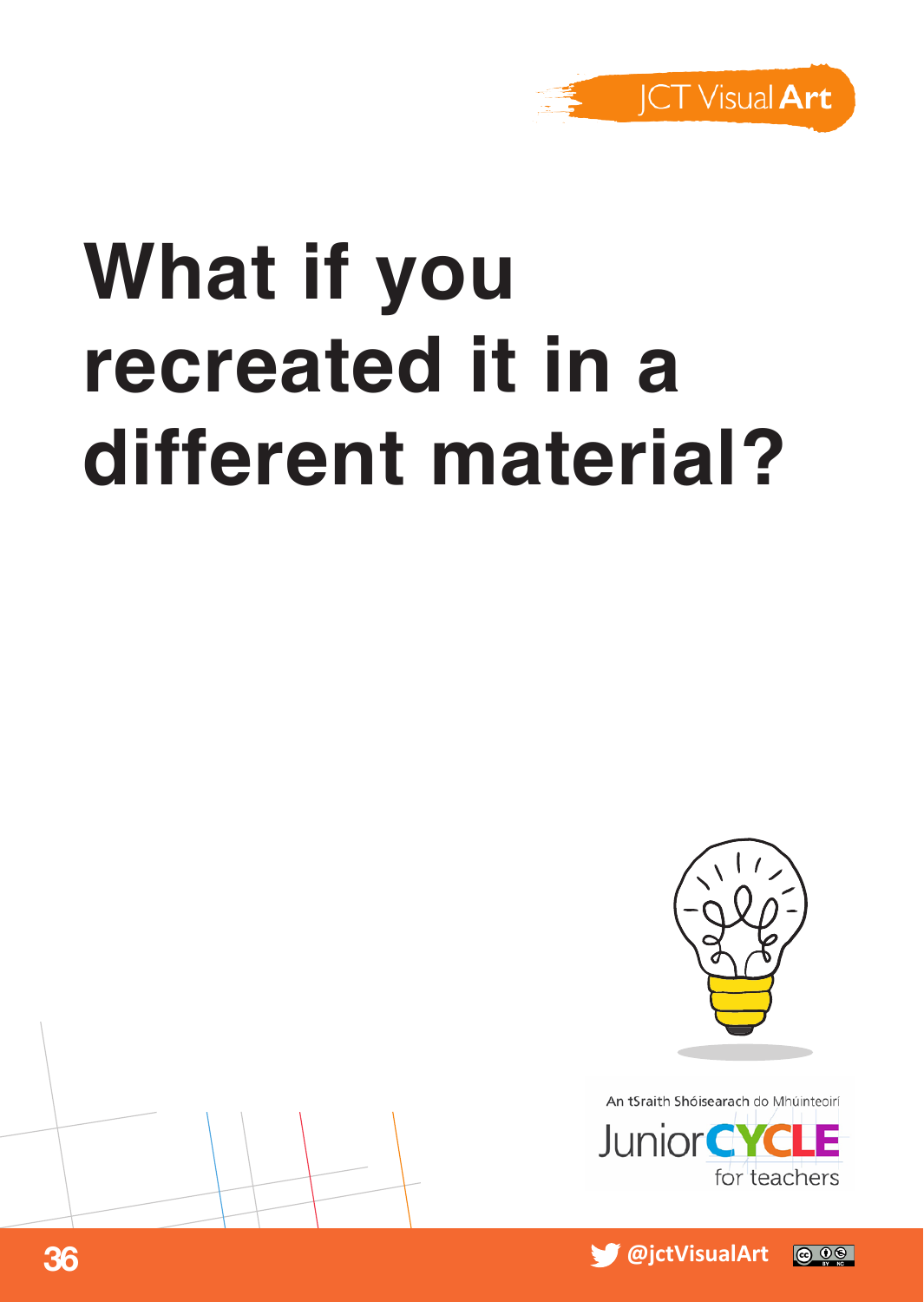

## **What if it was shiny?**





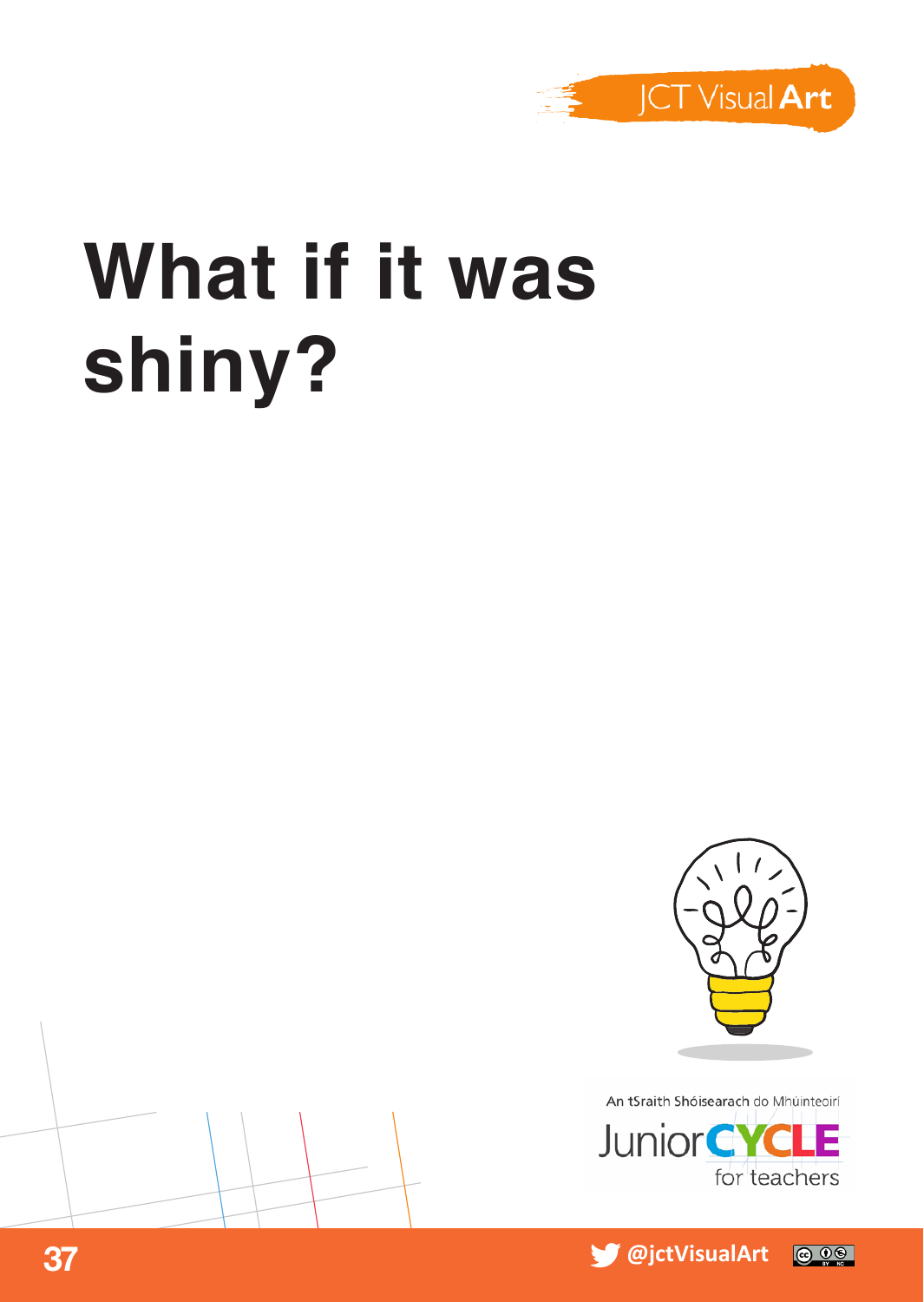

## **What if it was a contemporary issue?**



An tSraith Shóisearach do Mhúinteoirí **JuniorCYC** for teachers

 **@jctVisualArt 38** @ 0⊛

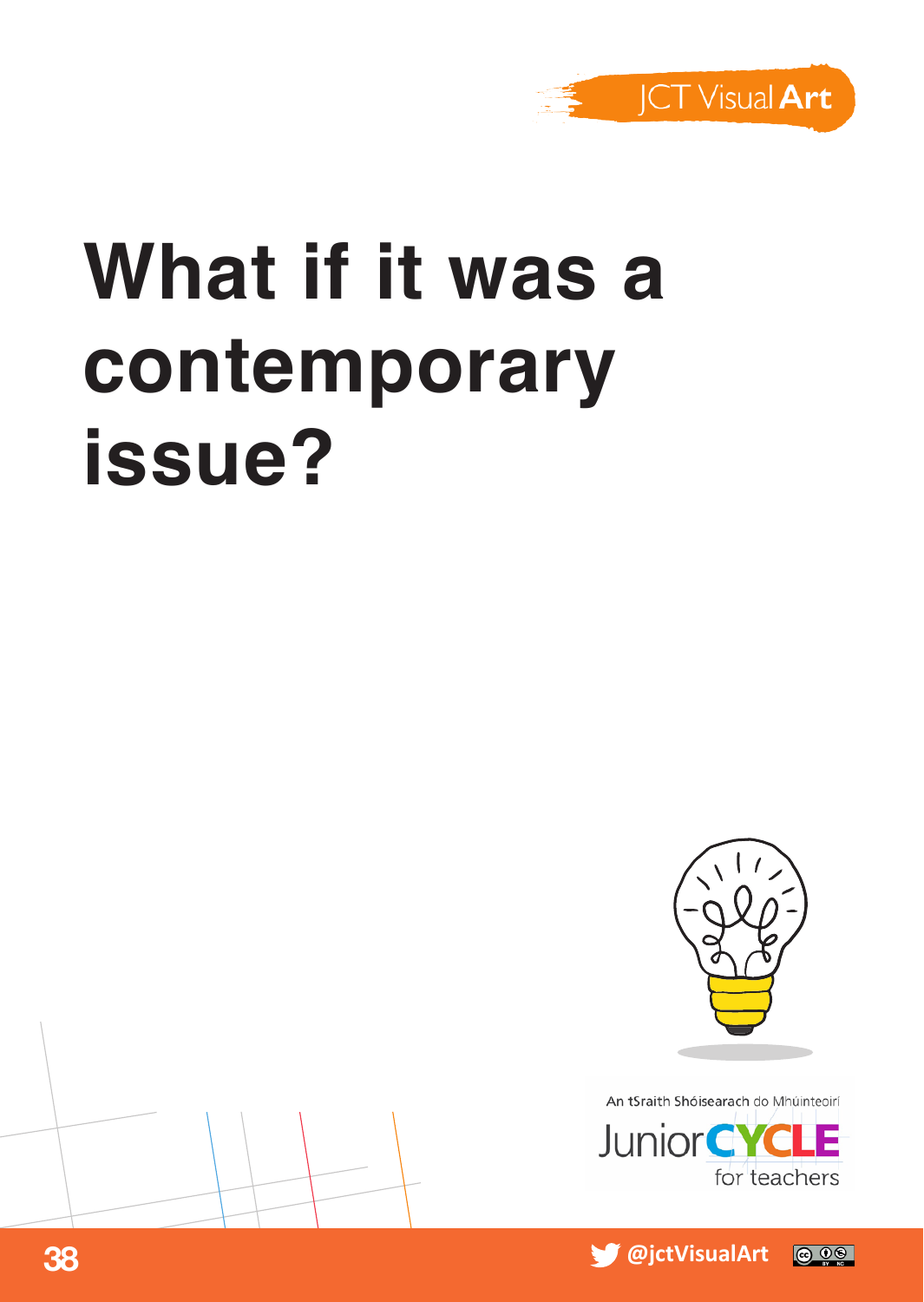

#### **What if it was a local issue?**





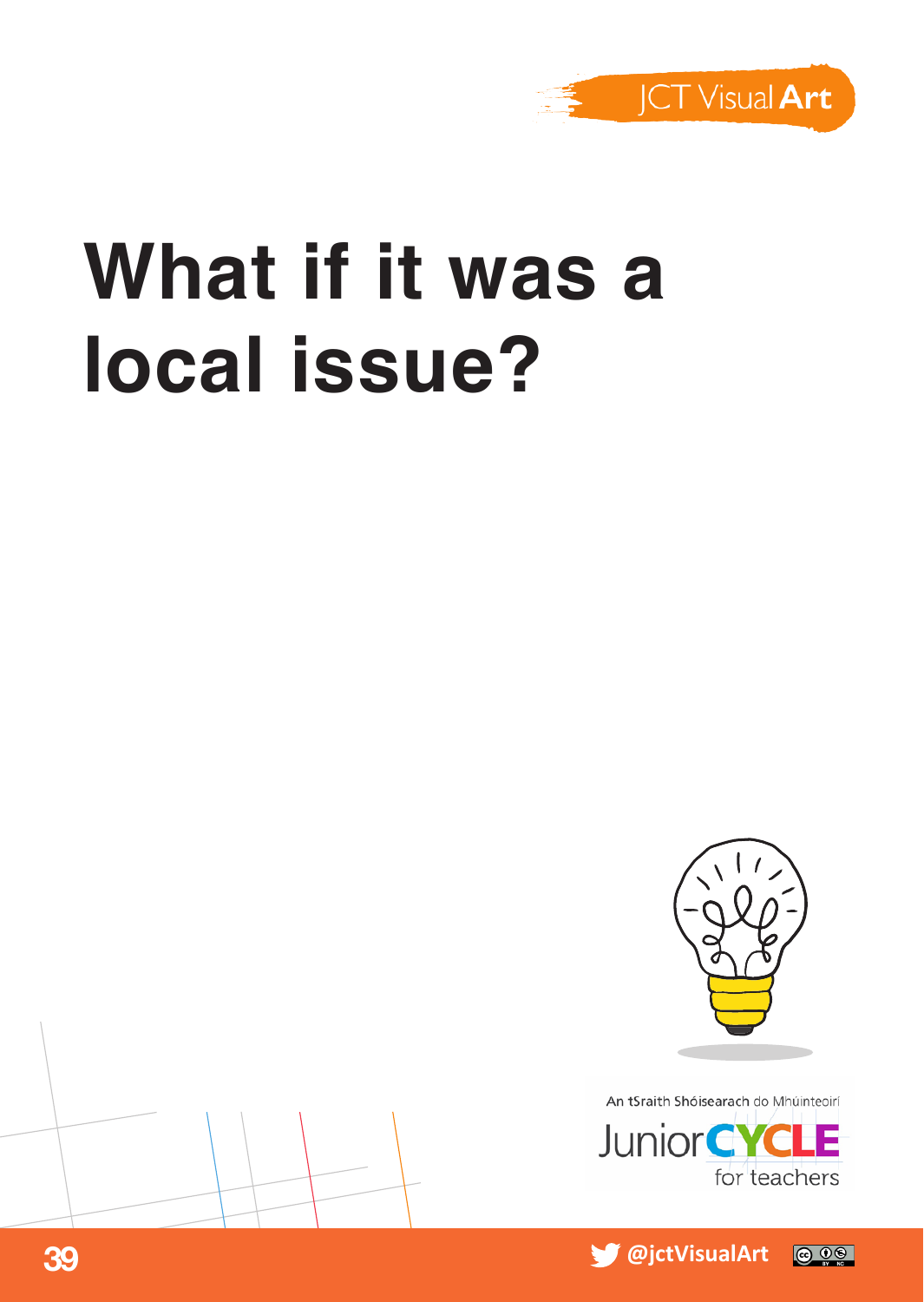

## **What if this was a present?**





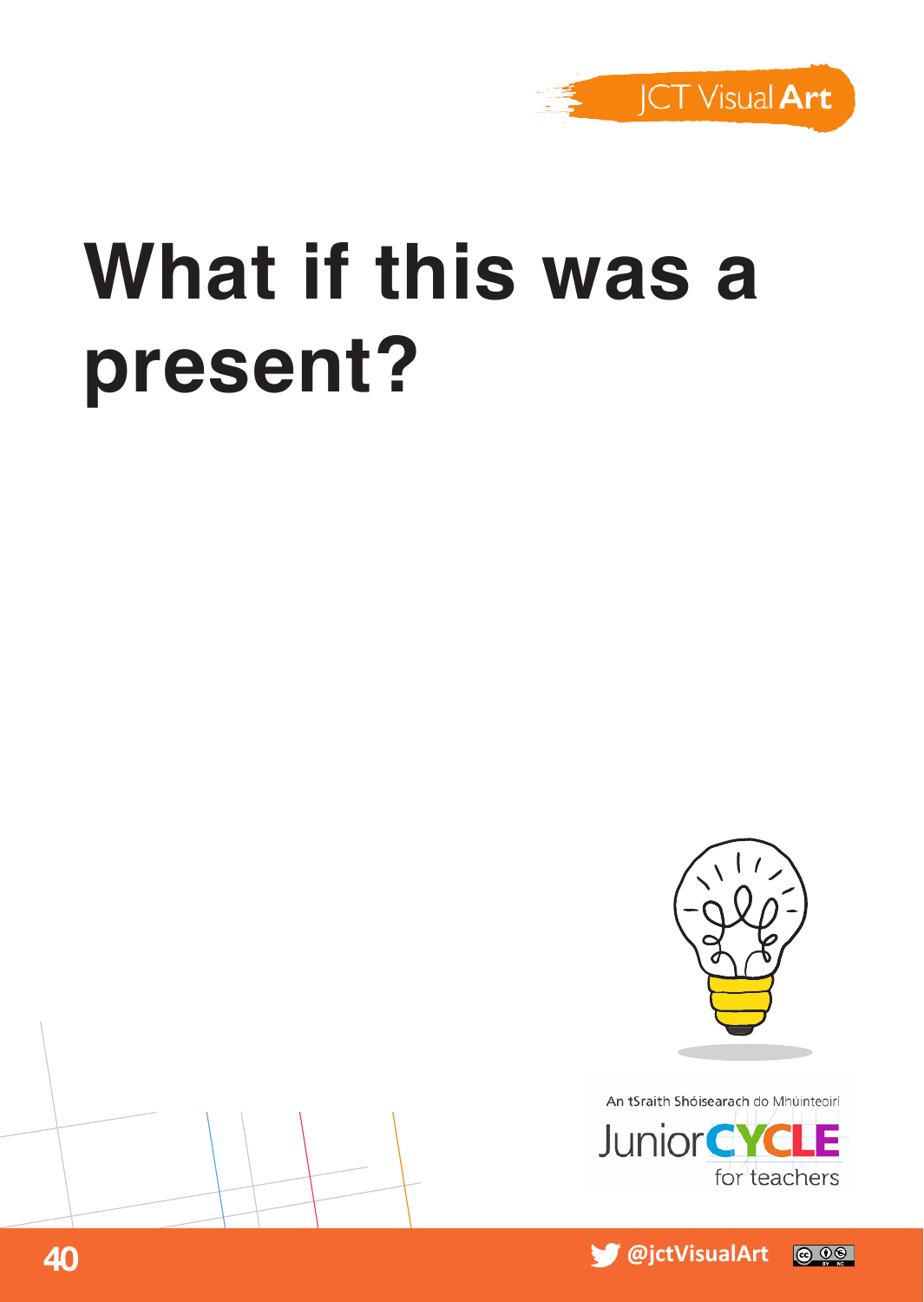

# **What if you added a portrait of someone you know?**



An tSraith Shóisearach do Mhúinteoirí



 **@jctVisualArt 41** @ 06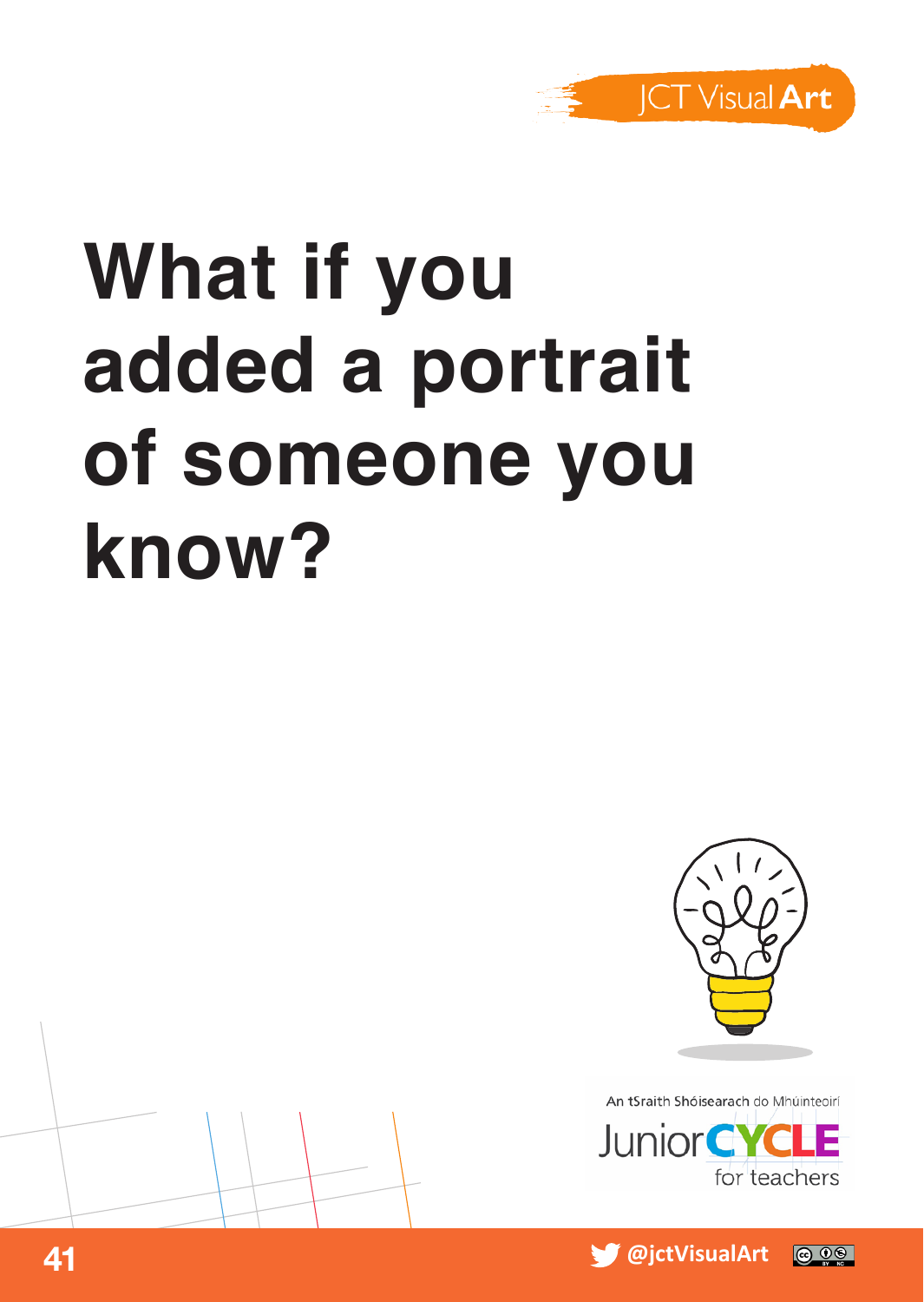

## **What if you only used font?**







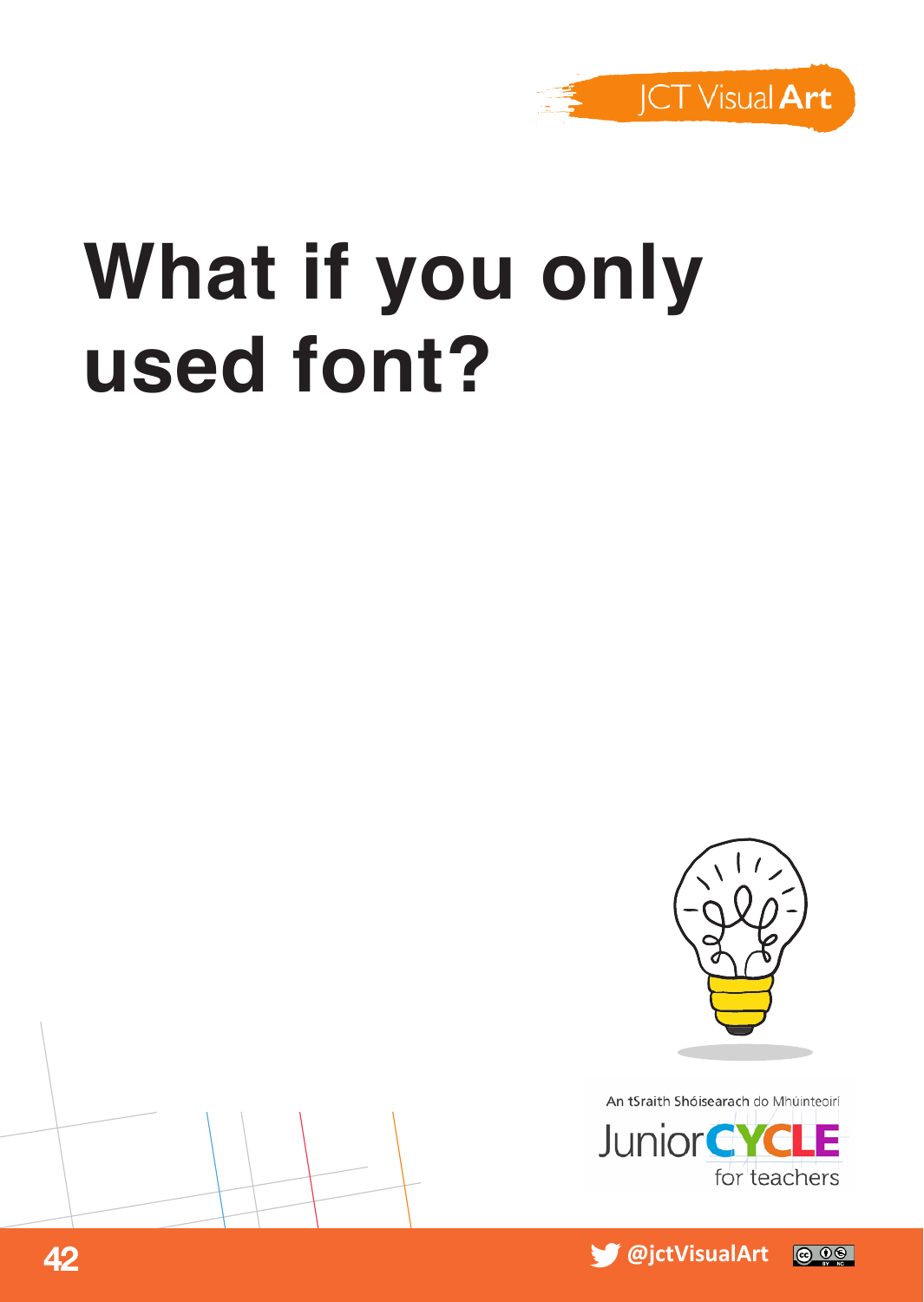

# **What if you used a surprising colour combination?**





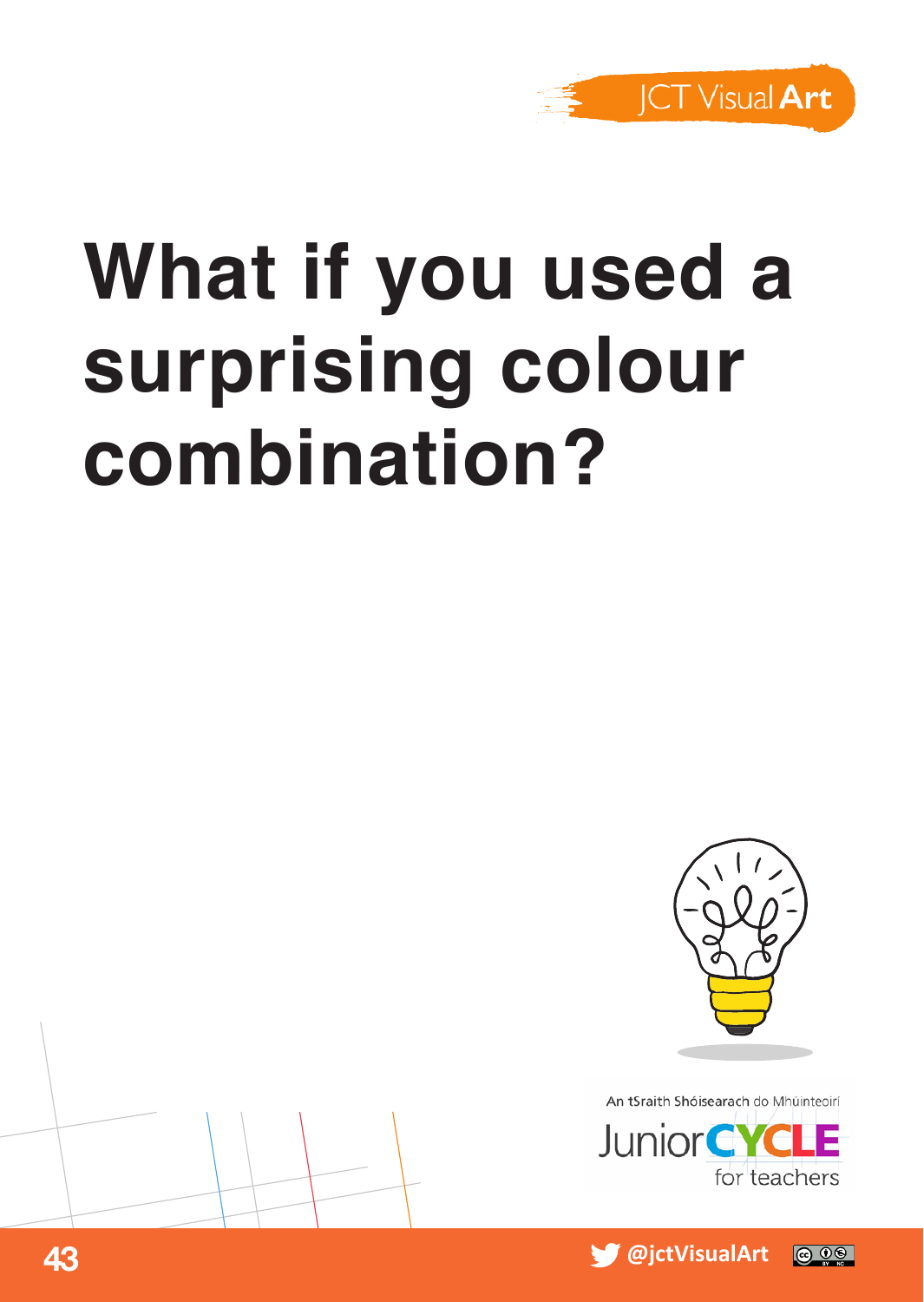

## **What if you only used shapes?**





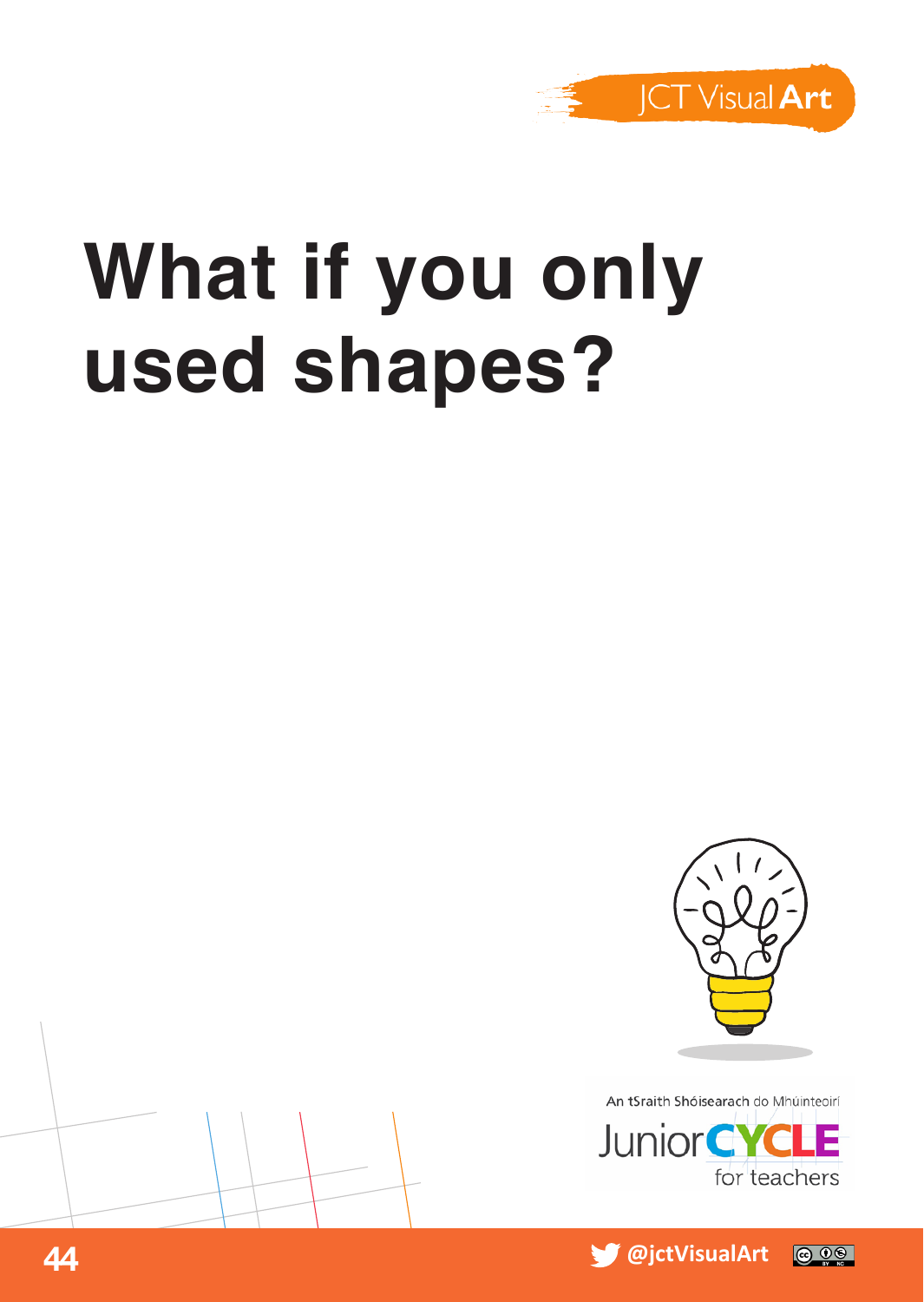

# **What if you only used a continuous line?**





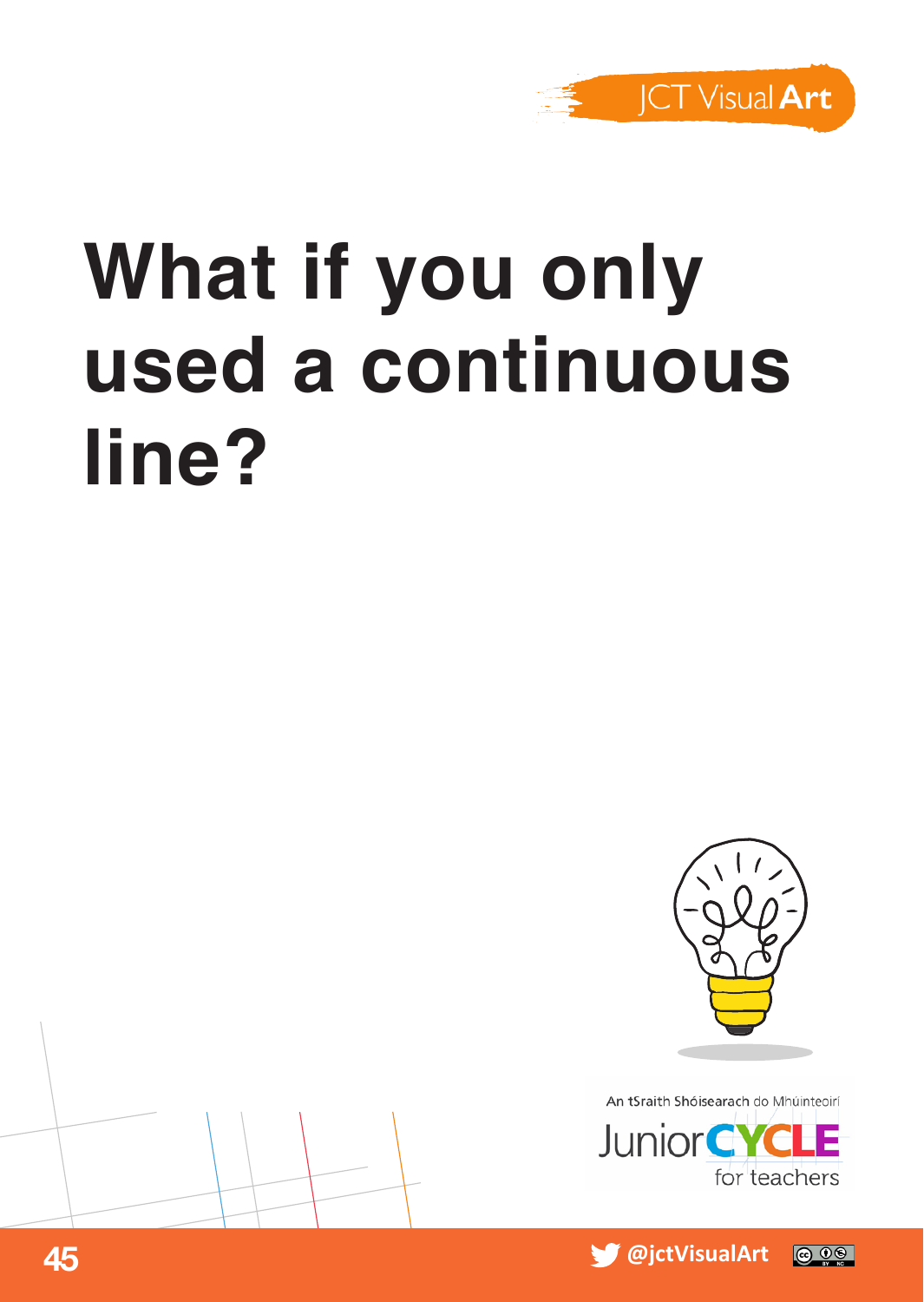

### **What if you made it old?**





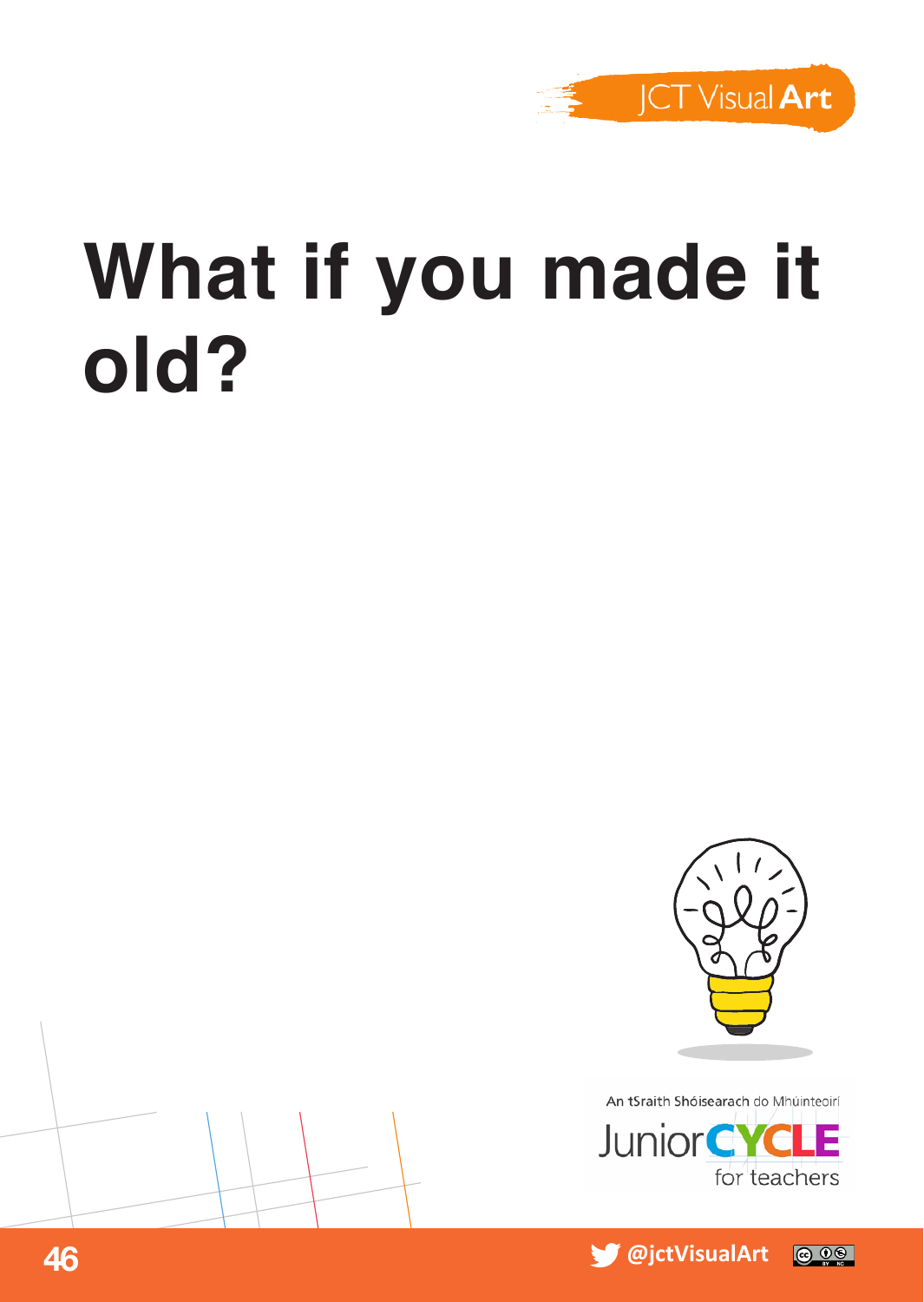

### **What if it was distorted?**







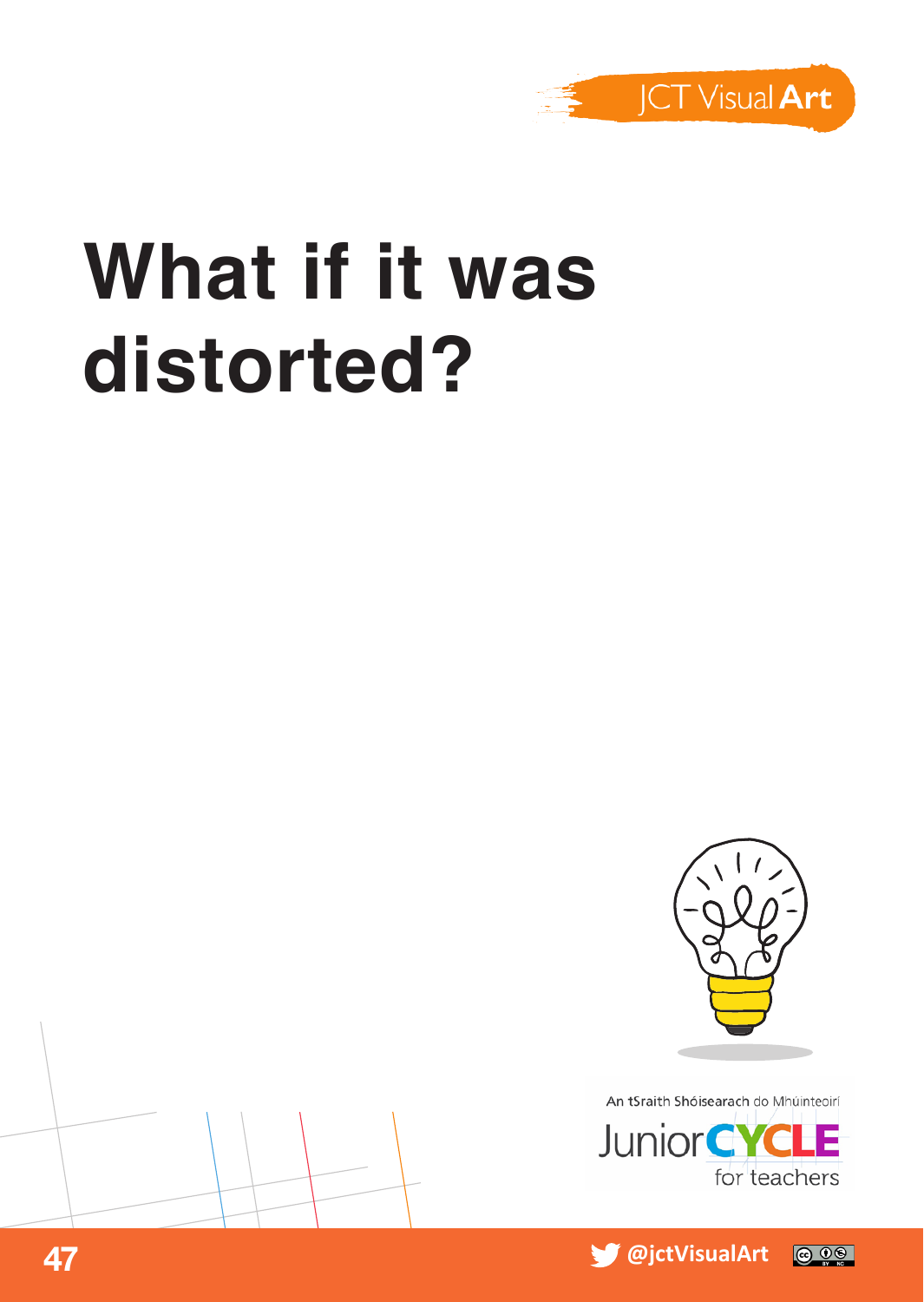

# **What if you abstracted an aspect of it?**





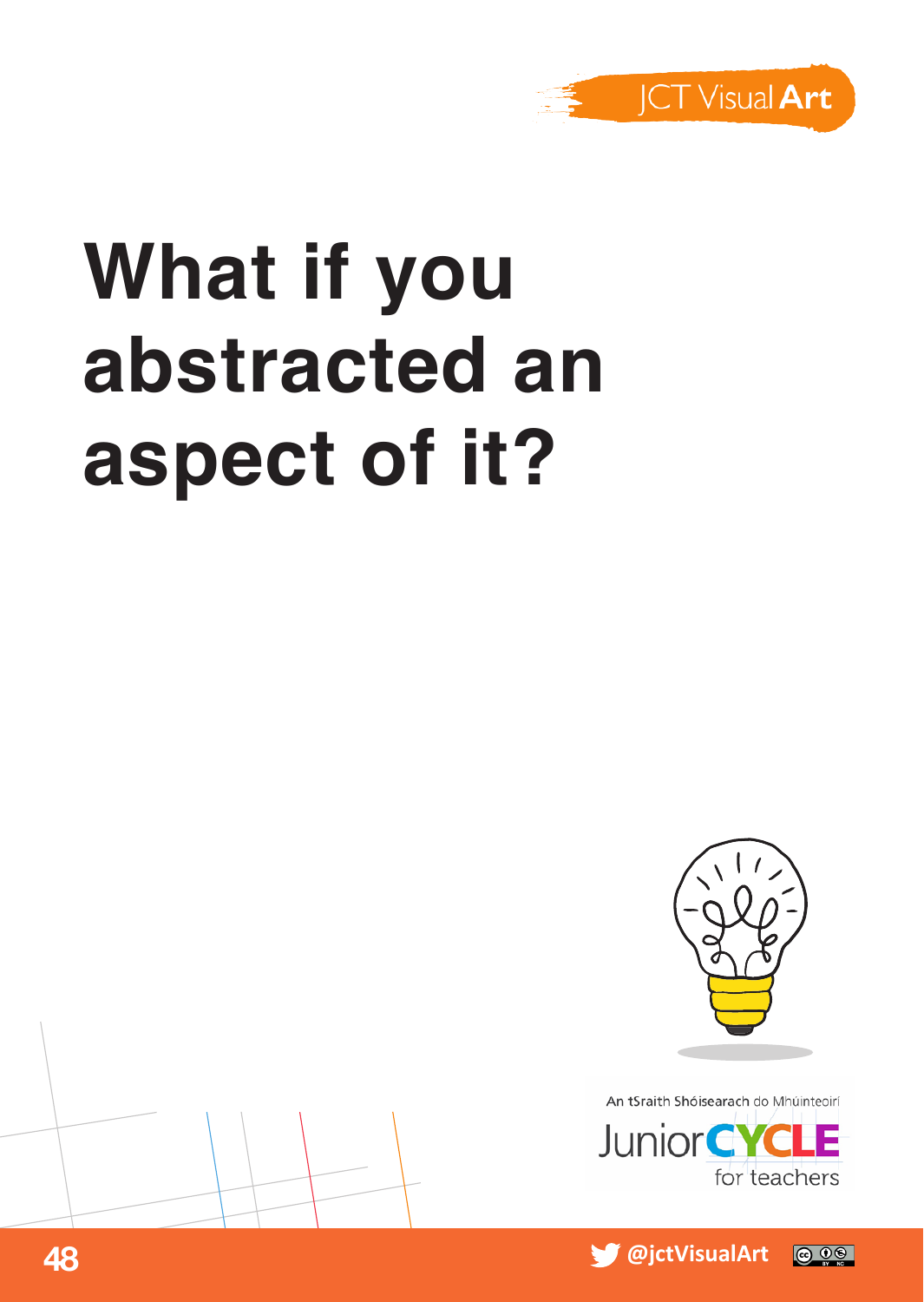

## **What if everything was angular?**





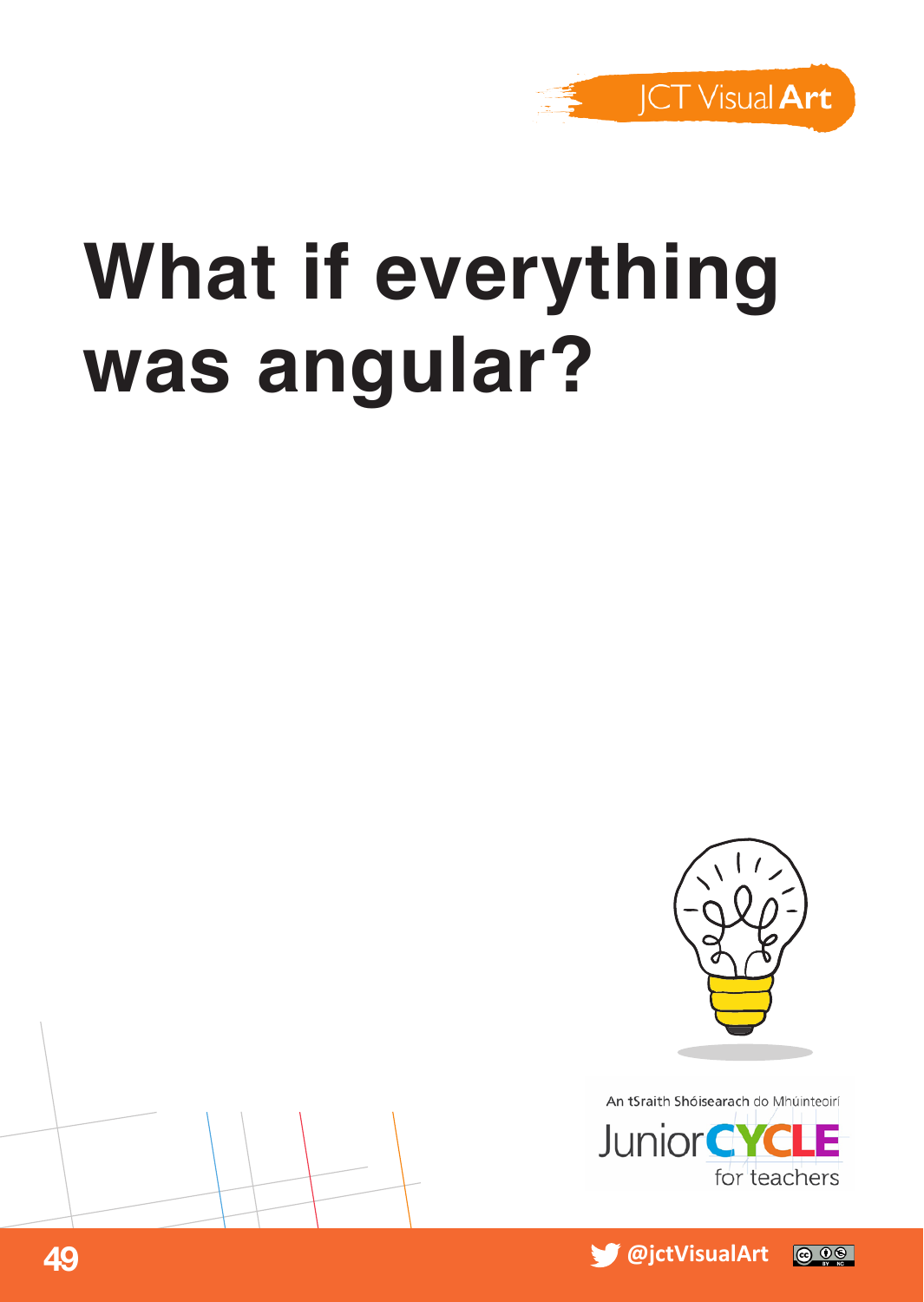

## **What if everything overlapped?**





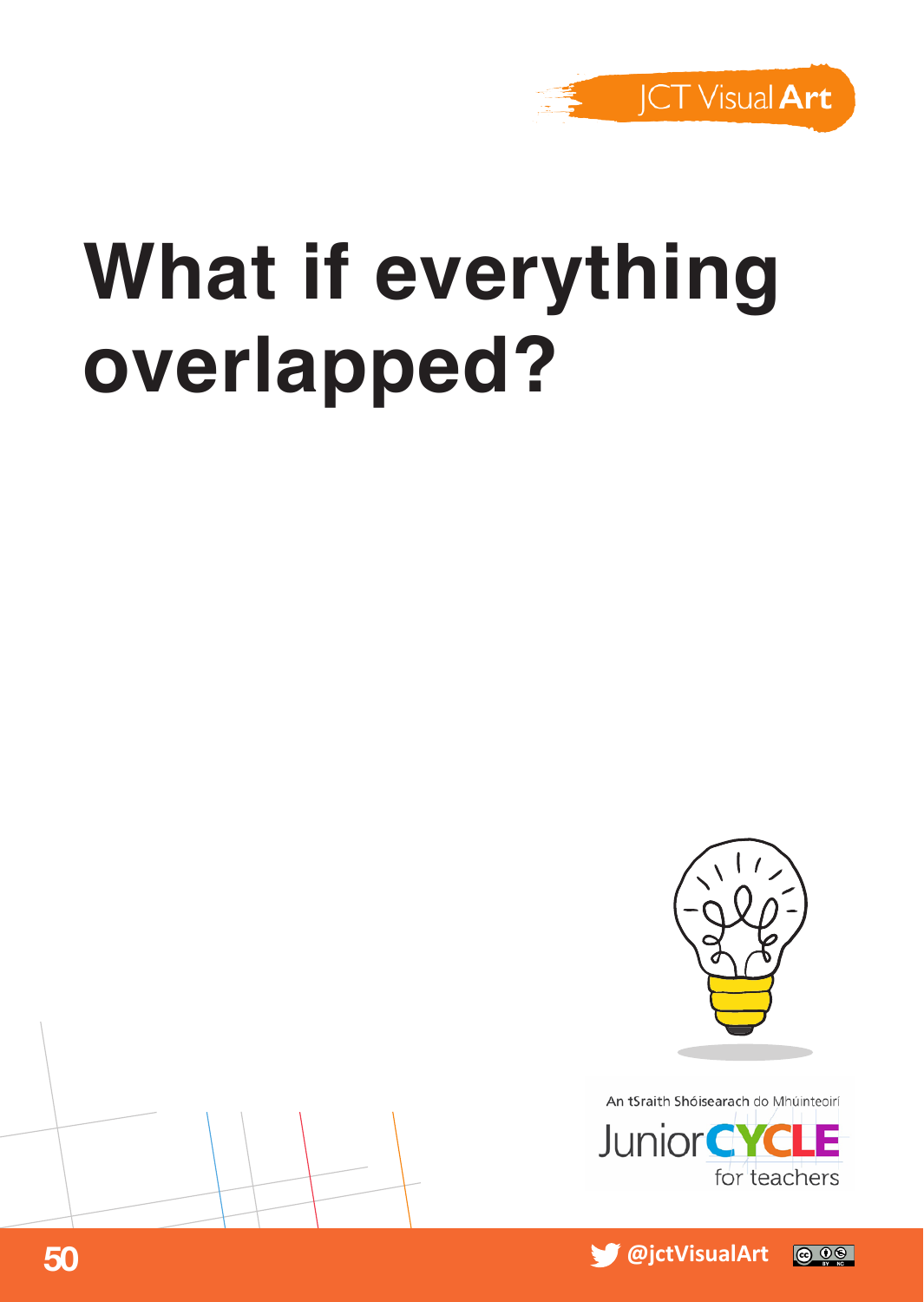

## **What if you added layers to it?**



An tSraith Shóisearach do Mhúinteoirí



 **51 a**  $\bullet$  **51 a**  $\bullet$  **51 a**  $\bullet$  **51 a**  $\bullet$  **51 a**  $\bullet$  **51 a**  $\bullet$  **51**  $\odot$   $\odot$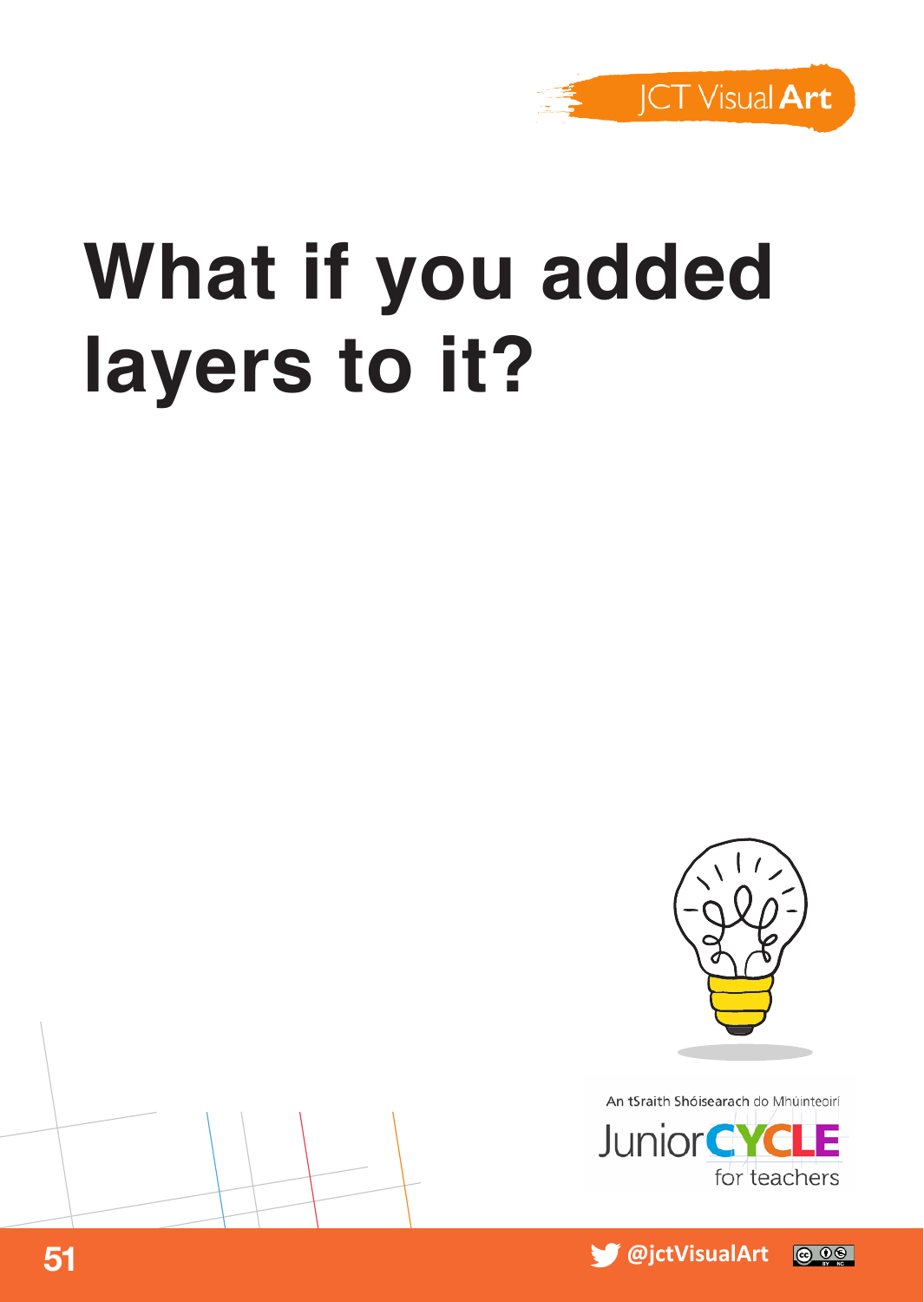

## **What if you played around with the format?**



An tSraith Shóisearach do Mhúinteoirí



 **52 a**  *a* **<b>a**  *<b>1* **1 b 1 <b>s 1 <b>b 1 <b>s 1 b 1 <b>s 1 b 1** @ 0ි

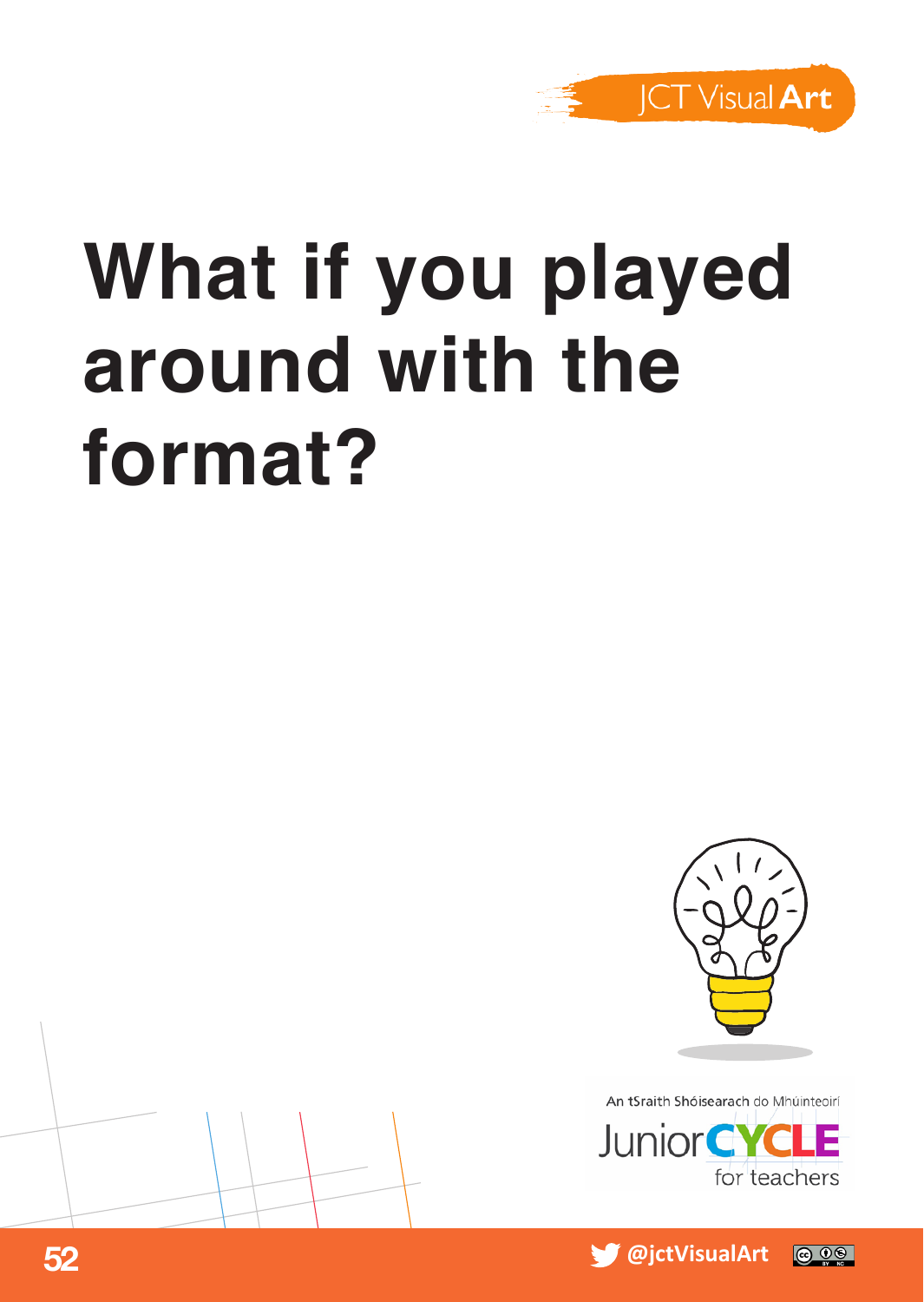

## **What if you added movement to it?**





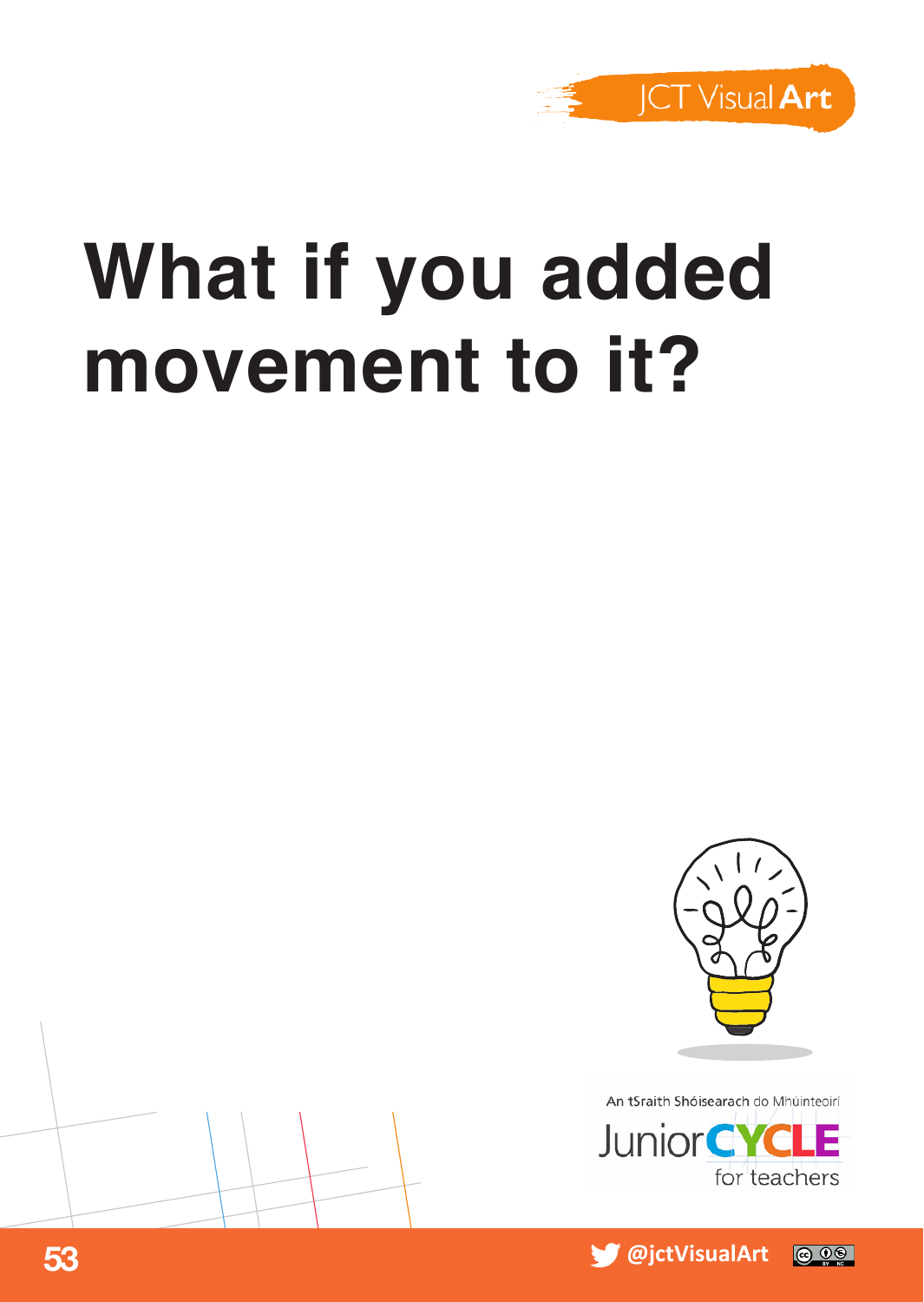

# **What if you combined different techniques?**







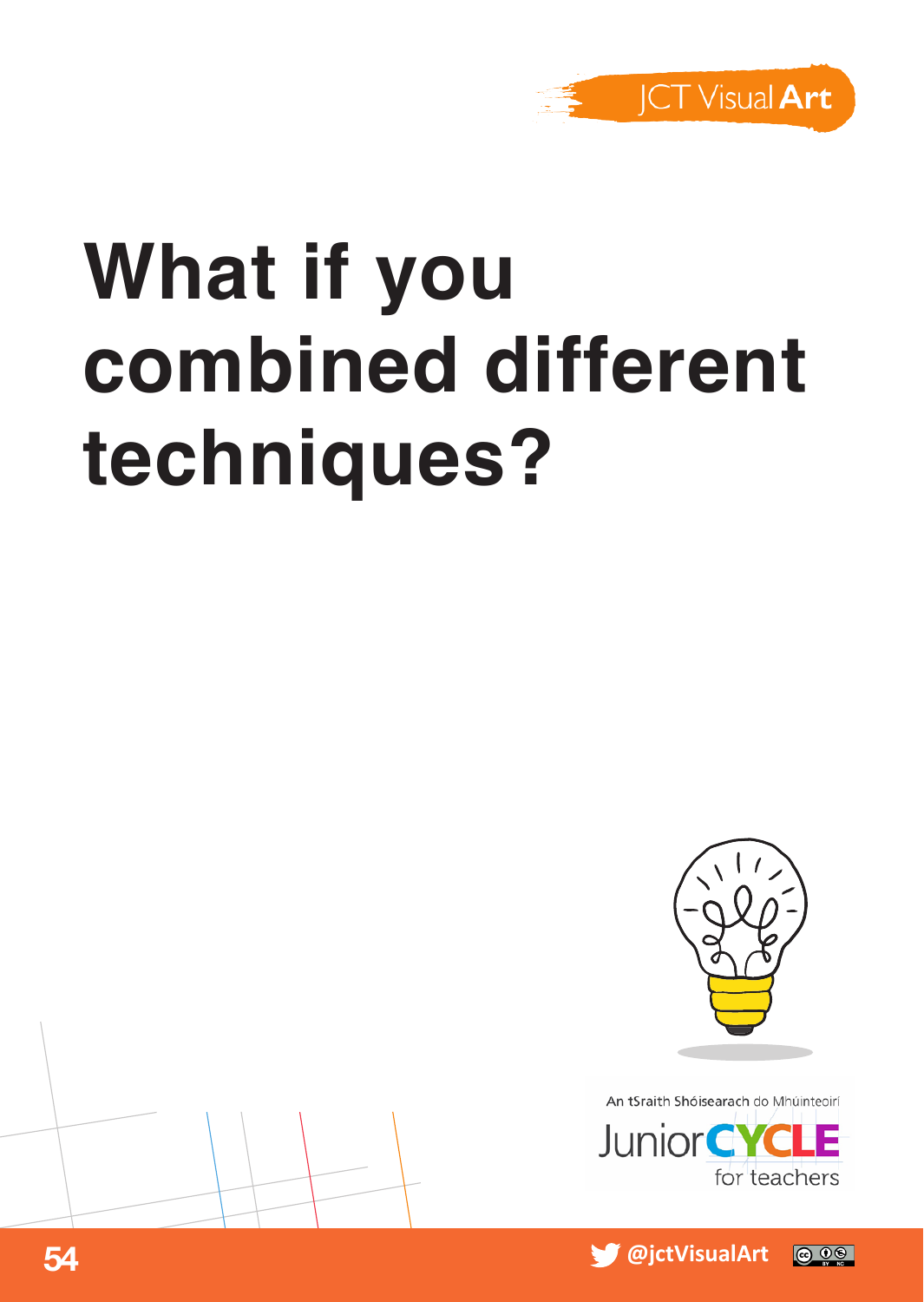

## **What if you added tension?**





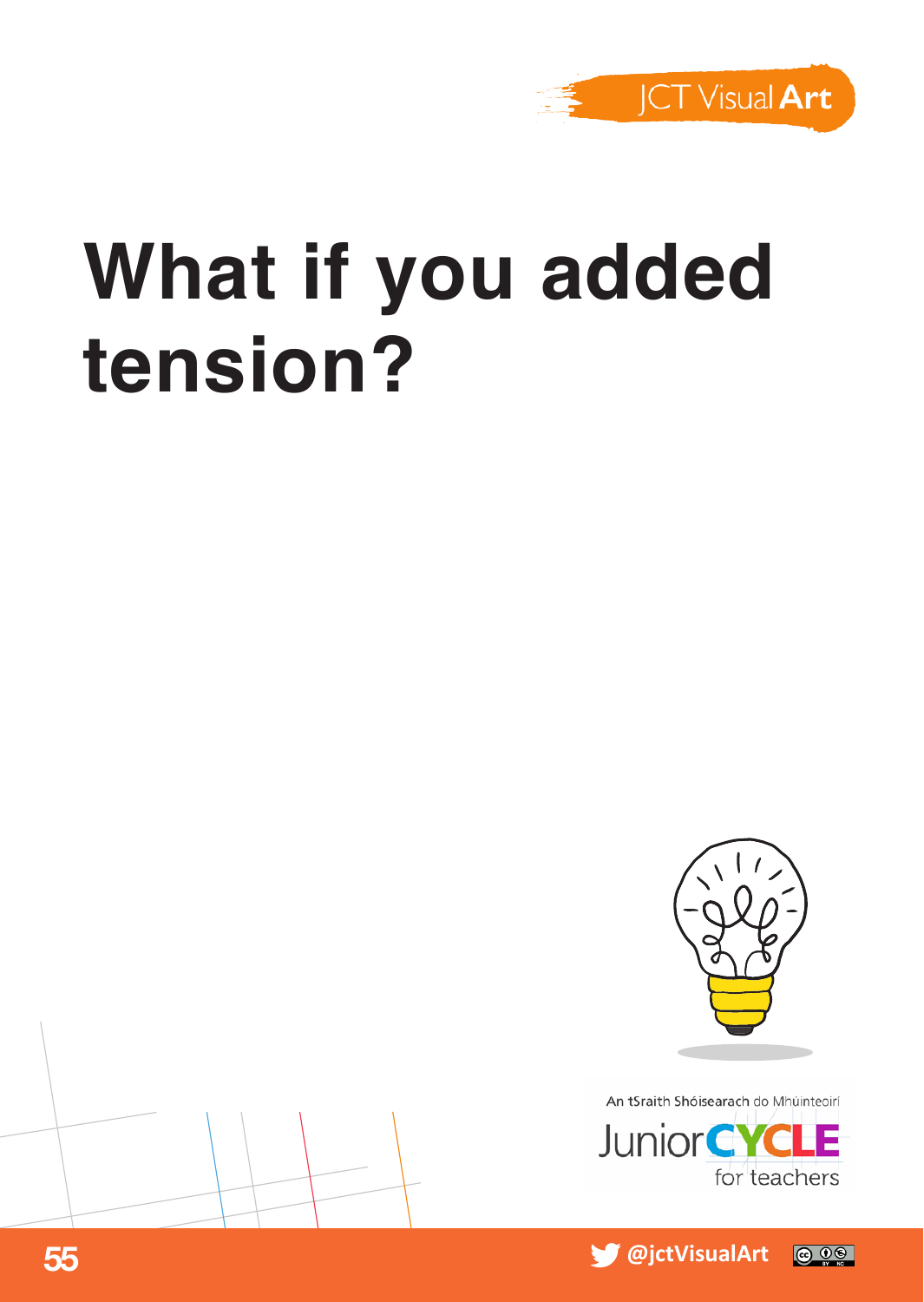

## **What if you used strong tonal qualities?**





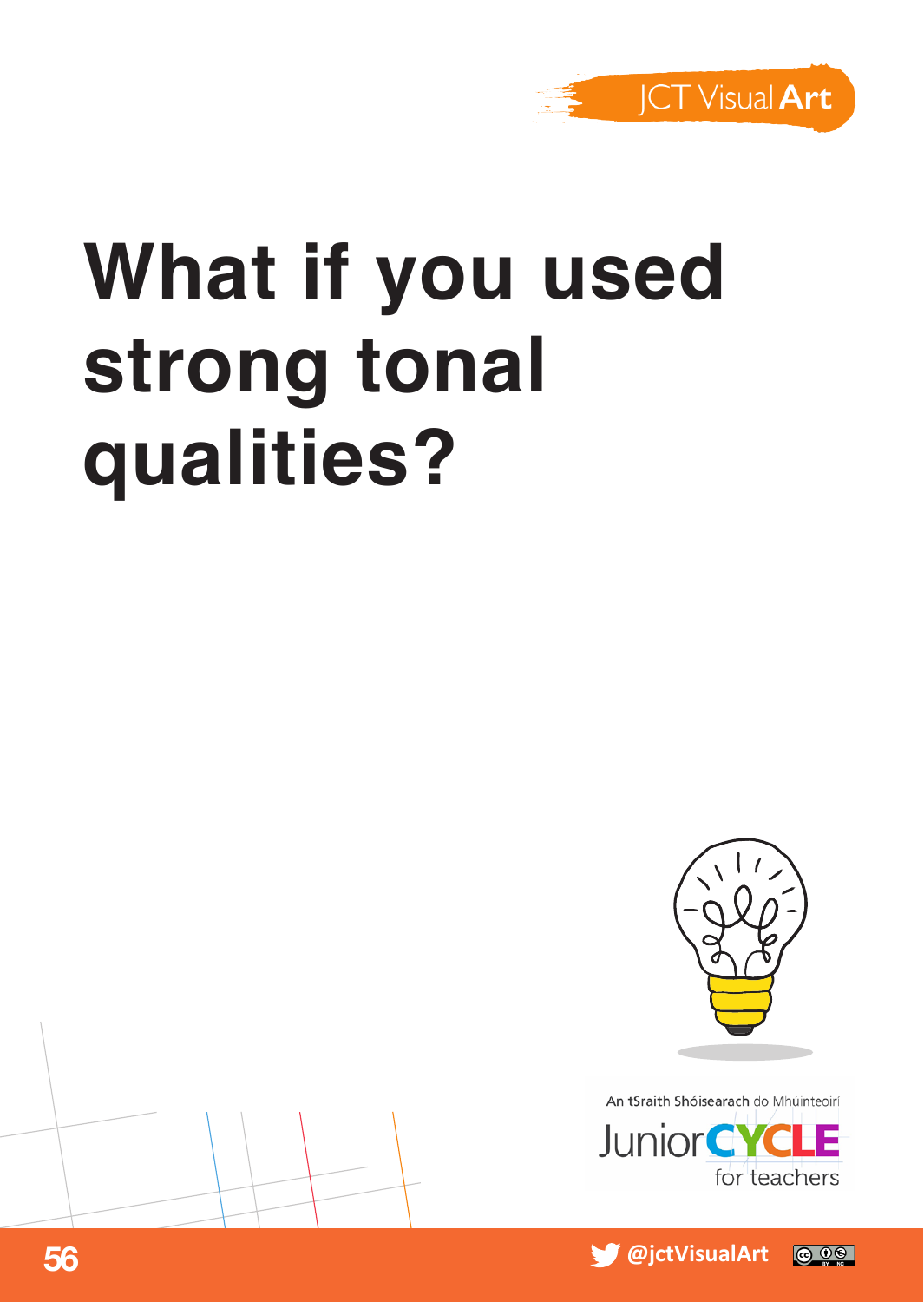

## **What if it was mainly horizontal?**





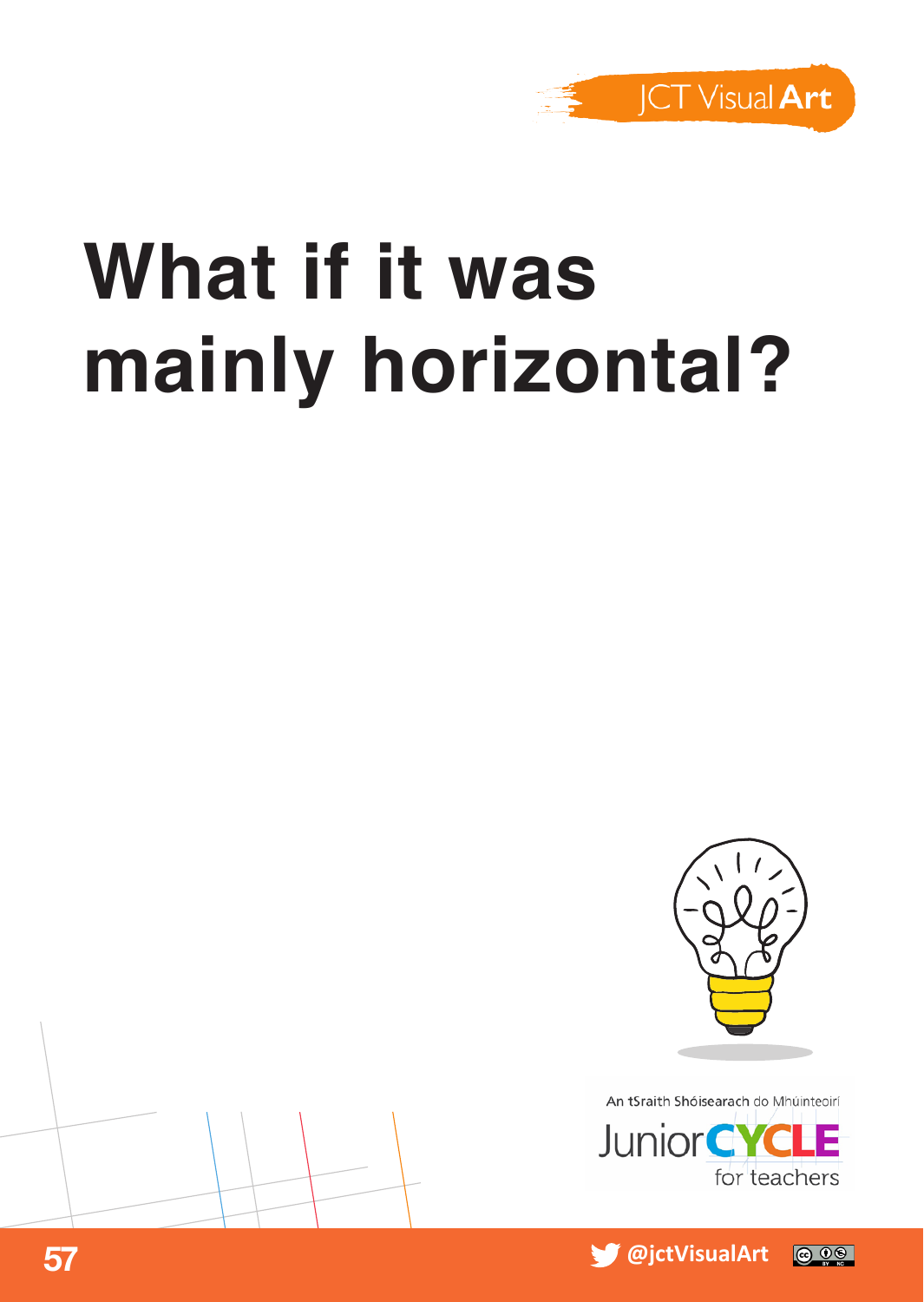

### **What if it was mainly vertical?**





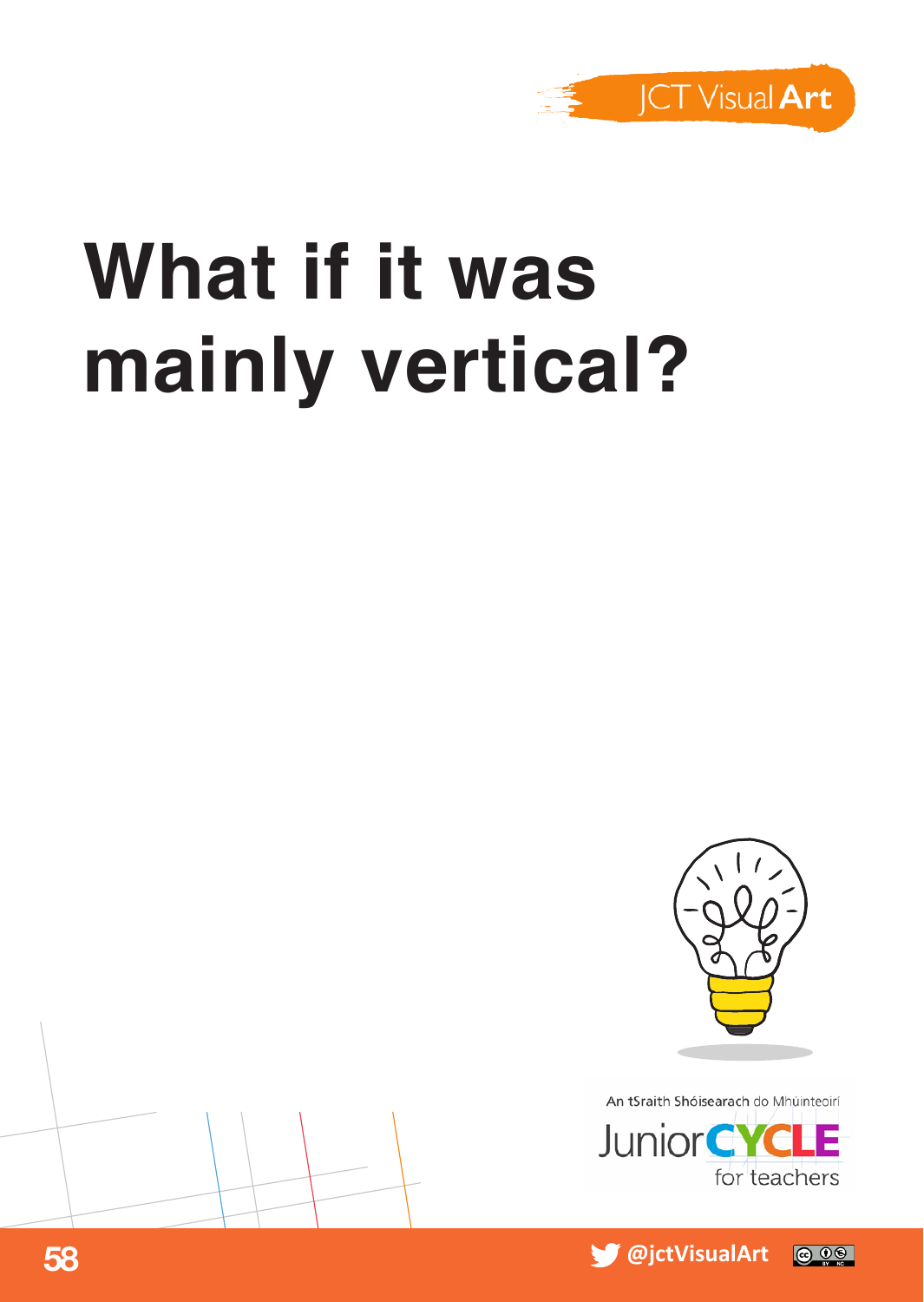

#### **What if it was transparent?**



An tSraith Shóisearach do Mhúinteoirí



 **59 a**  *a* **<b>b b b b b b c b c b c c c c c c c c c**  $\circ$   $\circ$ 

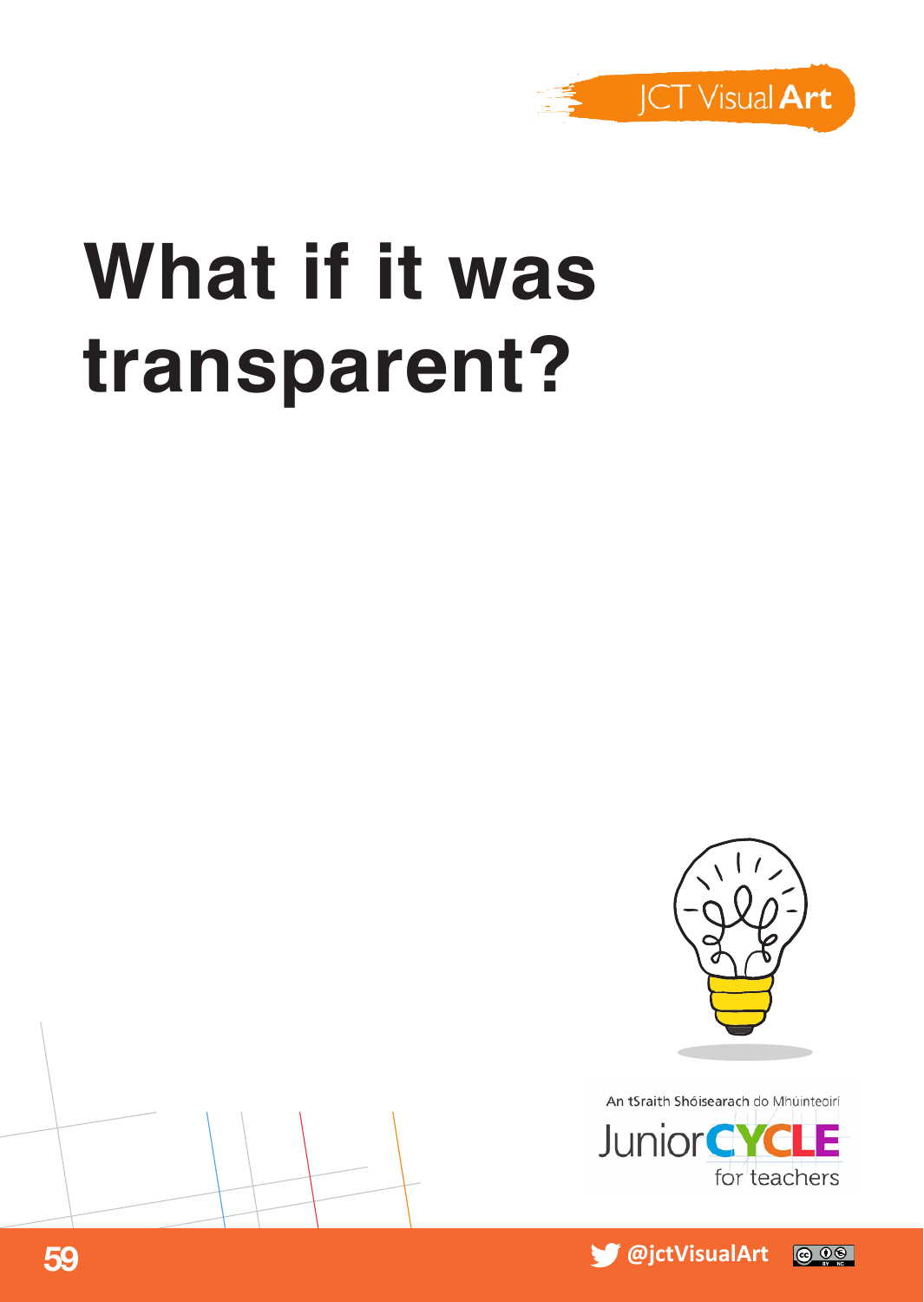

## **What if you shredded it?**





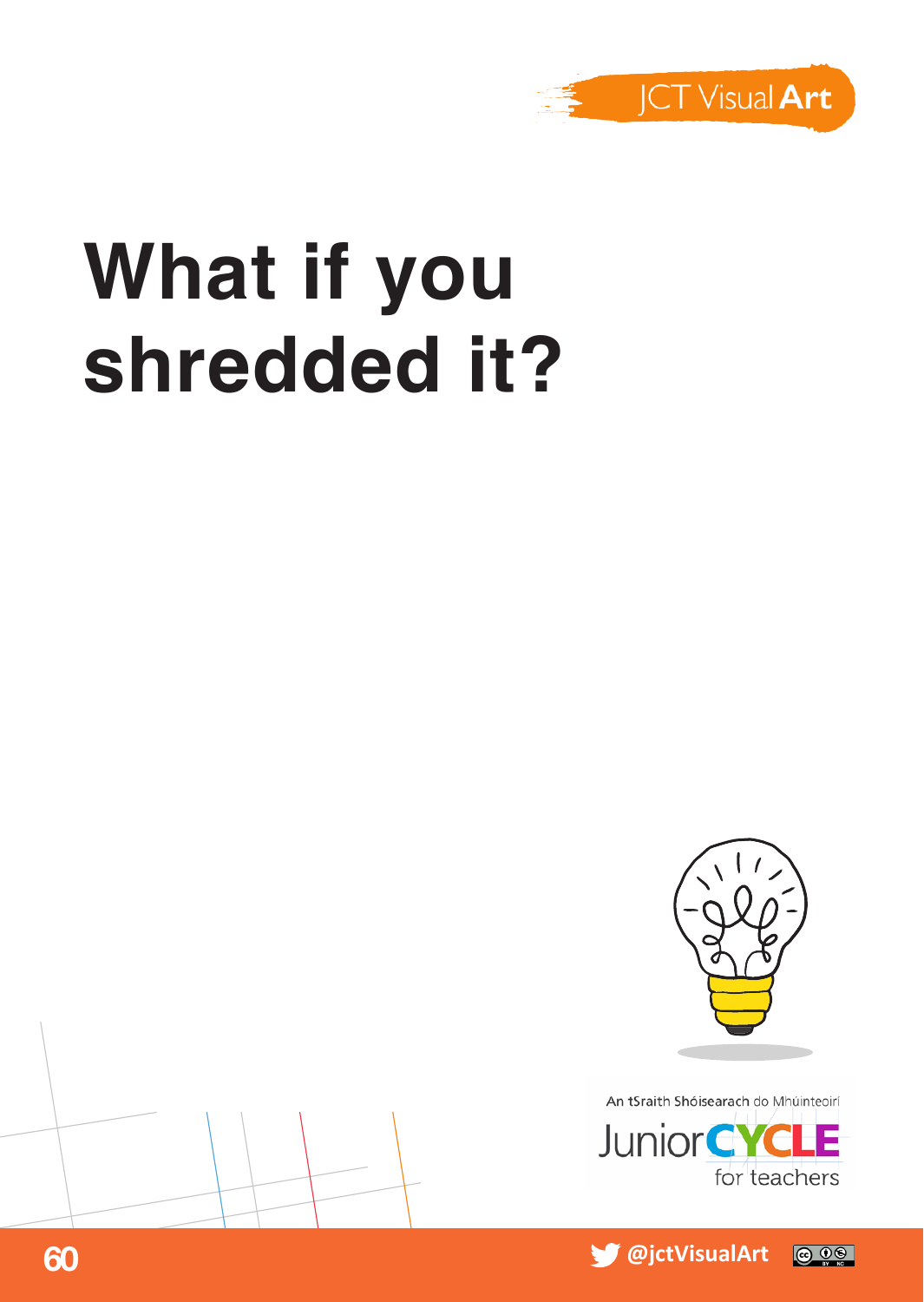

### **What if you condensed it?**



An tSraith Shóisearach do Mhúinteoirí



**61 a**  *<b>a <i> <b>s <b>s <i> <b>s <b>s <b>s s <i> <b>s <b>s s*  $\circ$   $\circ$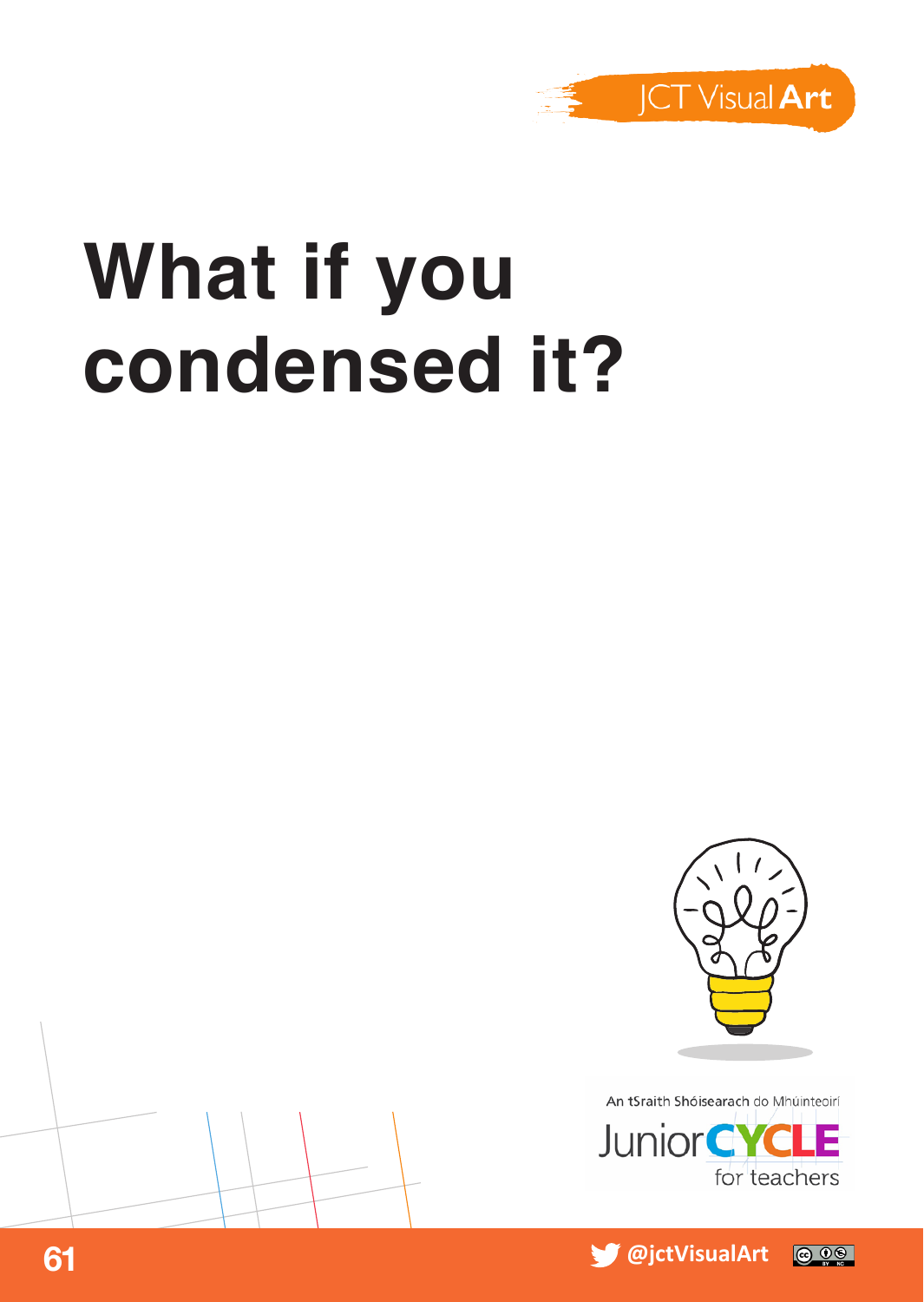

### **What if it was functional?**



An tSraith Shóisearach do Mhúinteoirí



 **@jctVisualArt 62**  $\odot$   $\odot$ 

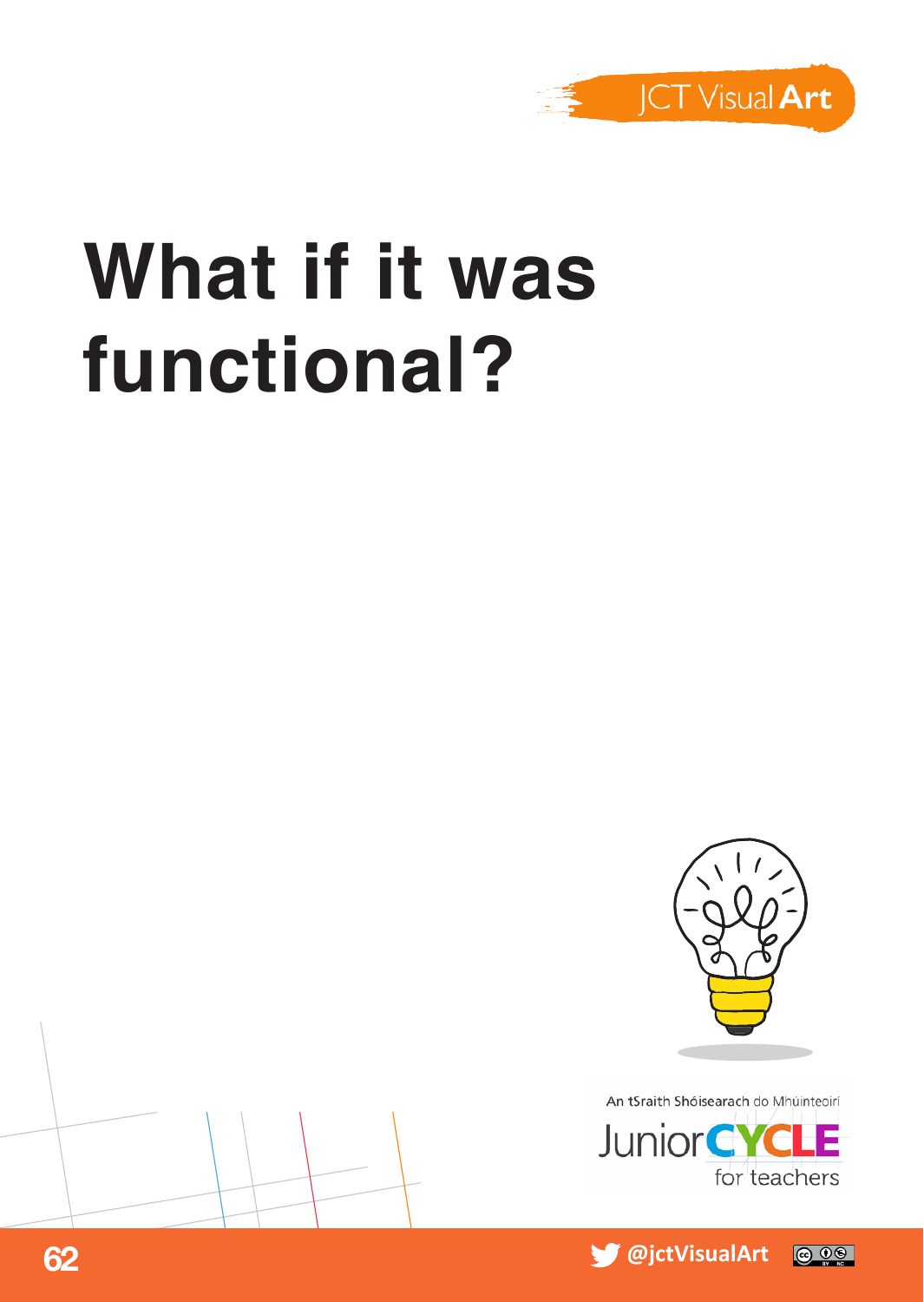

## **What if it was purely decorative?**





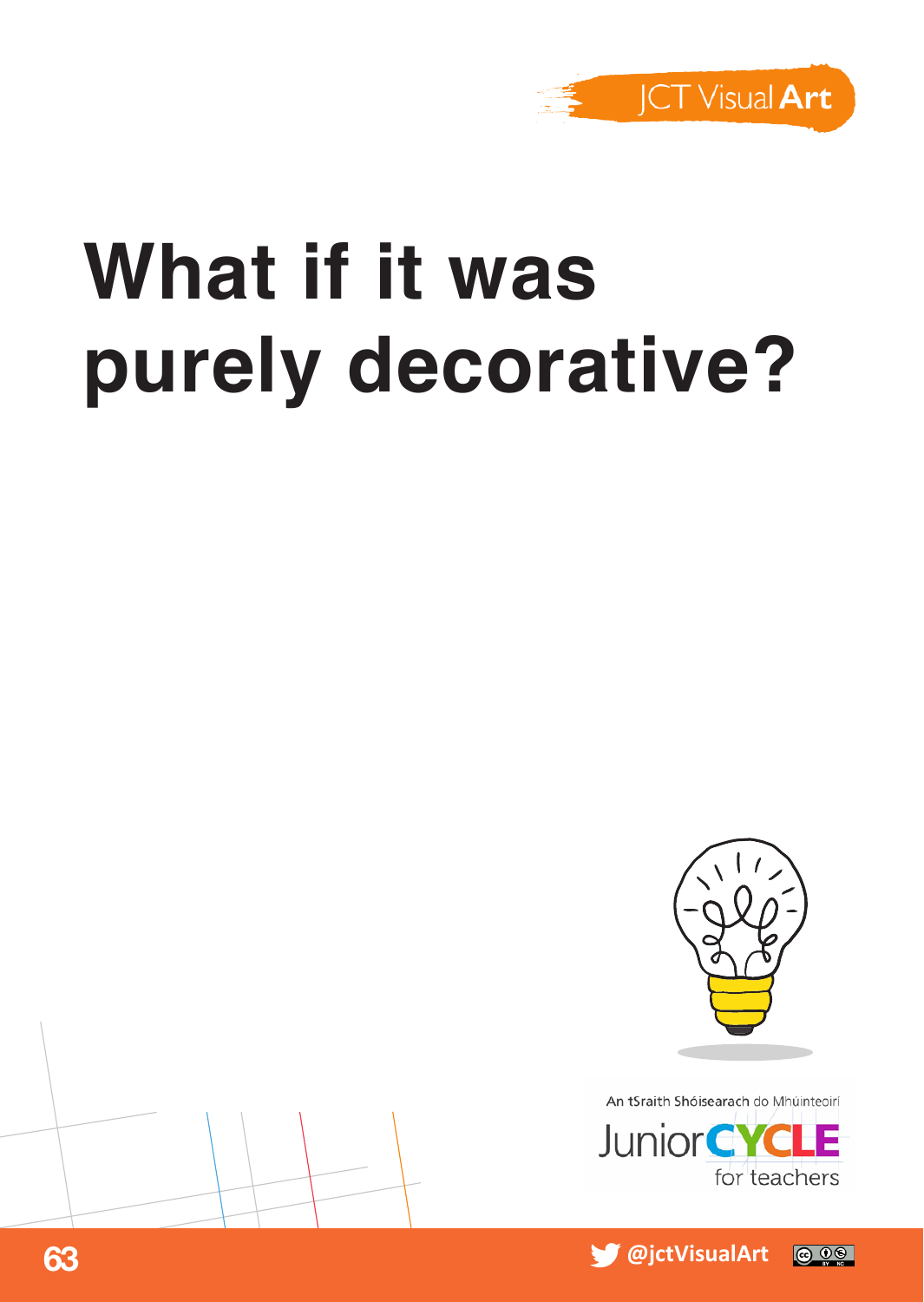

## **What if you split or divided it?**





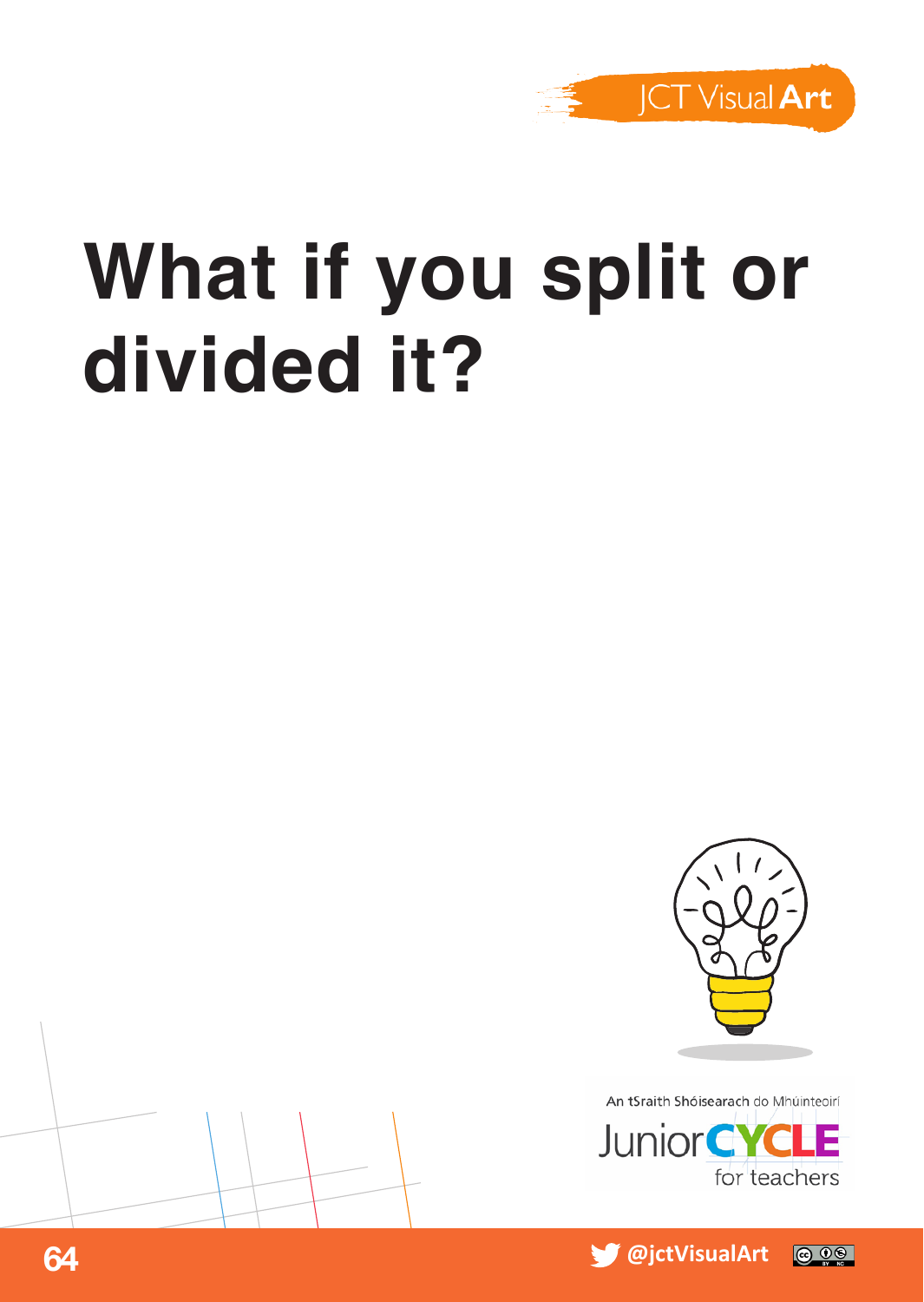

# **What if you made it silly or impractical?**





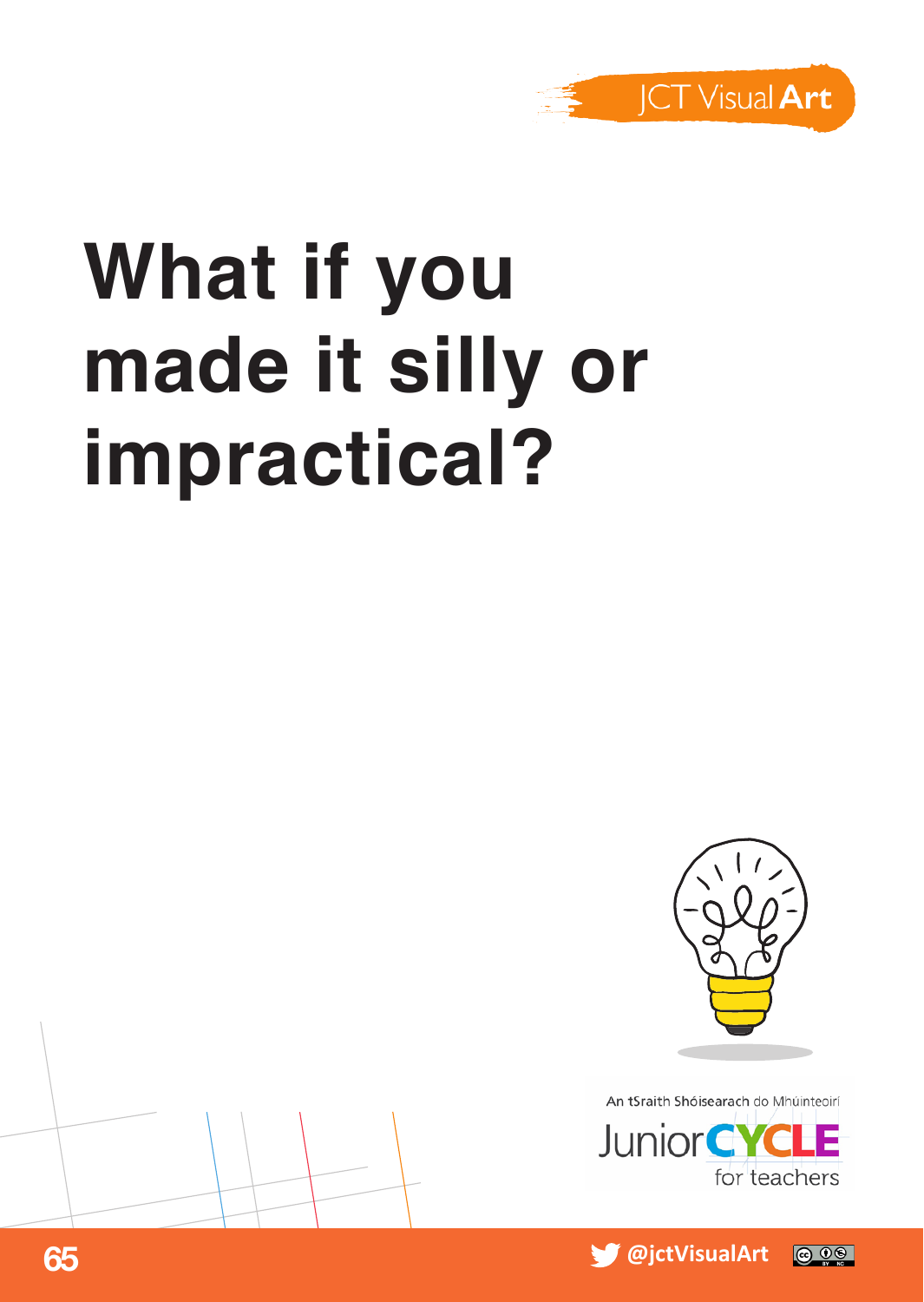

# **What if you modified or altered it?**





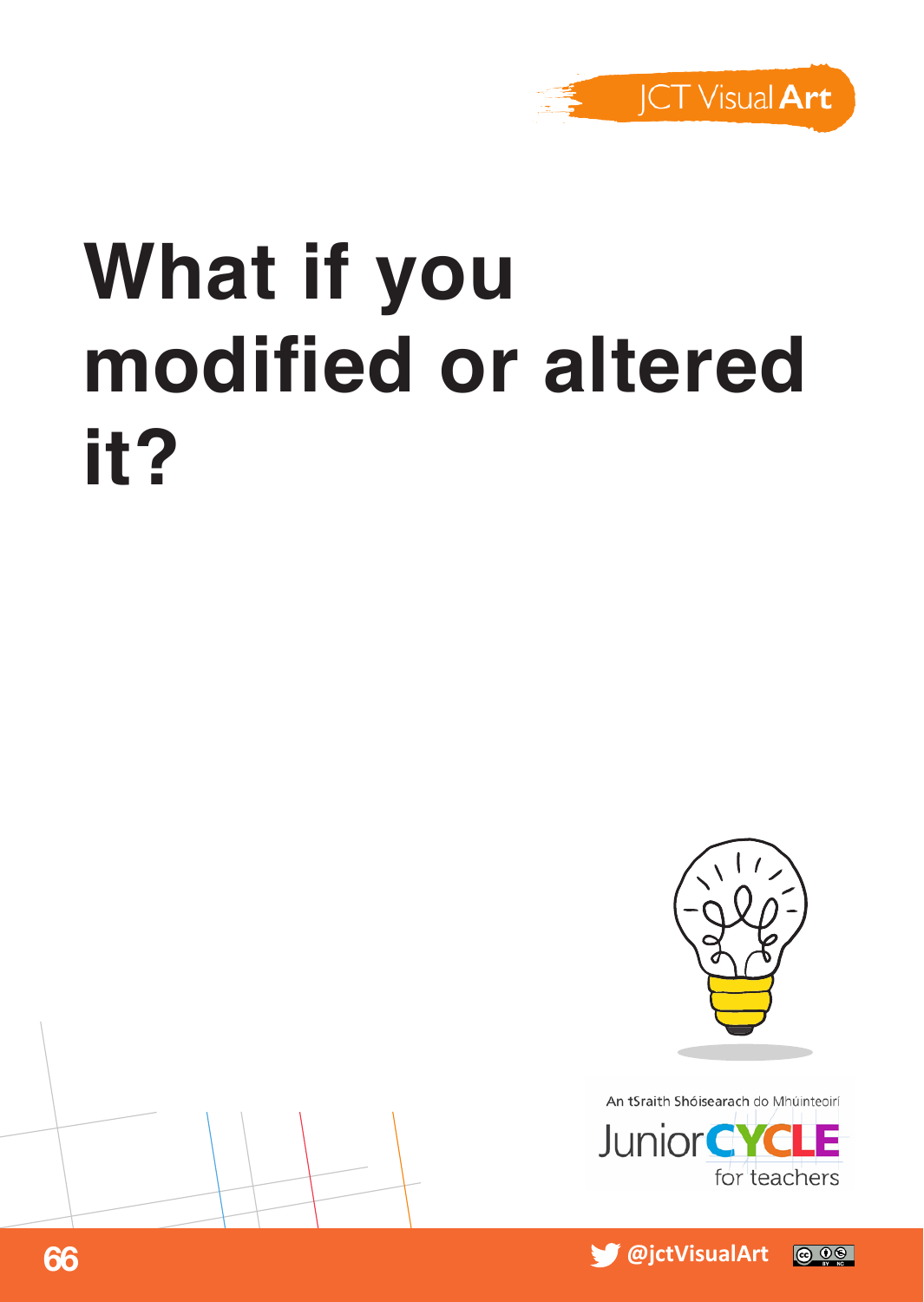

#### **What if it was wearable?**





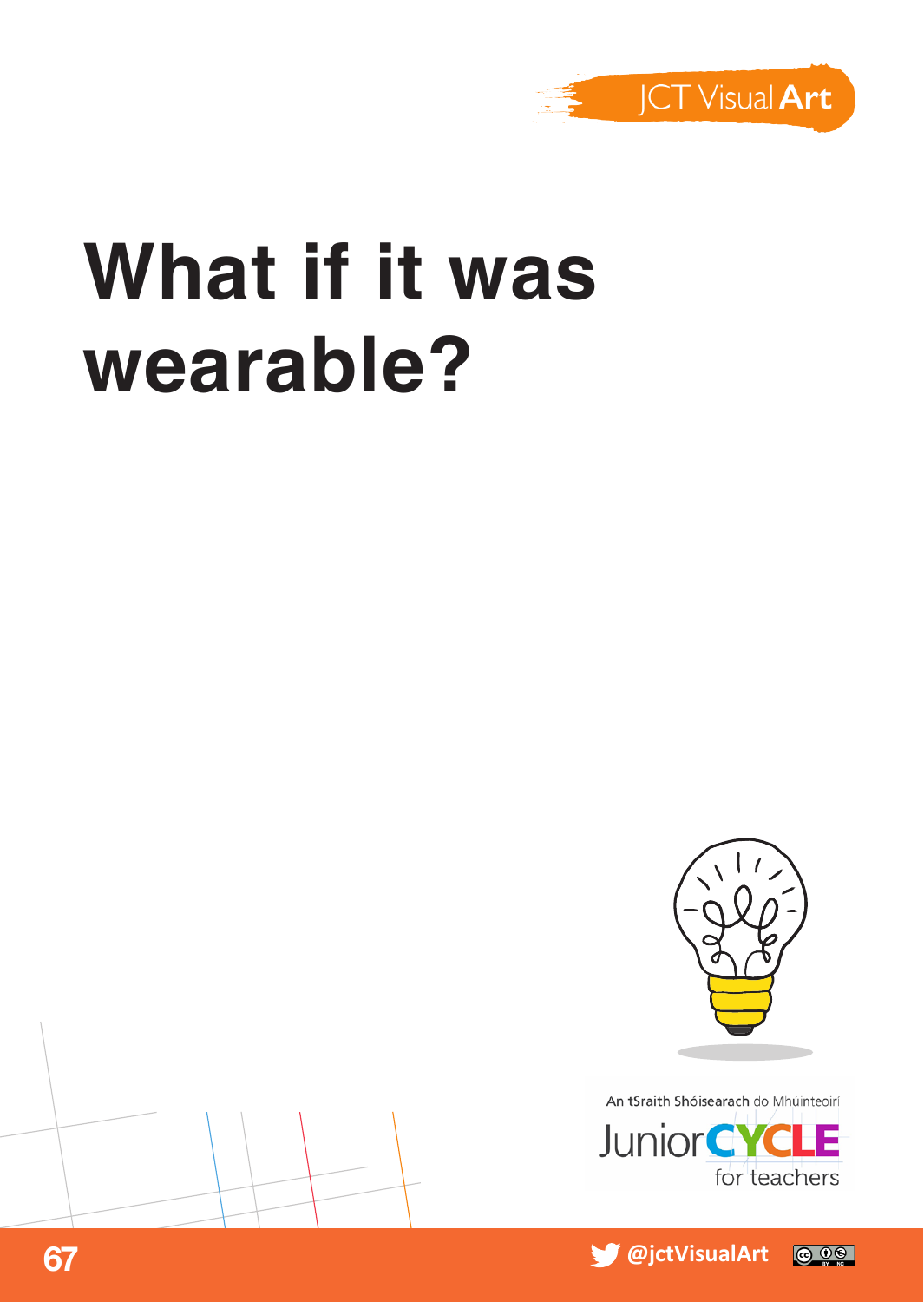

# **What if it was put in a specific location or context?**





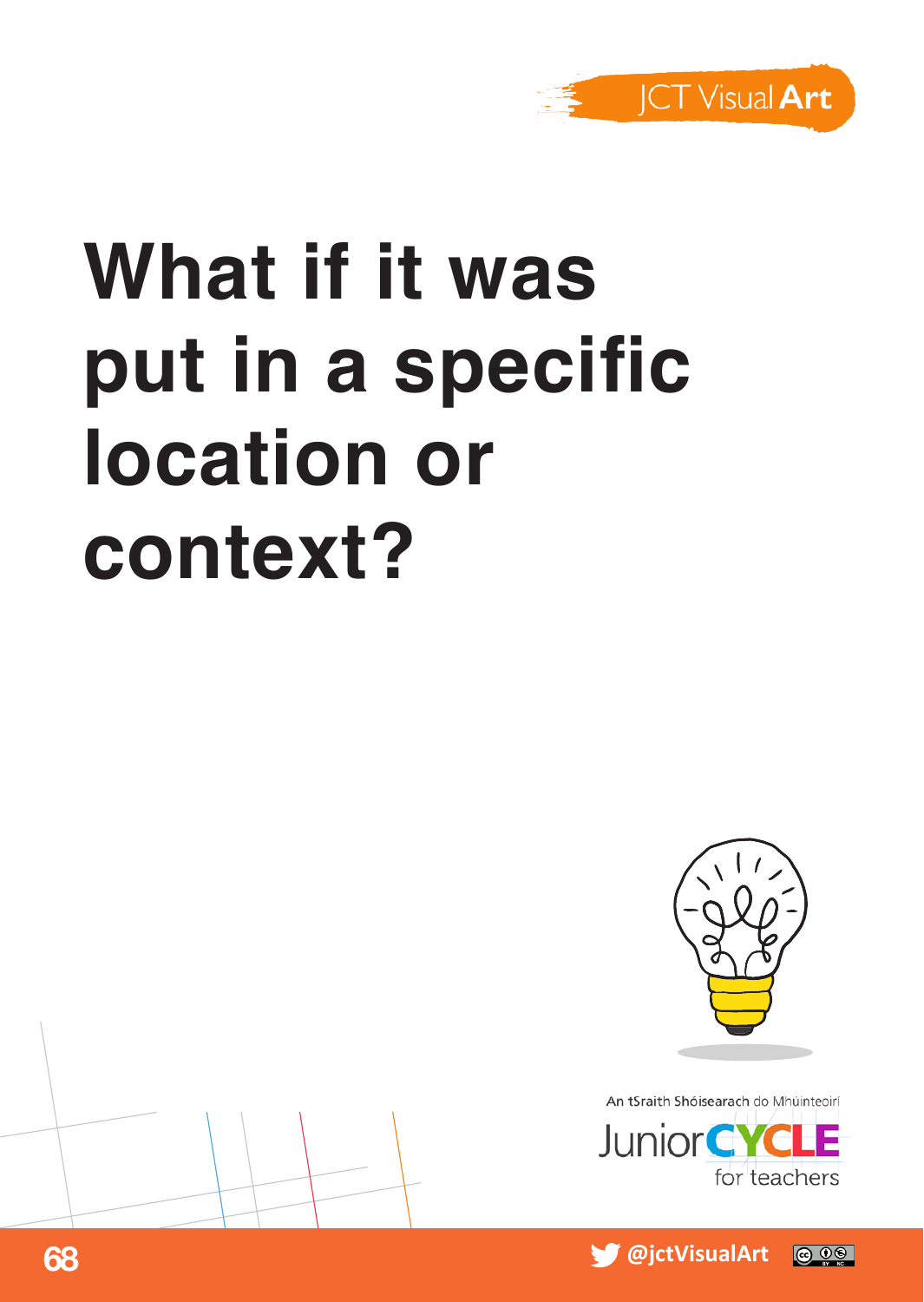

#### **What if you twisted it?**





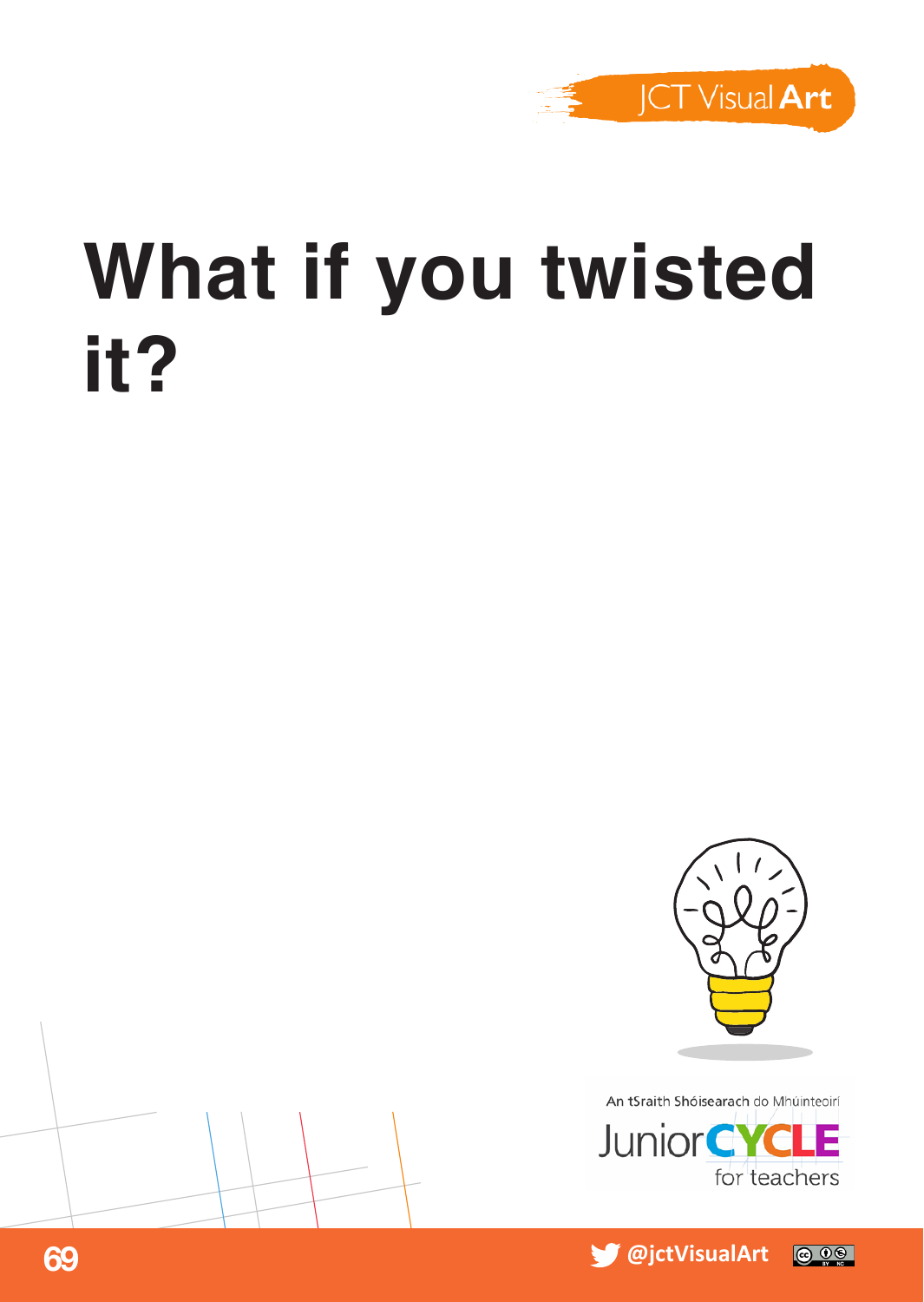

### **What if it made a sound?**





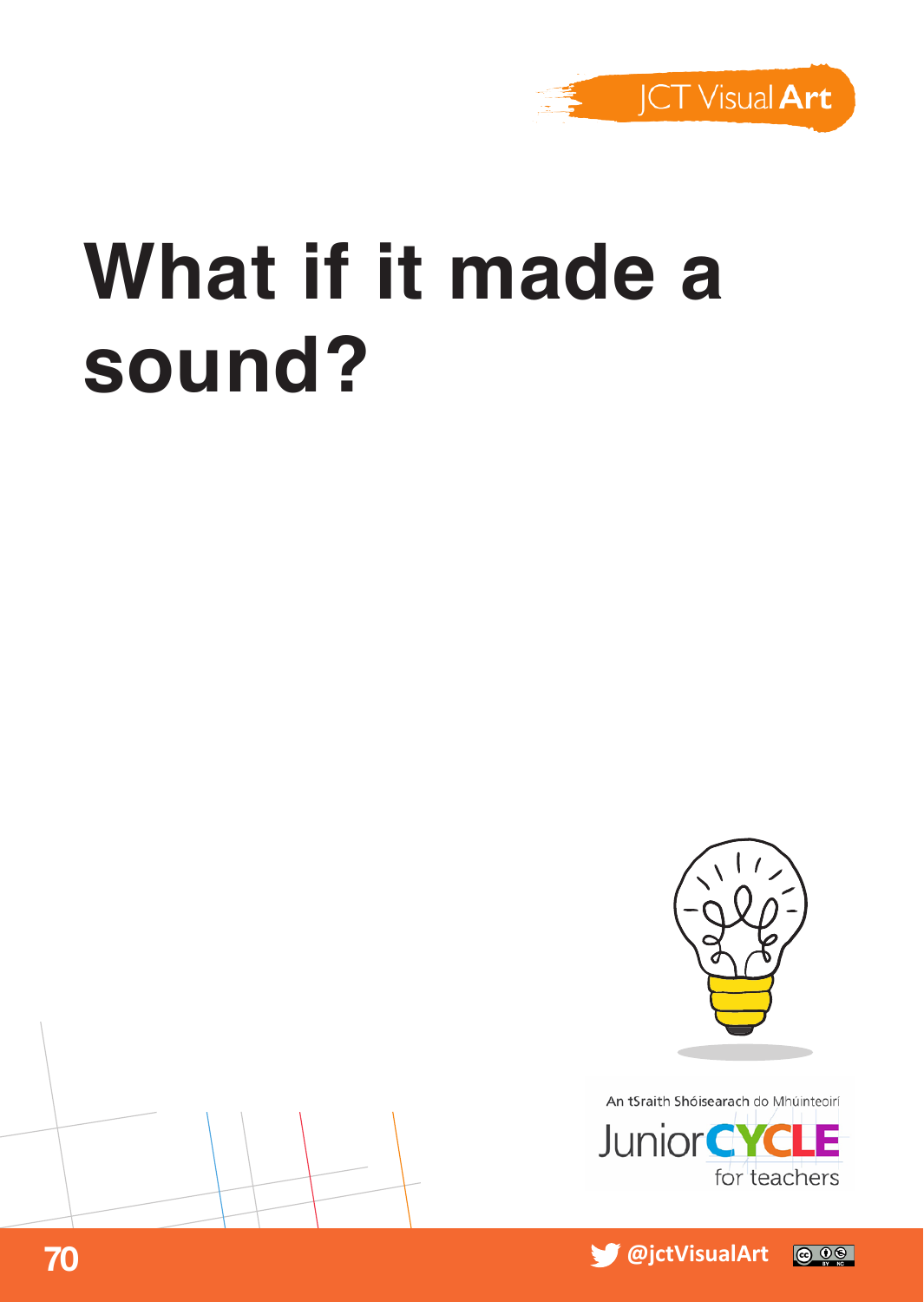

### **What if it had an odour?**





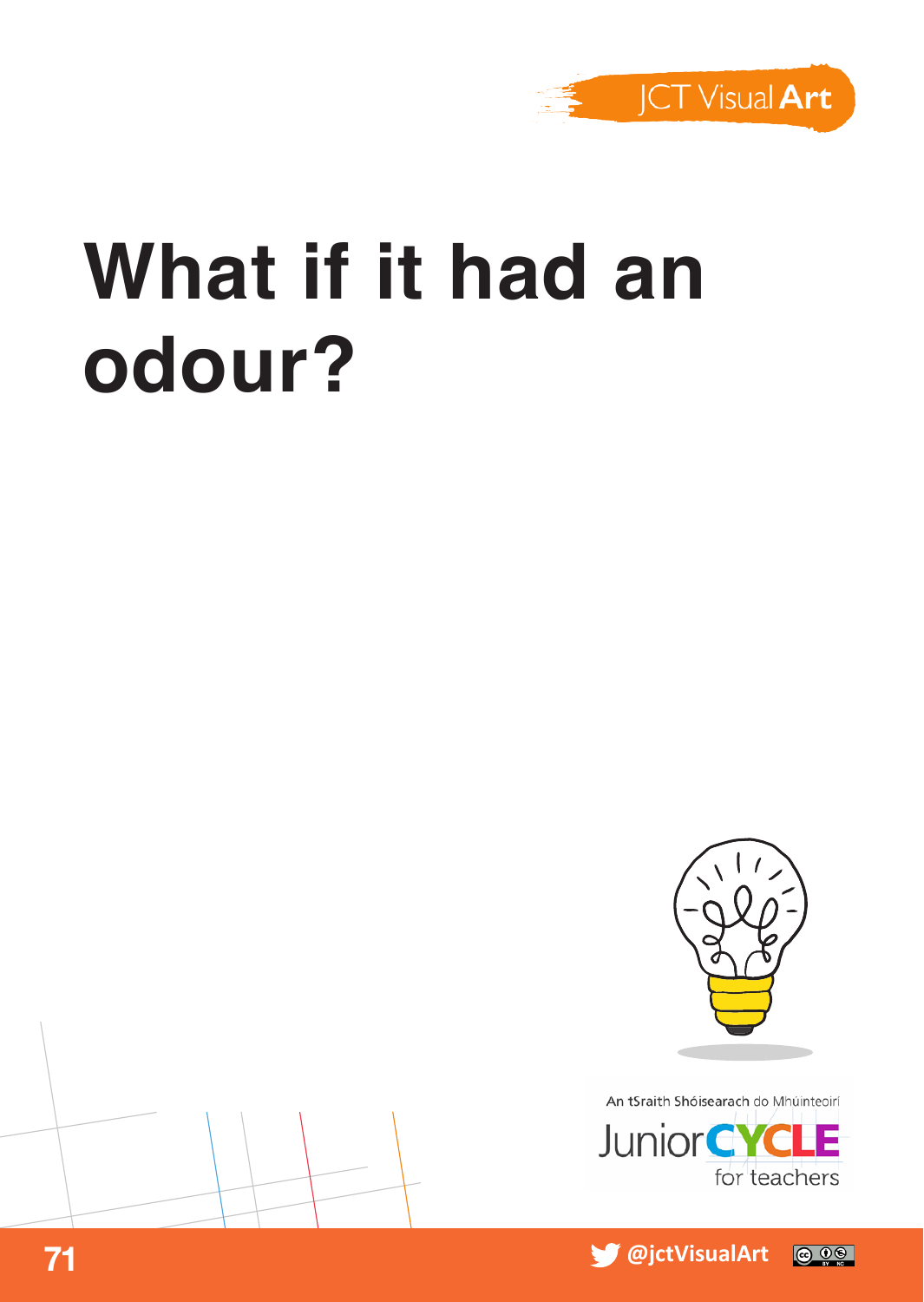

## **What if it was flamboyant?**



An tSraith Shóisearach do Mhúinteoirí



 **@jctVisualArt 72**  $\circ$   $\circ$ 

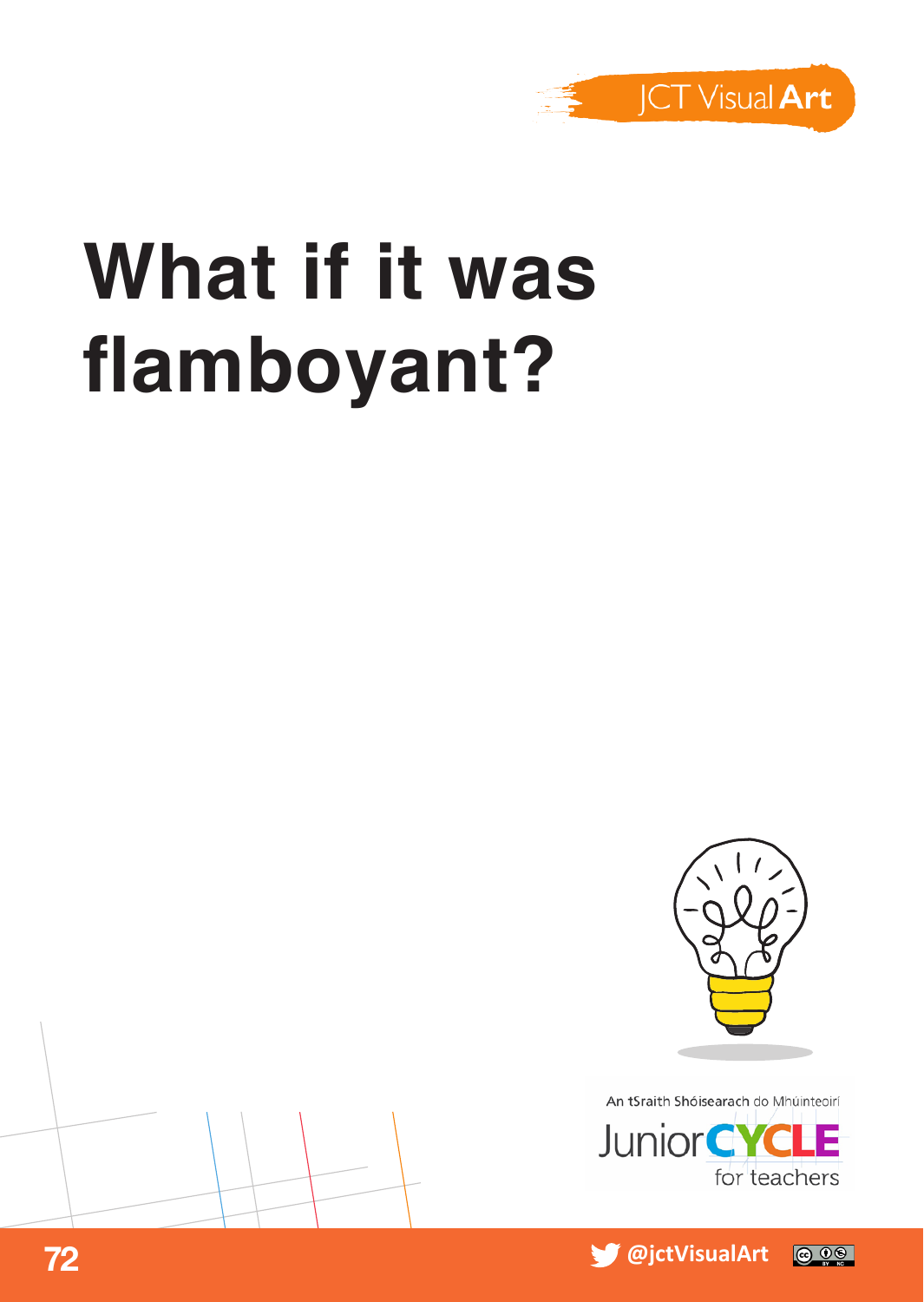

## **What if you were limited to one material?**





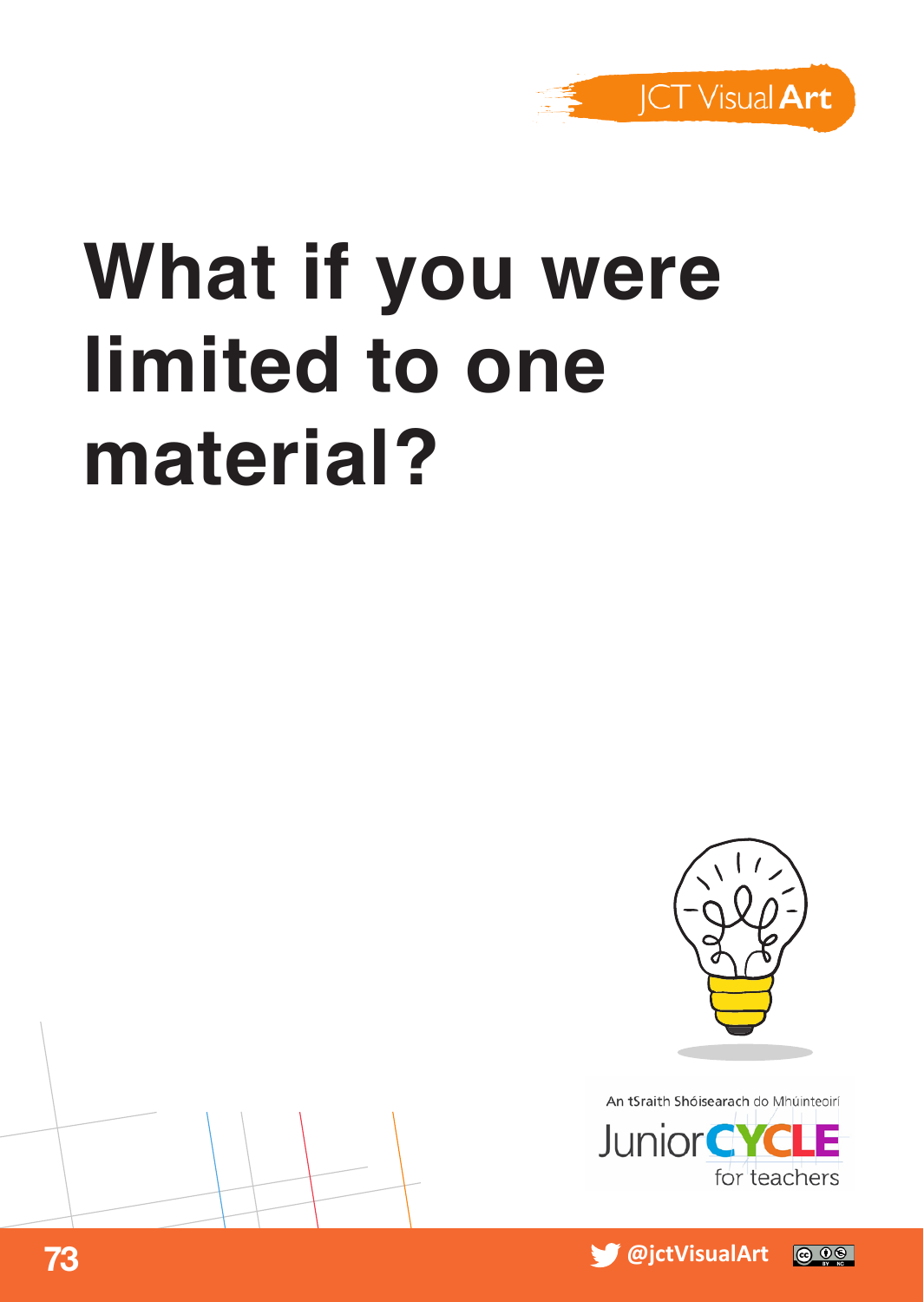

#### **What if it was exaggerated?**





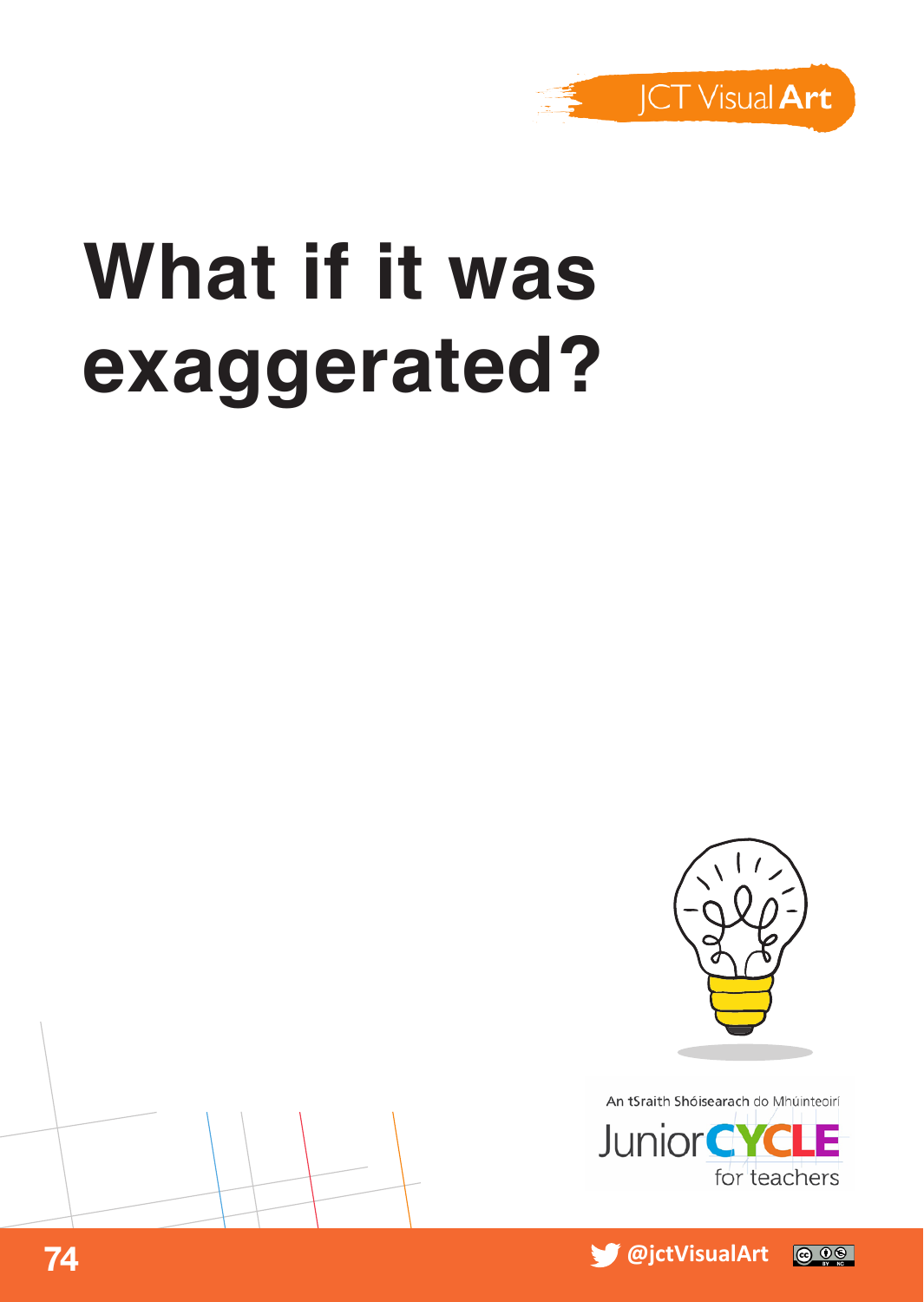

### **What if you made it asymmetrical?**





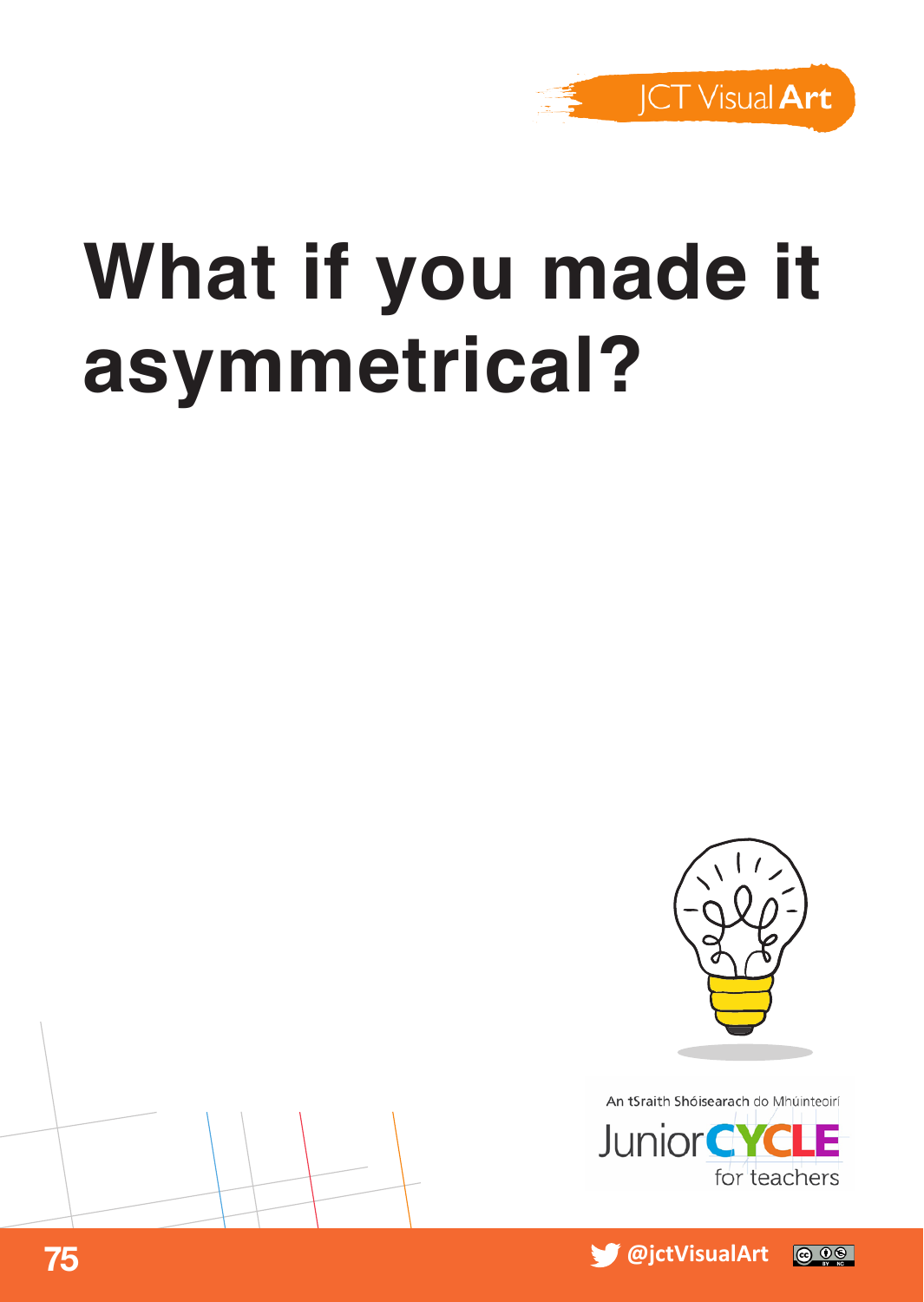

## **What if you used one light source?**



An tSraith Shóisearach do Mhúinteoirí



 **@jctVisualArt 76** @ 0⊛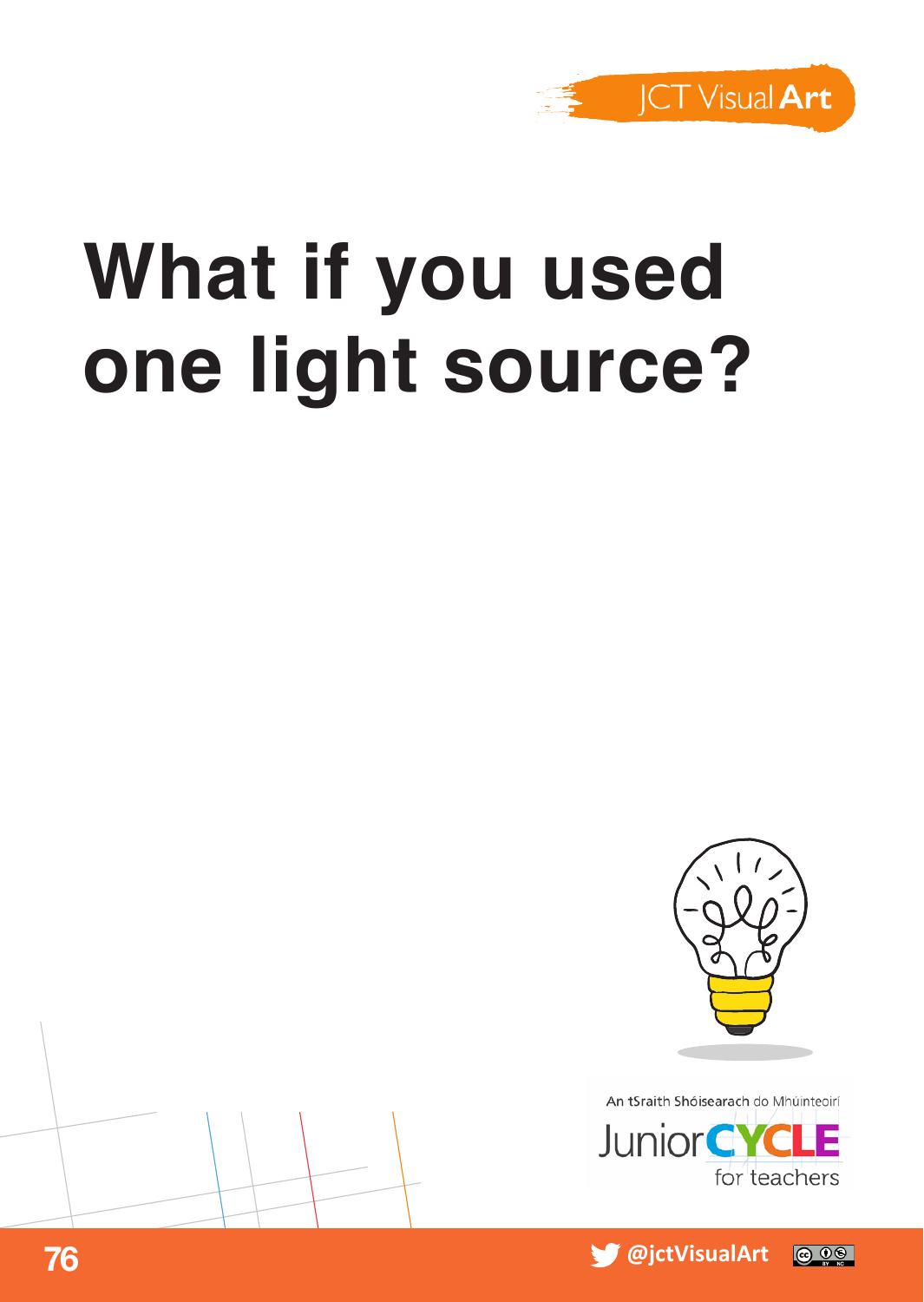

# **What if you changed the focal point?**





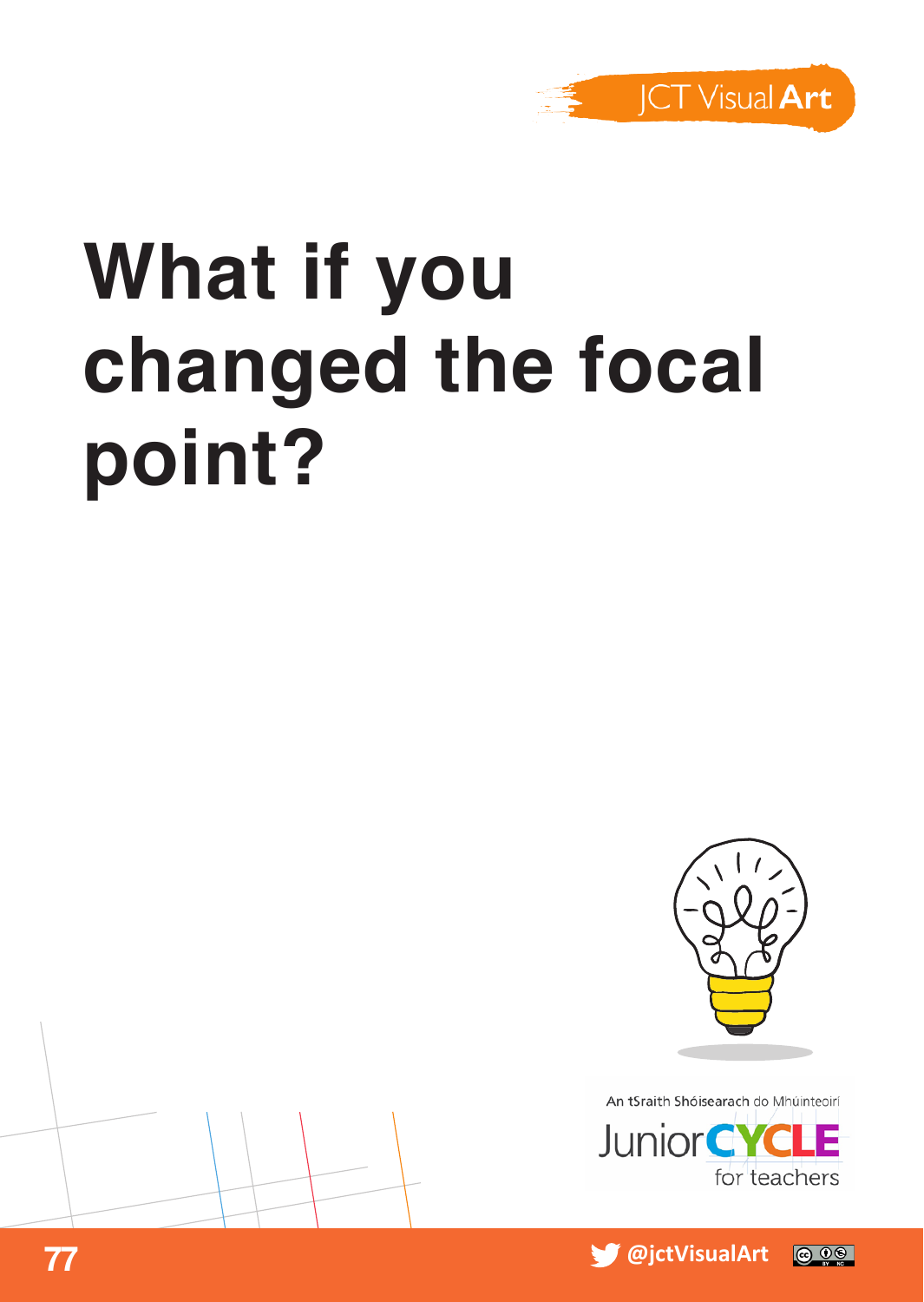

#### **What if you looked at similar forms?**





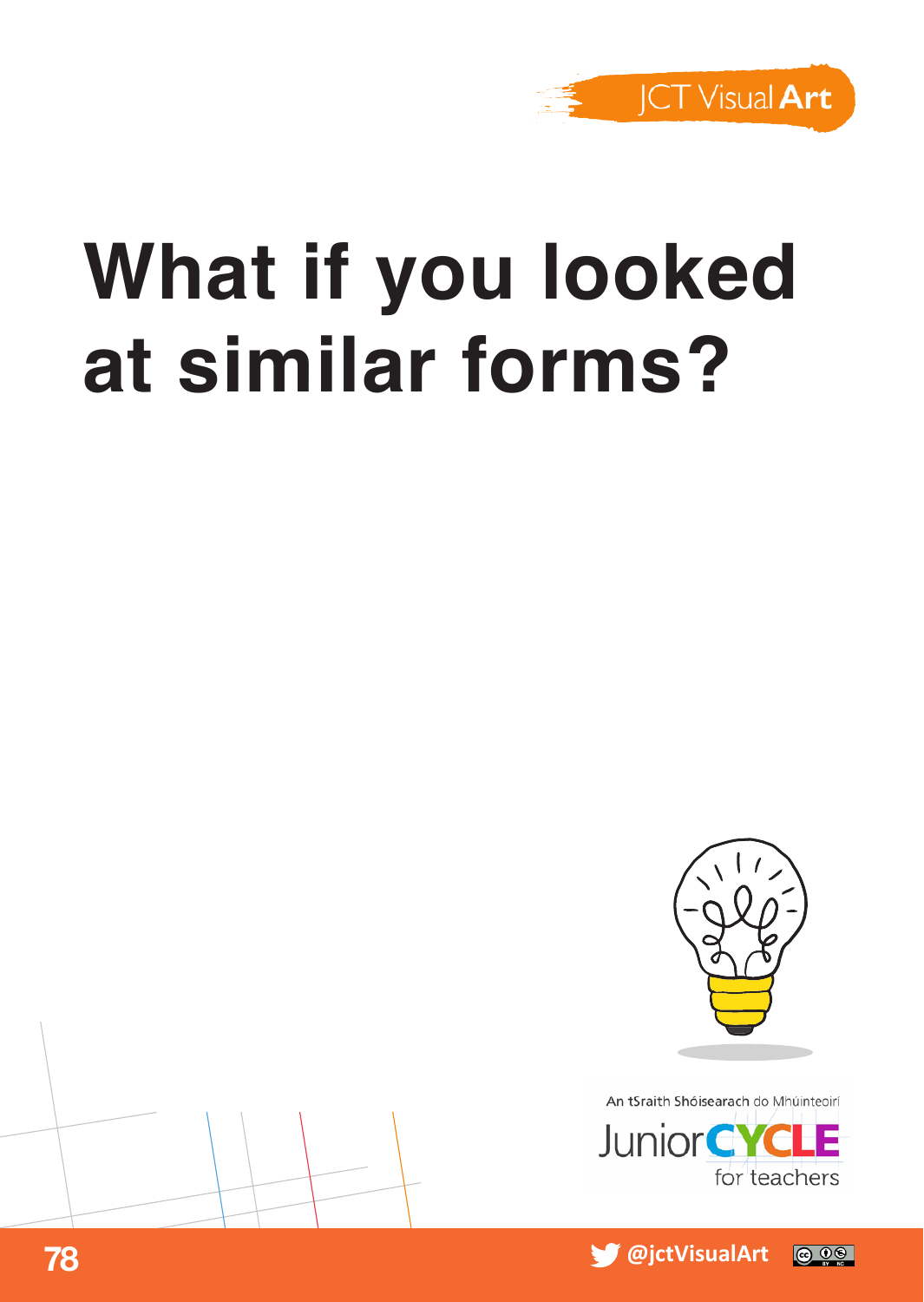

## **What if you stacked it?**



An tSraith Shóisearach do Mhúinteoirí



 **@jctVisualArt 79**  $\odot$  00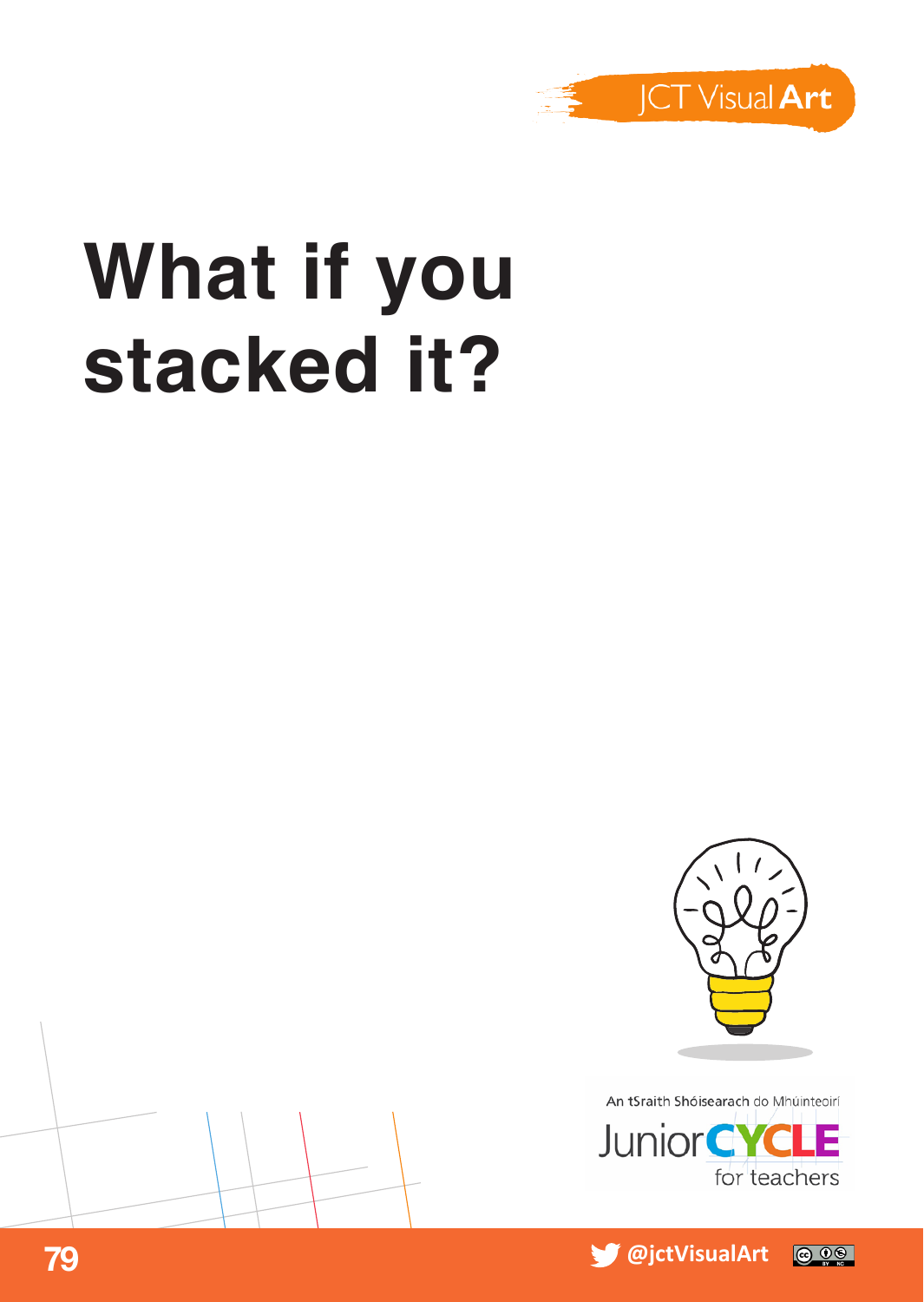

# **What if it was part of a group or collection?**



An tSraith Shóisearach do Mhúinteoir



 **@jctVisualArt 80** @ 06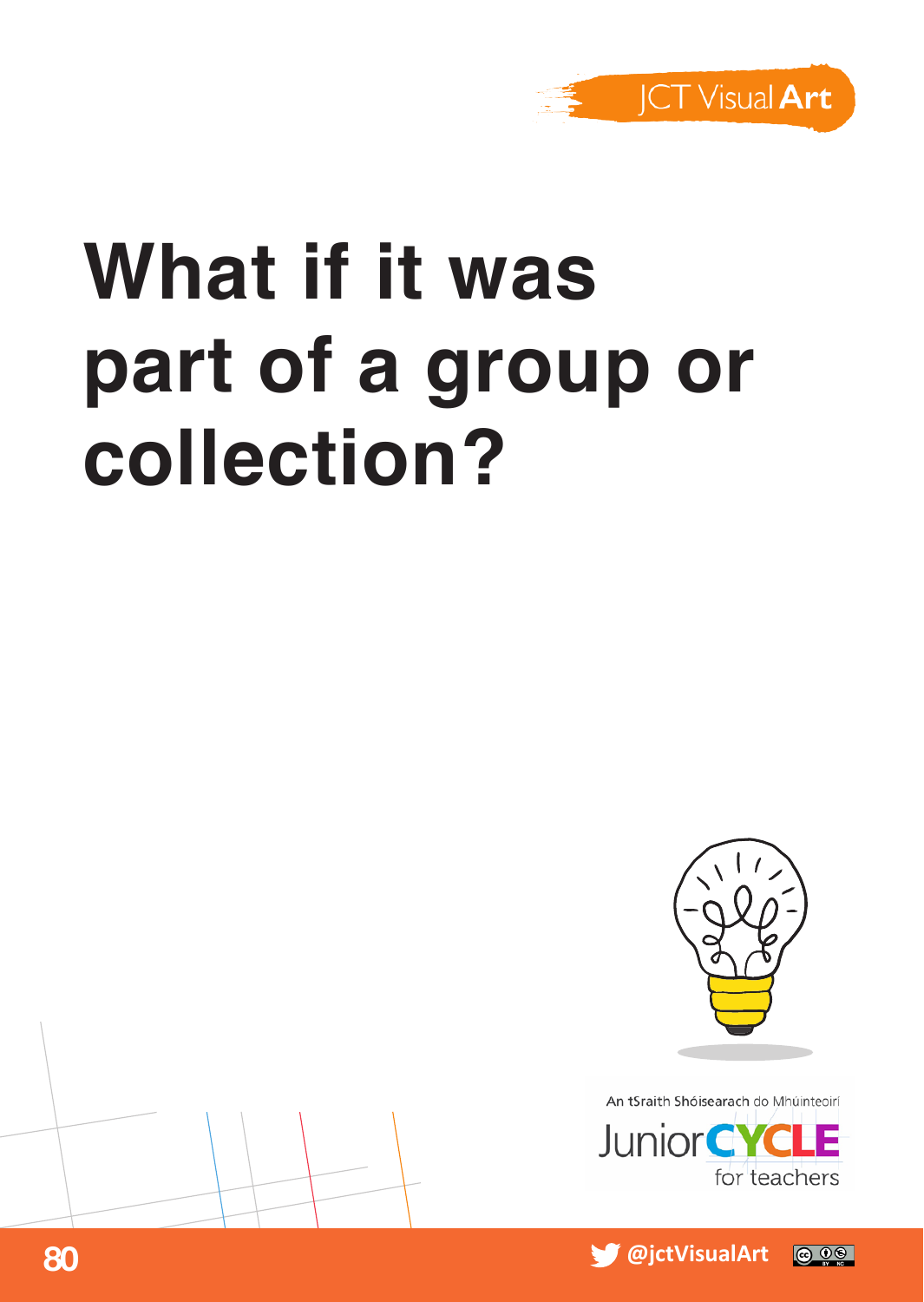

#### **What if you asked for feedback?**





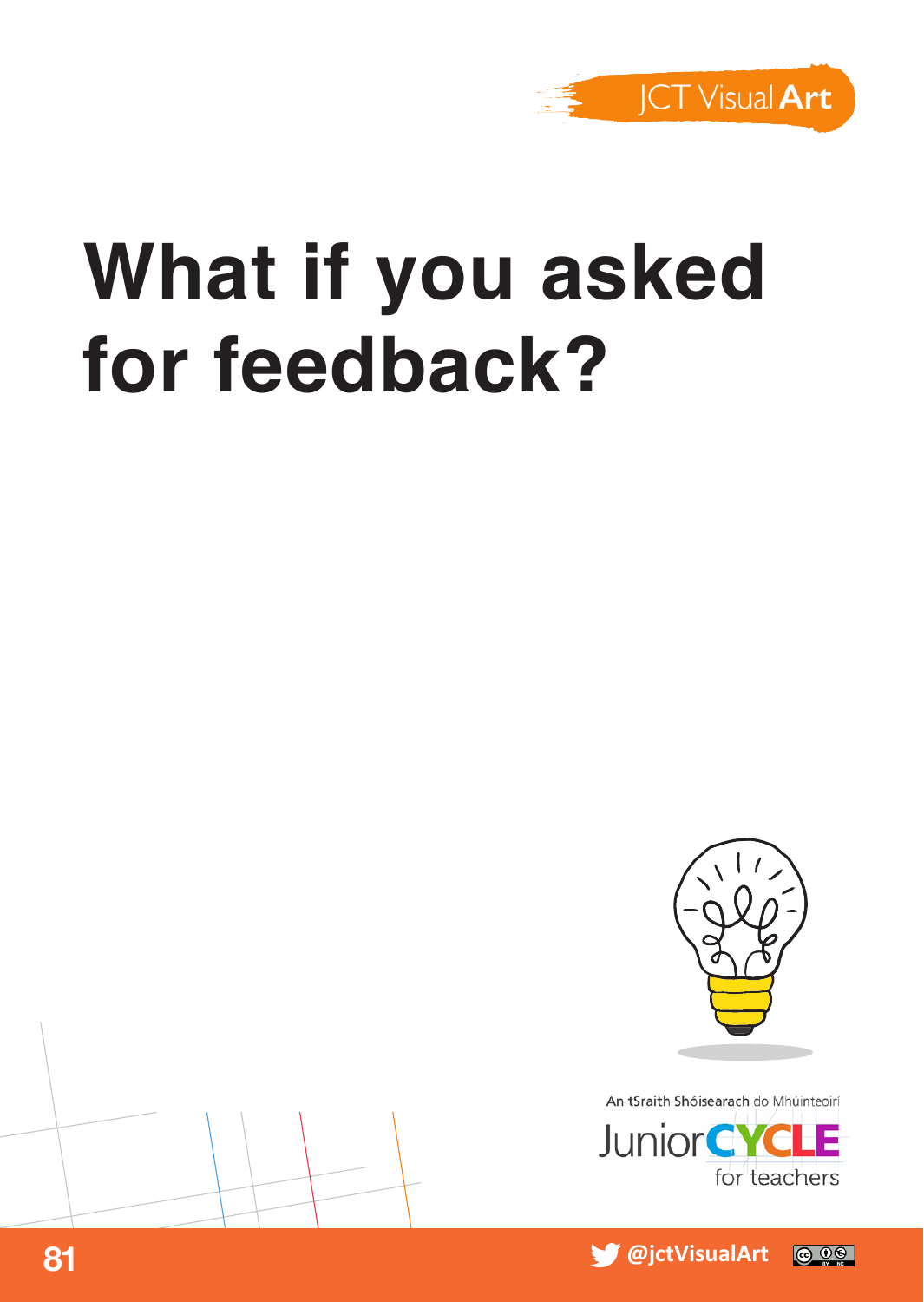

# **What if you asked: Who, What, When, Where, Why and How?**





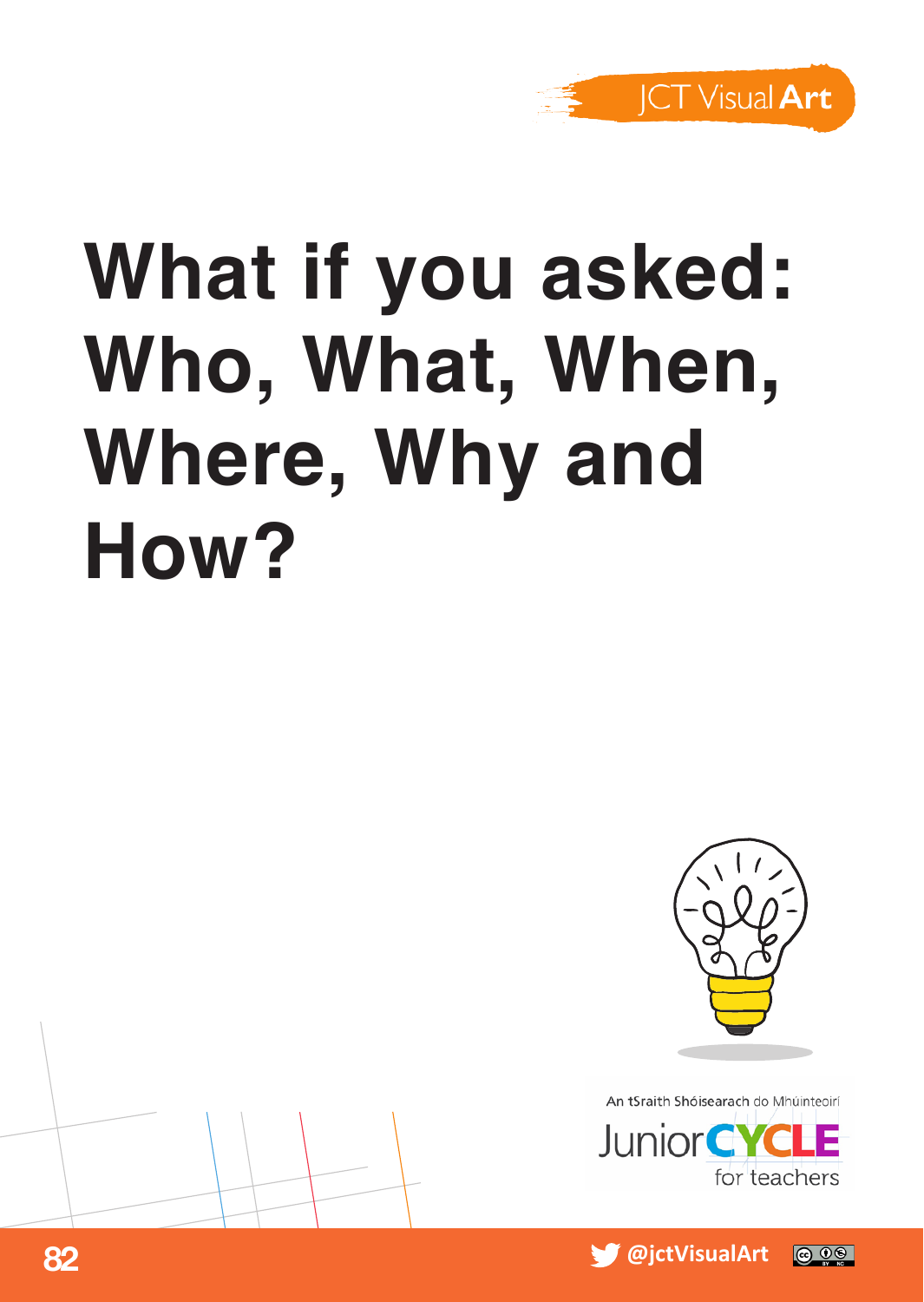

#### **What if you set a deadline?**





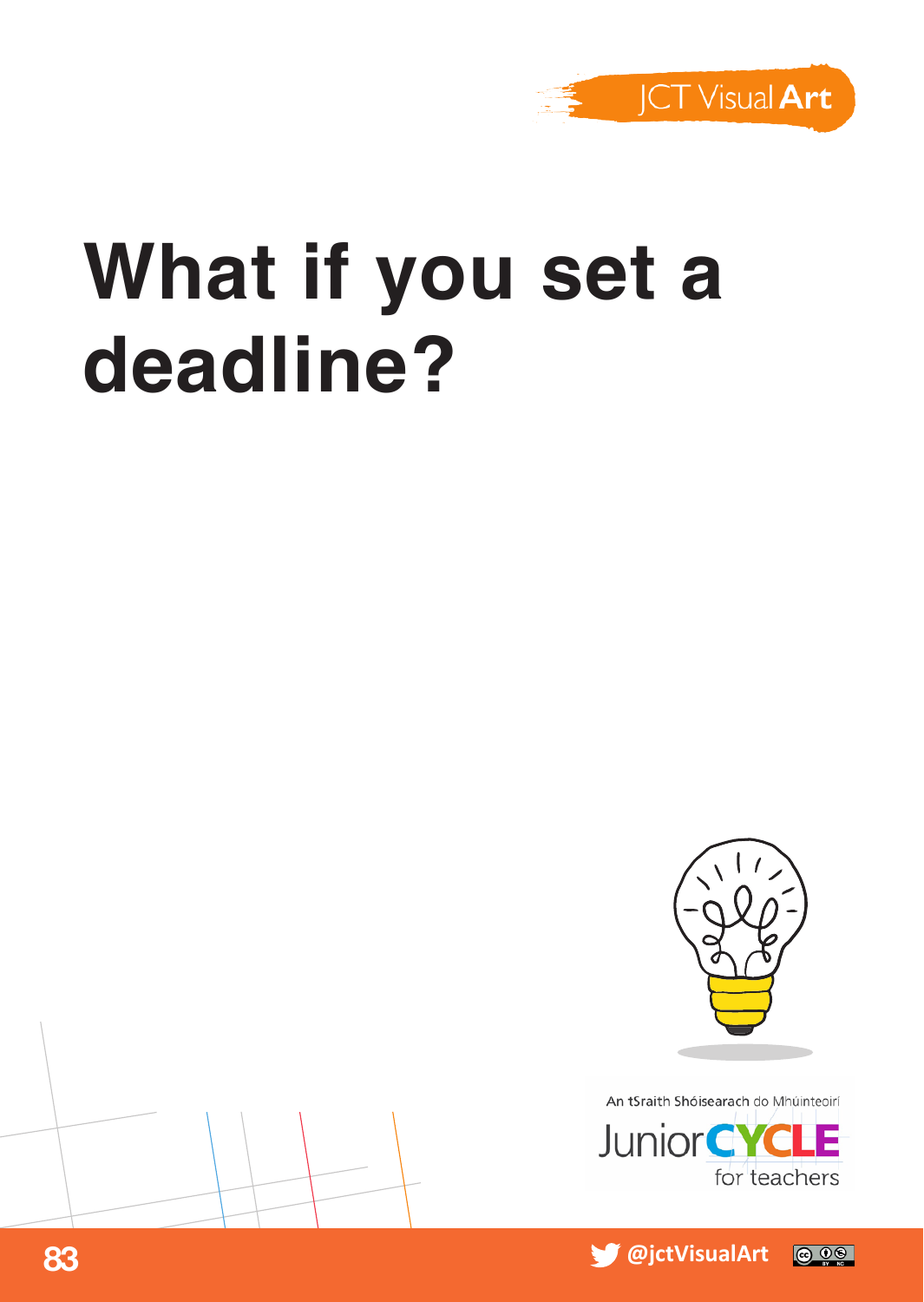

#### **What if you did more research?**